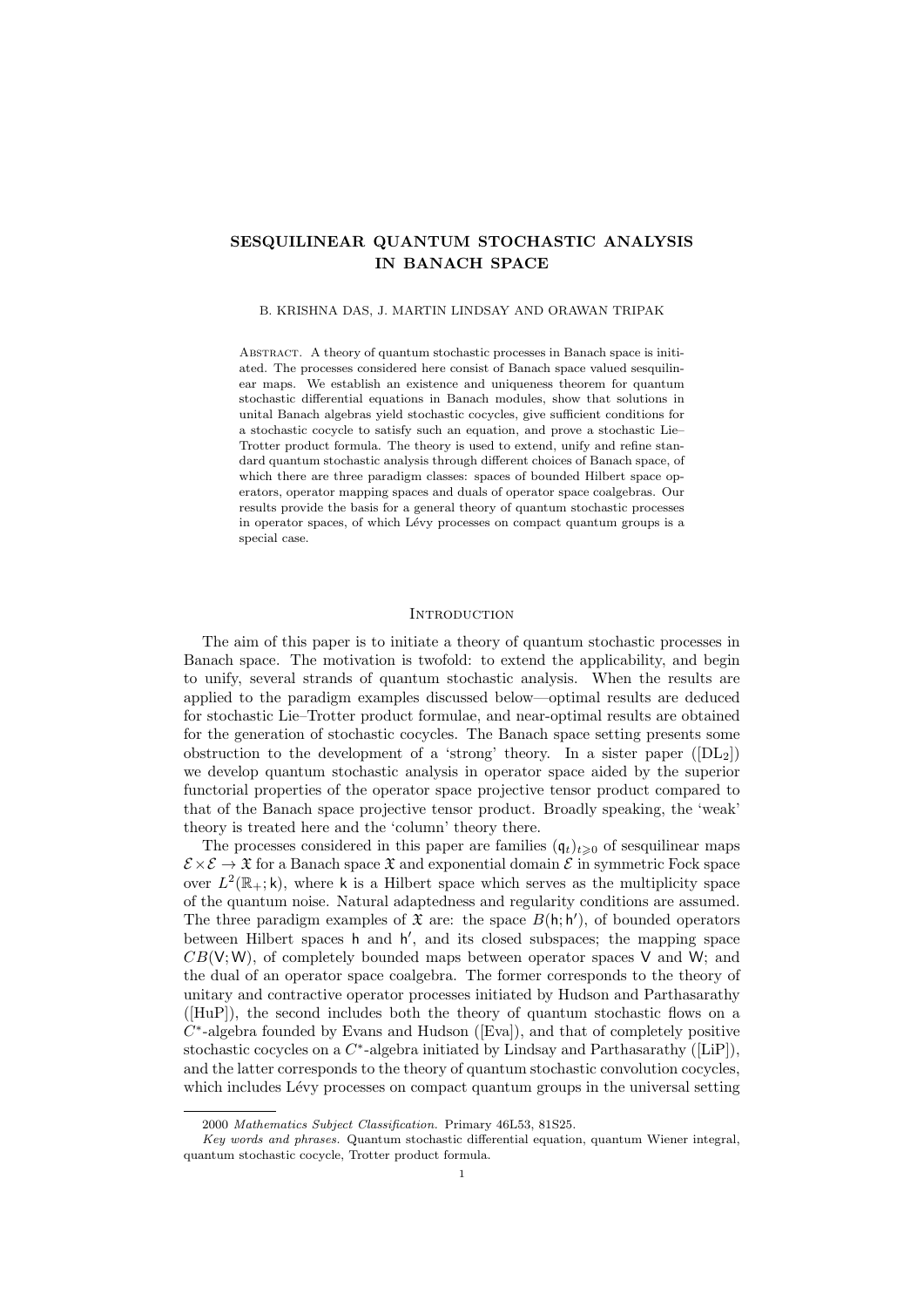$([LS<sub>2</sub>])$ . Expositions of the theory of the first two areas may be found in the monograph [Par], the lecture notes [Mey], and the surveys [Bia] and  $[L_1]$ .

The sesquilinear theory throws light on the paradigm examples mentioned above and we obtain refinements of the standard theory, including that of quantum stochastic differential equations in operator spaces  $([LS<sub>1</sub>])$ . We also obtain new stochastic Lie–Trotter product formulae for cocycles in all three of the examples, extending the results of [LiS]. Our analysis is founded on some elementary theory of evolutions in unital Banach algebras  $([DL<sub>1</sub>]).$ 

The plan of the paper is as follows. After a section of preliminaries, we review the relevant parts of standard quantum stochastic process theory in Section 2, and the results that we need on evolutions in Section 3. Banach space valued sesquilinear processes are introduced in the fourth section, where sesquilinear multiple quantum Wiener integrals are defined and estimated. In Section 5 the existence and uniqueness theorem is proved for solutions of sesquilinear quantum stochastic differential equations. In Section 6 we show that solutions of such equations are sesquilinear quantum stochastic cocycles and give sufficient conditions for a sesquilinear quantum stochastic cocycle to satisfy an equation of this type. We then apply this to obtain refinements of characterisation theorems in  $[LS<sub>1</sub>]$ . In Section 7 we prove the sesquilinear quantum stochastic Lie–Trotter product formula and deduce corresponding formulae in each of the three paradigm examples.

# 1. Preliminaries

In this section we establish some general notations and state two propositions which are applied in the paper.

For vector spaces V, V' and W we write  $\hat{V}$  for  $\mathbb{C} \oplus V$ ,  $\hat{v}$  for  $\begin{pmatrix} 1 \\ v \end{pmatrix}$   $(v \in V)$ , and  $(V' \ V \cdot W)$  for the space of securiting maps  $V' \times V \to W$  (or  $\mathcal{S}I(V \cdot W)$  when  $SL(V', V; W)$  for the space of sesquilinear maps  $V' \times V \to W$  (or  $SL(V; W)$  when  $V' = V$ , inner products and sesquilinear maps here being linear in their second argument. Basic examples of these are given by  $|w\rangle q_T$  for  $T \in L(V; V')$ ,  $w \in W$ and inner product spaces  $V$  and  $V'$ , where

$$
|w\rangle q_T : V' \times V \to W, \quad (v', v) \mapsto \langle v', Tv \rangle w. \tag{1.1}
$$

We also denote by  $ASL(V', V; W)$  the collection of maps  $\alpha : V' \times V \to W$  which are affine sesquilinear, that is, complex affine linear in the second argument and conjugate affine linear in the first (or  $ASL(V;W)$  when  $V' = V$ ). For an ordered set A and  $n \in \mathbb{N}$ , we write

$$
A^n_{\leq} := \{ \mathbf{a} \in A^n : a_1 < \cdots < a_n \} \quad \text{and} \quad A^n_{\leq} := \{ \mathbf{a} \in A^n : a_1 \leqslant \cdots \leqslant a_n \};
$$

also, for *n*-symplices over a subinterval  $J$  of  $\mathbb{R}_+$  we write

$$
\Delta_J^{(n)} := J^n_< \text{ and } \Delta_J^{[n]} := J^n_< , \tag{1.2}
$$

abbreviated to  $\Delta^{(n)}$  and  $\Delta^{[n]}$  when  $J = \mathbb{R}_+$ .

For a step function f with domain  $\mathbb{R}_+$  we write Disc f for the (possibly empty) complement of the set of points  $t$  where  $f$  is constant in some neighbourhood of t; for a vector-valued function f on  $\mathbb{R}_+$  and subinterval J of  $\mathbb{R}_+$ ,  $f_J$  denotes the function on  $\mathbb{R}_+$  which agrees with f on J and vanishes outside J. For Hilbert spaces H and h and vector  $e \in \mathsf{h}$ , the operator

$$
I_{\mathsf{H}} \otimes |e\rangle : \mathsf{H} \to \mathsf{H} \otimes \mathsf{h}, \quad u \mapsto u \otimes e
$$

will be denoted by  $E_e$ , and its adjoint  $I_H \otimes \langle e |$  by  $E^e$ , with context dictating the Hilbert space H. Thus  $E^e \in B(H \otimes h; H)$  and  $E^e E_f = \langle e, f \rangle I_H$ . Here  $\langle e | \in B(h; \mathbb{C})$ is the adjoint of the operator  $|e\rangle \in L(\mathbb{C}; \mathsf{h}) = B(\mathbb{C}; \mathsf{h})$ , thus  $\langle e| : c \mapsto \langle e, c \rangle$ ; we set  $|h\rangle := B(\mathbb{C};h)$  and  $\langle h| := B(h;\mathbb{C})$ . If V is an operator space in  $B(H;H')$  and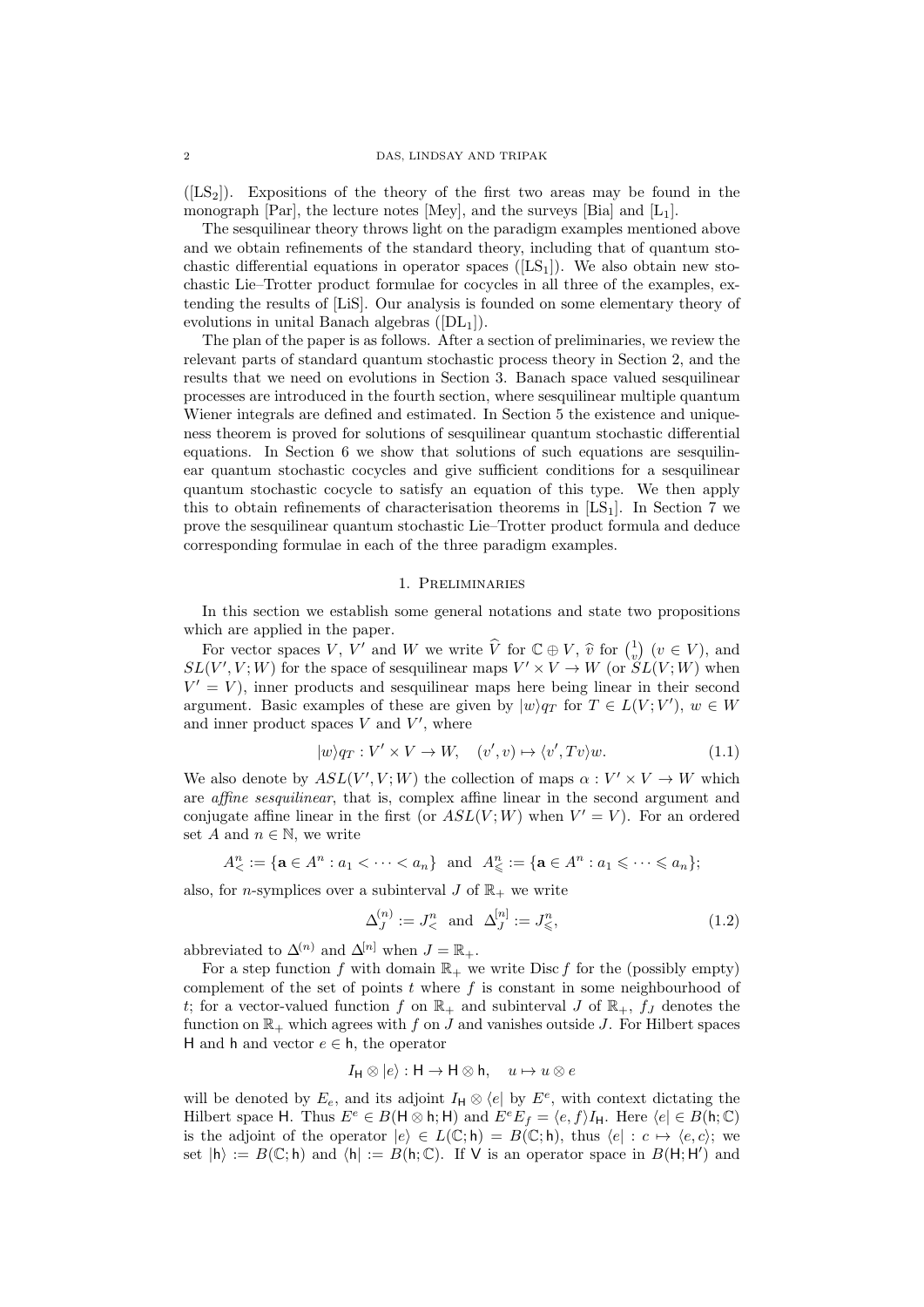$B = B(h; h')$ , for Hilbert spaces h and h', then the matrix space tensor product of V with B is the following operator space in  $B(H \otimes h; H' \otimes h') = B(H; H') \overline{\otimes} B$ :

$$
\mathsf{V}\otimes_{\mathsf{M}}B:=\big\{T\in B(\mathsf{H};\mathsf{H}')\overline{\otimes}B:E^{c'}TE_{c}\in\mathsf{V}\ \text{for all}\ c'\in\mathsf{h}',c\in\mathsf{h}\big\}.
$$

Let W be another concrete operator space. If  $\phi \in CB(\mathsf{V};\mathsf{W})$  then the map  $\phi \otimes id_B$ extends uniquely to a map  $\phi \otimes_M id_B \in CB(\mathsf{V} \otimes_M B; \mathsf{W} \otimes_M B)$  ([LiW]). Also, for Hilbert spaces k and k', and map  $\psi \in CB_{\sigma}(B;B(k;k'))$ , the map  $\mathrm{id}_{B(H;H')}\overline{\otimes}\psi$ restricts to a map in  $CB(V \otimes_M B; V \otimes_M B(k; k'))$ , denoted id<sub>V</sub>  $\otimes_M \psi$ . The following extended composition is very useful. For  $\phi_i \in CB(\mathsf{V}; \mathsf{V} \otimes_{\mathsf{M}} B(\mathsf{h}_i; \mathsf{h}'_i))$   $(i = 1, 2)$ ,

$$
\phi_1 \bullet \phi_2 := (\phi_1 \otimes_M \mathrm{id}_{B(\mathsf{h}_2; \mathsf{h}_2')} ) \circ \phi_2 \in CB(\mathsf{V}; \mathsf{V} \otimes_M B(\mathsf{h}; \mathsf{h}')) . \tag{1.3}
$$

Here  $h = h_1 \otimes h_2$  and  $h' = h'_1 \otimes h'_2$ , so  $B(h_1; h'_1) \otimes_M B(h_2; h'_2) = B(h; h').$ For dense subspaces  $D$  of h and  $D'$  of h', there are natural inclusions

$$
\begin{aligned} \n\nabla \otimes_{\mathsf{M}} B &\subset L(\mathcal{D}; \mathsf{V} \otimes_{\mathsf{M}} | \mathsf{h'} \rangle) \subset SL(\mathcal{D'}, \mathcal{D}; \mathsf{V}), \\ T &\mapsto \left( \zeta \mapsto TE_{\zeta} \right) \quad \text{and} \quad R \mapsto \left( (\zeta', \zeta) \mapsto E^{\zeta'} R_{\zeta} \right). \end{aligned} \tag{1.4}
$$

Similarly, there are natural inclusions

$$
CB(\mathsf{V}; \mathsf{W} \otimes_{\mathsf{M}} B) \subset L(\mathcal{D}; CB(\mathsf{V}; \mathsf{W} \otimes_{\mathsf{M}} |\mathsf{h}'))\subset SL(\mathcal{D}', \mathcal{D}; CB(\mathsf{V}; \mathsf{W})) \subset SL(\mathcal{D}', \mathcal{D}; B(\mathsf{V}; \mathsf{W})).
$$
\n(1.5)

In view of these identifications we are using the subscript notations  $R_{\zeta}$  and  $\phi_{\zeta}$  for the images of  $\zeta \in \mathcal{D}$  under  $R \in L(\mathcal{D}; V \otimes_M | h \rangle)$  and  $\phi \in L(\mathcal{D}; L(V; W \otimes_M | h \rangle)).$ Finally we write  $\mathcal{O}(\mathcal{D}; h')$  for the linear space of operators from h to h' with domain D, and  $\mathcal{O}^{\ddagger}(\mathcal{D}, \mathcal{D}')$  for the subspace of operators T satisfying Dom  $T^* \supset \mathcal{D}'$ .

We end this section with two lemmas; the first is elementary linear algebra.

**Lemma 1.1.** Let V, V' and W be complex vector spaces. The map  $W^{V' \times V} \rightarrow$  $W^{\widehat{V}'\times\widehat{V}}$ ,  $\alpha\mapsto\gamma_{\alpha}$  given by

$$
\gamma_{\alpha}\left(\binom{z'}{v'},\binom{z}{v}\right) = \alpha(v',v) + \overline{z'-1}\alpha(0,v) + (z-1)\alpha(v',0) + \overline{z'-1}(z-1)\alpha(0,0),
$$

is injective with left inverse given by  $\gamma \mapsto \alpha_{\gamma}$  where  $\alpha_{\gamma}(v', v) := \gamma(v', \hat{v})$ . It restricts to a bijection from  $ASL(V', V; W)$  to  $SL(\widehat{V'}, \widehat{V}; W)$ .

A useful representation of the well-known solution of the equations in the next lemma is given in Section 3.

**Lemma 1.2.** Let  $\mathfrak{X}$  be a right Banach A-module, let  $x_0 \in \mathfrak{X}$  and let a be a step function  $\mathbb{R}_+ \to A$  with discontinuity set D. Then the integral equation

$$
f(t) = x_0 + \int_0^t ds f(s)a(s) \qquad (t \ge 0).
$$
 (1.6)

and the differential equation

$$
f(0) = x_0 \quad and \quad f'(s) = f(s)a(s) \quad (s \in \mathbb{R}_+ \setminus D),
$$

have the same unique solution in  $C(\mathbb{R}_+;\mathfrak{X})$ .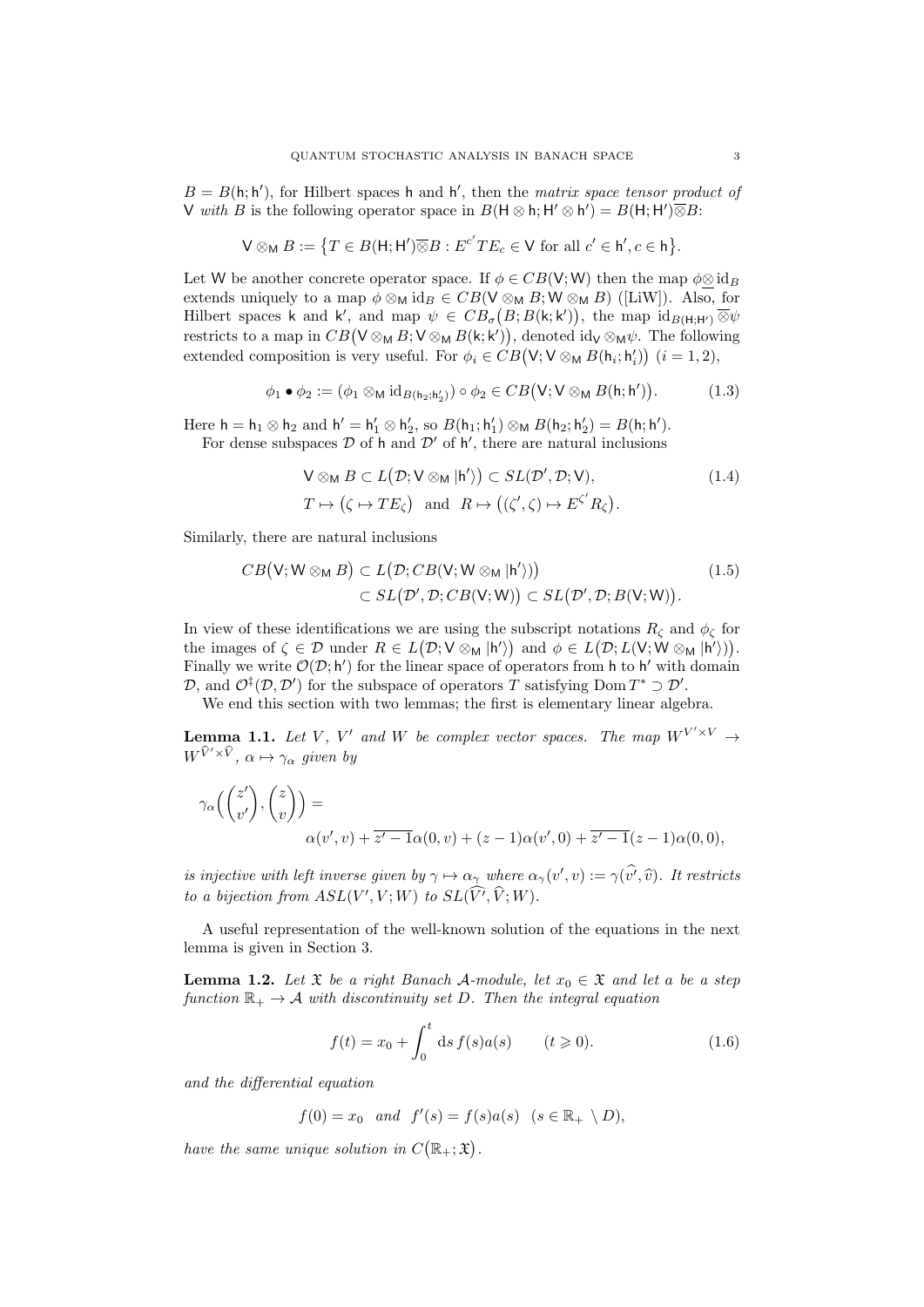#### 4 DAS, LINDSAY AND TRIPAK

#### 2. Quantum stochastics

In this section we review some standard quantum stochastic analysis, and establish some notations. Fix now, and for the rest of the paper, a complex Hilbert space k referred to as the *noise dimension space*. For a subinterval J of  $\mathbb{R}_+$ , let  $\mathsf{K}_J$  :=  $L^2(J; \mathsf{k})$  and, for  $f \in \mathsf{K}_J$ , write  $\widehat{f}$  for the corresponding  $\widehat{\mathsf{k}}$ -valued function given by  $\widehat{f}(s) := \widehat{f}(s)$ . Let T be a total subset of k containing 0. The space of T-valued step functions in  $K_J$  is denoted  $\mathbb{S}_{\mathsf{T},J}$  (we take right-continuous versions). The symmetric Fock space over K<sub>J</sub> is denoted  $\mathcal{F}_J$ ; the exponential vectors  $\varepsilon(f) := ((n!)^{-1/2} f^{\otimes n})_{n \geqslant 0}$  $(f \in K_J)$  are linearly independent and  $\mathcal{E}_{T,J} := \text{Lin}\{\varepsilon(f) : f \in \mathbb{S}_{T,J}\}\$ is dense in  $\mathcal{F}_J$ ; when  $\mathsf{T} = \mathsf{k}$  or  $J = \mathbb{R}_+$ , we drop the corresponding subscript; the identity operator on  $\mathcal{F}_J$  and vacuum vector  $\varepsilon(0)$  in  $\mathcal{F}_J$  will be written  $I_J$  and  $\Omega_J$  respectively. The orthogonal decomposition

$$
\mathsf{K}=\mathsf{K}_{[0,s[}\oplus\mathsf{K}_{[s,t[}\oplus\mathsf{K}_{[t,\infty[}
$$

yields the tensor decompositions

$$
\mathcal{F} = \mathcal{F}_{[0,s[} \otimes \mathcal{F}_{[s,t[} \otimes \mathcal{F}_{[t,\infty[}, B(\mathcal{F}) = B_{[0,s[} \overline{\otimes} B_{[s,t[} \overline{\otimes} B_{[t,\infty[}, \text{and} \mathcal{F}_{\mathcal{F}_{\mathcal{F}_{\mathcal{F}}}[\mathcal{F}_{\mathcal{F}_{\mathcal{F}}}[\mathcal{F}_{\mathcal{F}_{\mathcal{F}}}[\mathcal{F}_{\mathcal{F}_{\mathcal{F}}}])]}(0 \le s \le t).
$$

**Definition.** Let h and h' be Hilbert spaces, with dense subspaces  $D$  and  $D'$ .

An h-h' operator quantum stochastic process with exponential domain  $\mathcal{D}\otimes\mathcal{E}_T$  is a family of operators  $(X_t)_{t\geqslant0}$  in  $\mathcal{O}(\mathcal{D}\otimes\mathcal{E}_T; \mathsf{h}'\otimes\mathcal{F})$  satisfying the following measurability and adaptedness conditions:

- (i)  $s \mapsto X_s \zeta$  is weakly measurable  $\mathbb{R}_+ \to \mathsf{h}' \otimes \mathcal{F}$ , for all  $\zeta \in \mathcal{D} \otimes \mathcal{E}_{\mathsf{T}}$ , and
- (ii) for all  $t \in \mathbb{R}_+$ , there is an operator  $X_t \in \mathcal{O}(\mathcal{D} \otimes \mathcal{E}_{\mathsf{T},[0,t[}; \mathsf{h}' \otimes \overline{\mathcal{F}}_{[0,t[})$  such that  $X_t = X_t \otimes I'_{[t,\infty[}$  where  $I'_{[t,\infty[}$  denotes the restriction of  $I_{[t,\infty[}$  to  $\mathcal{E}_{\mathsf{T},[t,\infty[}$ .

For all  $g' \in \mathbb{S}$ ,  $g \in \mathbb{S}_{\mathsf{T}}$ ,  $\varepsilon \in \mathcal{E}_{\mathsf{T}}$  and  $t \in \mathbb{R}_{+}$ , set

$$
X_t^{g',g} := E^{\varepsilon(g'_{[0,t[})} X_t E_{\varepsilon(g_{[0,t[})} \in \mathcal{O}(\mathcal{D}; \mathsf{h}')) \text{ and } X_{t,\varepsilon} = X_t E_{\varepsilon} \in \mathcal{O}(\mathcal{D}; \mathsf{h}' \otimes \mathcal{F}). \tag{2.1}
$$

The process X is *initial space bounded* if  $X_t^{g',g}$  is bounded  $(t \in \mathbb{R}_+, g' \in \mathbb{S},$  $g \in \mathbb{S}_{\mathsf{T}}$ ); it is column-bounded if  $X_{t,\varepsilon}$  is bounded  $(t \in \mathbb{R}_+, \varepsilon \in \mathcal{E}_{\mathsf{T}})$ ; it is bounded if  $X_t$  is bounded  $(t \in \mathbb{R}_+)$ , in which case (ii) reads

(ii)<sup>'</sup>  $\forall_{t\in\mathbb{R}_{+}}$   $X_{t} \subset X_{t}$   $\otimes I_{[t,\infty[}$  for some operator  $X_{t}$   $\in B(\mathsf{h} \otimes \mathcal{F}_{[0,t[} ; \mathsf{h}' \otimes \mathcal{F}_{[0,t[});$ it is adjointable if  $Dom(X_t)^* \supset \mathcal{D}' \otimes \mathcal{E}_{T'}$   $(t \in \mathbb{R}_+)$  for some dense subspace  $\mathcal{D}'$  of h' and total subset T' of k containing 0, in which case  $X_t^{\dagger} := (X_t)_{|\mathcal{D}' \otimes \mathcal{E}_{T'}}^*$   $(t \geq 0)$ defines an  $h'$ -h process  $X^{\dagger}$ .

For a column-bounded  $h-h'$  process X, and function  $g \in \mathbb{S}_{\mathsf{T}}$ , we write

$$
X_{t}^{g} := X_{t} E_{\varepsilon(g|_{[0,t[})} \in B(\mathsf{h}; \mathsf{h}' \otimes \mathcal{F}_{[0,t[}) = B(\mathsf{h}; \mathsf{h}') \overline{\otimes} |\mathcal{F}_{[0,t[}) , \text{ for } t \geq 0, \text{ and}
$$
  

$$
X_{[r,t[}^{g} := (\mathrm{id}_{B(\mathsf{h}; \mathsf{h}')} \overline{\otimes} \tau_{[r,t[}) (X_{t-r}^{L,g}) \in B(\mathsf{h}; \mathsf{h}' \otimes \mathcal{F}_{[r,t[}) , \text{ for } t \geq r \geq 0,
$$

where  $\tau_{[r,t]}$  denotes the shift  $|\mathcal{F}_{[0,t-r]}\rangle \to |\mathcal{F}_{[r,t]}\rangle$ , and  $(L_t)_{t\geq 0}$  denotes the coisometric left shift semigroup on F.

Linear extension of the prescription

$$
X_{r,t,\varepsilon(g)} = \Sigma\big(|\varepsilon(g_{[0,r[})\rangle \otimes X_{[r,t[}^g \otimes |\varepsilon(g_{[t,\infty[})\rangle)\big),\tag{2.2}
$$

in which  $\Sigma$  is the tensor flip

$$
\Sigma: |\mathcal{F}_{[0,r[}\rangle \overline{\otimes} B(\mathsf{h}; \mathsf{h}' \otimes \mathcal{F}_{[r,t[}) \overline{\otimes} |\mathcal{F}_{[t,\infty[}\rangle \to B(\mathsf{h}; \mathsf{h}' \otimes \mathcal{F}),
$$

then gives a two-parameter family  $(X_{r,t})_{0\leqslant r\leqslant t}$  in  $L(\mathcal{E}_{\mathsf{T}};B(\mathsf{h};\mathsf{h}'\otimes\mathcal{F}))$ , which is bi-adapted in an obvious sense.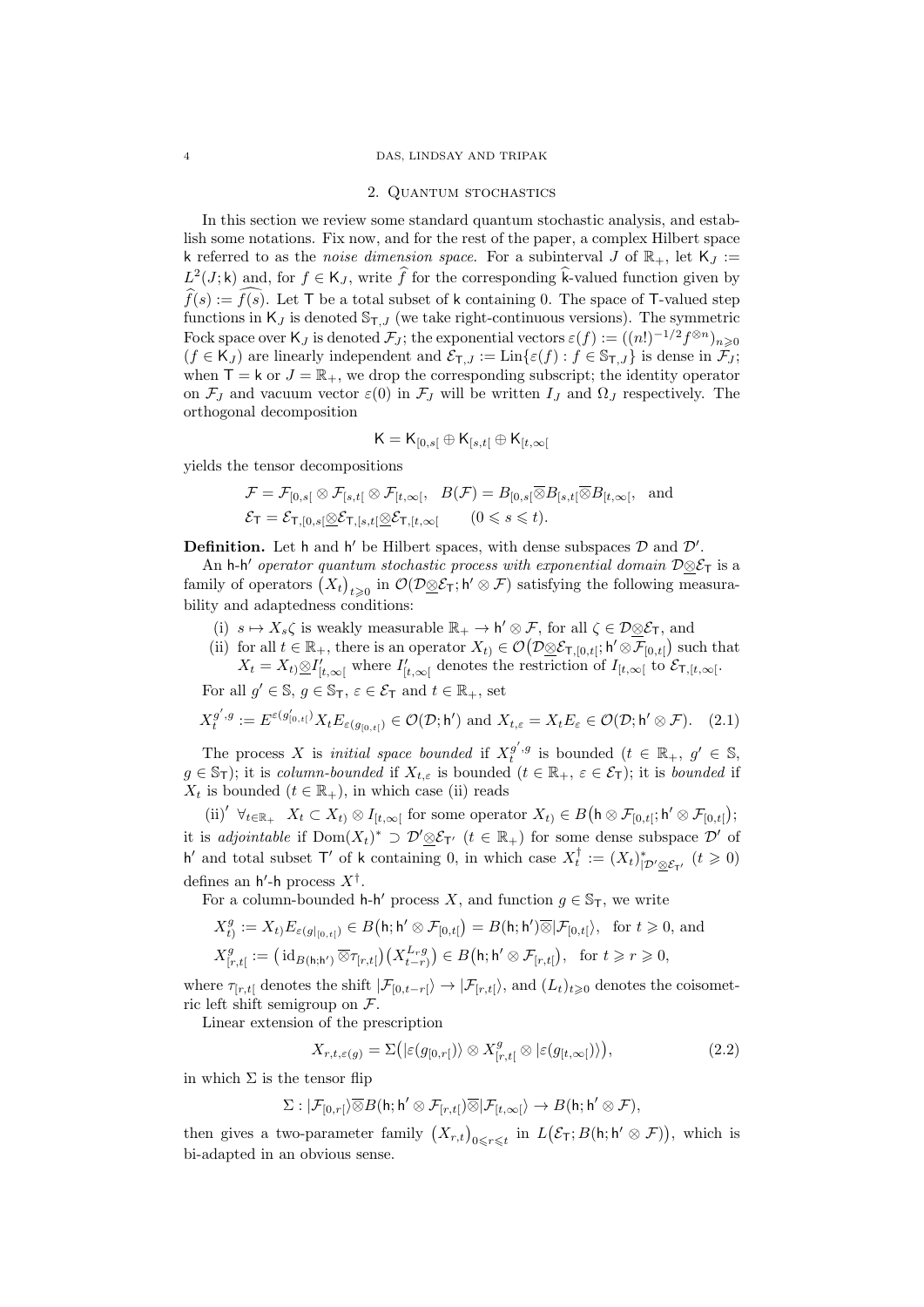If  $X$  is bounded then

$$
X_{r,t} = \sigma_r(X_{t-r}) \quad (t \ge r \ge 0), \tag{2.3}
$$

where  $\sigma_r = \mathrm{id}_{B(\mathsf{h};\mathsf{h}')} \,\overline{\otimes} \sigma_r^{\mathsf{k}}$  for the right shift  $\sigma_r^{\mathsf{k}}$  on  $B(\mathcal{F})$ , thus

$$
X_{r,t}\in B(\mathsf{h};\mathsf{h}')\overline{\otimes}I_{[0,r[}\overline{\otimes}B(\mathcal{F}_{[r,t[})\otimes I_{[t,\infty[}.
$$

A bounded h-process X (*i.e.* h-h'-process where  $h' = h$ ) is a quantum stochastic cocycle if it satisfies

$$
X_0 = I_{h \otimes \mathcal{F}} \quad \text{and} \quad X_{s+t} = X_s \sigma_s(X_t) \quad (s, t \geq 0). \tag{2.4}
$$

By the multiplicativity of the shift, this is equivalent to its associated two-parameter family forming an evolution:

$$
X_{r,r} = I_{h \otimes \mathcal{F}}
$$
 and  $X_{r,t} = X_{r,s} X_{s,t}$   $(0 \le r \le s \le t);$ 

it is also equivalent to

$$
X_0^{g',g} = I_h \text{ and } X_{s+t}^{g',g} = X_s^{g',g} X_t^{L_s g',L_s g} \quad (s,t \geq 0,g',g \in \mathbb{S}),
$$

which makes sense for initial-space bounded processes  $X$ . In terms of columns, the cocycle identity is equivalent to

$$
X_{0}^{g}=I_{\mathsf{h}}\;\;\text{and}\;\;X_{s+t}^{g}=\left(X_{s}^{g}\otimes I_{[s,s+t[}\right)X_{[s,s+t[}^{g},\quad (s,t\geqslant 0,g\in\mathbb{S}),
$$

which makes sense for column-bounded processes. The relevance of these is that solutions of quantum stochastic differential equations with bounded coefficients need only be column bounded; however, they are cocycles in the above two senses.

Let V and W be concrete operator spaces and let  $B(h; h')$  be the ambient full operator space of W. A process in W is an  $h-h'$  operator process X, with exponential domain h⊗ $\mathcal{E}_{\mathsf{T}}$ , satisfying  $X_t^{g',g} \in \mathsf{W}$   $(t \in \mathbb{R}_+, g' \in \mathbb{S}, g \in \mathbb{S}_{\mathsf{T}})$ .

A mapping process from V to W is a family  $k = (k_t)_{t \geqslant 0}$  in  $L(V; \mathcal{O}(\hat{\log} \mathcal{E}_{\tau}; \mathsf{h}' \otimes$ F)) such that  $(k_t(x))_{t\geqslant 0}$  is a process in W  $(x \in V)$ ; it is *initial-space bounded* (respectively, *initial-space completely bounded*) if  $k_t^{g',g} \in B(V;W)$  (respec.  $k_t^{g',g} \in B(V;W)$  $CB(V;W)$  for all  $t \in \mathbb{R}_+$ ,  $g' \in \mathbb{S}$ ,  $g \in \mathbb{S}_T$ , where  $k_t^{g',g}(x) := k_t(x)^{g',g}$ . It is column-bounded (respectively, cb column bounded) if  $k_{t,\varepsilon} \in B(\mathsf{V}; \mathsf{W} \otimes_{\mathsf{M}} | \mathcal{F})$  (resp.  $k_{t,\varepsilon} \in CB(\mathsf{V}; \mathsf{W} \otimes_{\mathsf{M}} | \mathcal{F})$ ) for all  $t \in \mathbb{R}_+, \varepsilon \in \mathcal{E}_{\mathsf{T}}$ ; it is a completely bounded process if  $k_t \in CB(\mathsf{V}; \mathsf{W} \otimes_{\mathsf{M}} B(\mathcal{F}))$   $(t \in \mathbb{R}_+),$  under the inclusion (1.5); it is adjointable if  $k_t(\mathsf{V}) \subset \mathcal{O}^{\ddagger}(\mathsf{h} \underline{\otimes} \mathcal{E}_{\mathsf{T}}, \mathsf{h}' \underline{\otimes} \mathcal{E}_{\mathsf{T}'})$ , for some total subset  $\mathsf{T}'$  of k containing 0, so that there is a process  $k^{\dagger}$  from  $\mathsf{V}^{\dagger}$  to  $\mathsf{W}^{\dagger}$  satisfying  $k_t^{\dagger}(x^*) \subset k_t(x)^{\dagger}$   $(t \in \mathbb{R}_+, x \in \mathsf{V})$ .

A mapping process  $k$  from  $\vee$  to  $\vee$  is a quantum stochastic cocycle if,

$$
k_0 = \iota_{\mathcal{F}}^{\mathsf{V}} \text{ and } k_{s+t}^{g',g} = k_s^{g',g} \circ k_t^{L_s g', L_s g} \quad (s, t \in \mathbb{R}_+, g' \in \mathbb{S}, g \in \mathbb{S}_{\mathsf{T}});
$$
 (2.5)

it is Markov regular (respectively, cb Markov regular) if each function  $s \mapsto k_s^{g',g}$ is continuous  $\mathbb{R}_+ \to B(V)$  (resp.  $\mathbb{R}_+ \to CB(V)$ ). If k is completely bounded then (2.5) is equivalent to the more recognisable cocycle identity

$$
k_{s+t} = \widehat{k}_s \circ (\mathrm{id}_{\mathsf{V}} \otimes_{\mathsf{M}} \tau^B_{[s,\infty[}) \circ k_t \qquad (s, t \in \mathbb{R}_+)
$$

where  $k_s := k_s \otimes_M id_{B(\mathcal{F}_{[s,\infty[})}$  for the induced map  $k_s : V \to V \otimes_M B(\mathcal{F}_{[0,s[})$ , and  $\tau_{[s,\infty[}^B$  denotes the shift  $B(\mathcal{F}) \to B(\mathcal{F}_{[s,\infty[}])$ .

Denote by  $\mathbb{P}_{\text{cbCol}}(V, W : \mathcal{E}_{\text{T}})$  the set of cb column-bounded quantum stochastic processes k from V to W with exponential domain  $\mathcal{E}_{T}$  and by  $\mathbb{QSC}_{\mathrm{cbCol}}(V : \mathcal{E}_{T})$  the set of cocycles in  $\mathbb{P}_{\text{cbCol}}(V : \mathcal{E}_{\text{T}}) := \mathbb{P}_{\text{cbCol}}(V, V : \mathcal{E}_{\text{T}}).$ 

For  $k \in \mathbb{P}_{\text{cbCol}}(V : \mathcal{E}_{\text{T}})$  and  $g \in \mathbb{S}_{\text{T}}$ , the notation  $k_t^g$  $\theta^g_{t)} \ := \ k_{t)}(\cdot) E_{\varepsilon(g|_{[0,\,t[})]} \ \in$  $CB(\mathsf{V};\mathsf{V}\otimes_{\mathsf{M}}|\mathcal{F}_{[0,t[})\mathsf{)}$  extends to shifted intervals by setting

$$
k_{[r,t]}^g := (\mathrm{id}_{\mathsf{V}} \otimes_{\mathsf{M}} \tau_{[r,t]}) \circ k_{t-r}^{L_r g} \in CB(\mathsf{V}; \mathsf{V} \otimes_{\mathsf{M}} |\mathcal{F}_{[r,t]}) \tag{2.6}
$$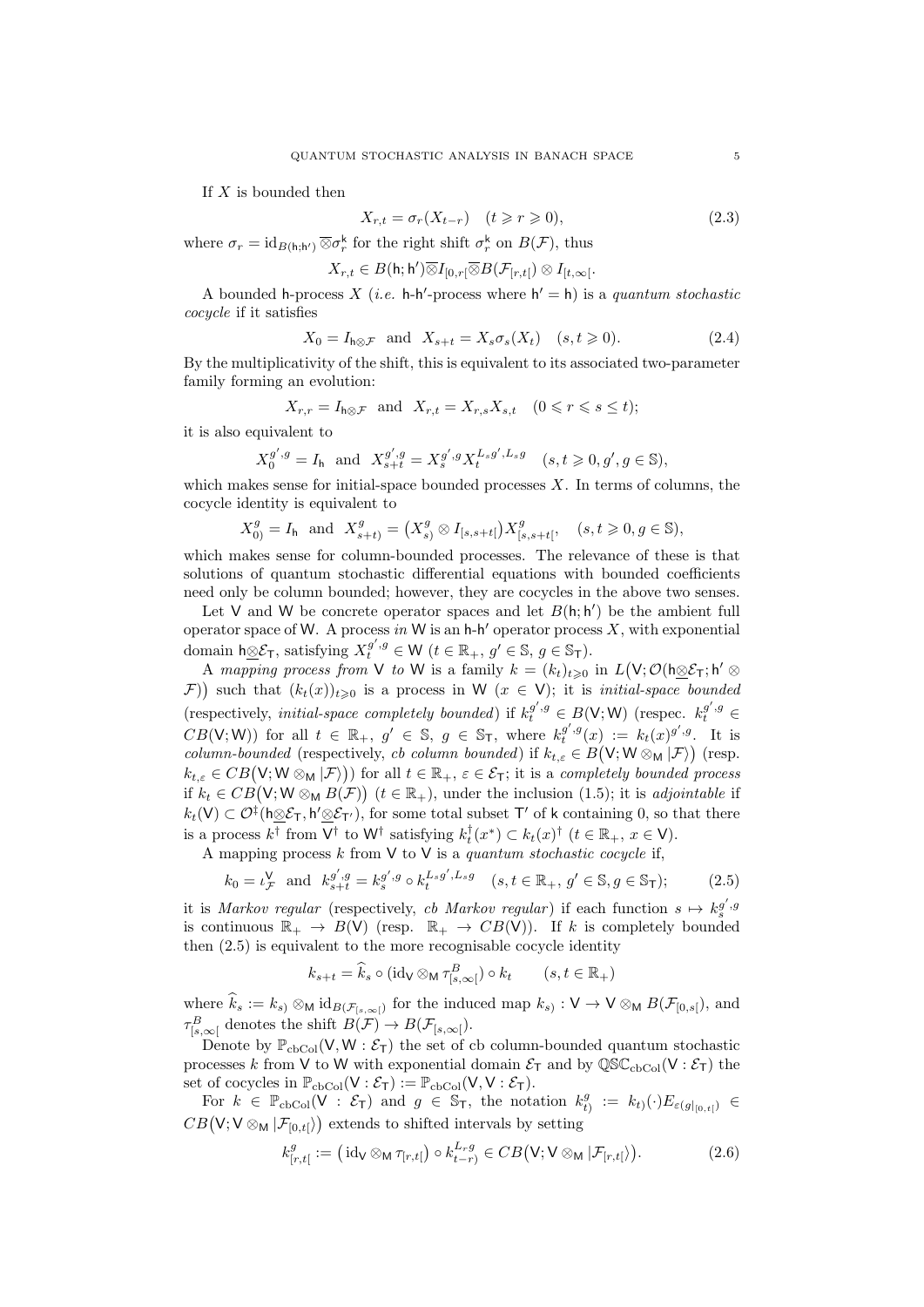Let  $\kappa \in L(V_0; W)$  and let  $\nu \in SL(D^7, D; L(V_0; V))$  for dense subspaces D' and D of k, and  $V_0$  of V. A process k from V to W is a D'-D weak solution on  $V_0$  of the quantum stochastic differential equation

$$
dk_t = k_t \circ d\Lambda_\nu(t) \quad k_0 = \iota_{\mathcal{F}}^{\mathsf{W}} \circ \kappa \tag{2.7}
$$

if, for all  $x \in V_0$ ,  $\zeta' \in h', \zeta \in h$ ,  $g' \in \mathbb{S}_{D'}$ ,  $g \in \mathbb{S}_{D}$  and  $t \geq 0$ ,

$$
\langle \zeta' \otimes \varepsilon(g'), k_t(x)(\zeta \otimes \varepsilon(g)) \rangle = \langle \zeta', \kappa(x)\zeta \rangle \langle \varepsilon(g'), \varepsilon(g) \rangle + \int_0^t ds \langle \zeta' \otimes \varepsilon(g'), k_s(\nu(\widehat{g'}(s), \widehat{g}(s))x)(\zeta \otimes \varepsilon(g)) \rangle.
$$
 (2.8)

For  $\kappa \in L(V_0; W)$  and  $\phi \in L(V_0; \mathcal{O}(\hbar \otimes \widehat{D}; \hbar' \otimes \widehat{k}))$  such that  $E^{\widehat{c}}\phi(x)E_{\widehat{d}} \in V$  for all  $x \in V_0$ ,  $c \in k$  and  $d \in D$ , where  $B(h; h')$  is the ambient full operator space of V, k is a strong solution on  $V_0$  of the quantum stochastic differential equation

$$
dk_t = k_t \circ d\Lambda_{\phi}(t) \quad k_0 = \iota_{\mathcal{F}}^{\mathsf{V}} \circ \kappa \tag{2.9}
$$

if it is a weak solution of (2.7), where  $\nu$  is the sesquilinear map associated with  $\phi$ , and, for all  $x \in V_0$ , there is a quantum stochastically integrable process X such that, for all  $g' \in \mathbb{S}$  and  $g \in \mathbb{S}_{\mathsf{D}}$ ,

$$
E^{\varepsilon(g')} \big( E^{g'(s)} X_s E_{g(s)} - k_s \big( \nu(\widehat{g'}(s), \widehat{g}(s))x \big) \big) E_{\varepsilon(g)} = 0 \quad \text{ for a.a. } s.
$$

**Theorem 2.1** ([LiW]). Let V and W be concrete operator spaces, let  $\kappa \in CB(V;W)$ and let  $\phi \in L(D; CB(V; V \otimes_M |k)))$  for a dense subspace D of k. Then the quantum stochastic differential equation (2.9) has a unique weakly regular weak solution. The solution lies in  $\mathbb{P}_{\text{cbcol}}(\mathsf{V}, \mathsf{W} : \mathcal{E}_{\mathsf{D}})$ . Moreover, if  $\mathsf{W} = \mathsf{V}$  and  $\kappa = \text{id}_{\mathsf{V}}$  then  $k \in \mathbb{Q} \mathbb{SC}_{\mathrm{cbCol}}(V : \mathcal{E}_{\mathrm{D}}).$ 

Remarks. Weak regularity means: initial space bounded and, for all  $T \in \mathbb{R}_+$ ,  $\varepsilon' \in \mathcal{E}$ and  $\varepsilon \in \mathcal{E}_{\mathsf{D}},$ 

$$
\sup\left\{\|E^{\varepsilon'}k_t(x)E_{\varepsilon}\|:t\in[0,T],x\in\mathsf{V},\|x\|\leqslant1\right\}<\infty.
$$

The unique solution is denoted  $k^{\kappa,\phi}$ , or  $k^{\phi}$  when  $W = V$  and  $\kappa = id_V$ ; these are related as follows:  $k_{t,\varepsilon}^{\kappa,\phi} = (\kappa \otimes_{\mathsf{M}} \mathrm{id}_{|\mathcal{F}}) \circ k_{t,\varepsilon}^{\phi}$  ([LS<sub>1</sub>]).

## 3. Evolutions in Banach algebra

In this section we summarise results we need from  $[DL_1]$ ; A here is a fixed unital Banach algebra, and  $A^{\times}$  denotes its group of units.

**Definition.** An evolution in  $\mathcal A$  is a family  $(F_{r,t})_{0 \leq r \leq t}$  in  $\mathcal A$ , such that

$$
F_{r,r} = 1_{\mathcal{A}} \quad \text{and} \quad F_{r,s} \, F_{s,t} = F_{r,t} \qquad (0 \leqslant r \leqslant s \leqslant t).
$$

An evolution is *invertible* if it is  $A^{\times}$ -valued, and *continuous* if the following maps are continuous

$$
[r, \infty[ \to \mathcal{A}, s \mapsto F_{r,s} \text{ and } [0, t] \to \mathcal{A}, s \mapsto F_{s,t} \quad (r, t \in \mathbb{R}_+).
$$

These classes are denoted  $Evol(\mathcal{A})$ ,  $Evol(\mathcal{A}^{\times})$  and  $Evol_{c}(\mathcal{A})$  respectively. We view evolutions as maps  $F: \Delta^{[2]} \to A$ .

Remark. Continuous evolutions are invertible:

$$
\mathrm{Evol}_{c}(\mathcal{A})\subset \mathrm{Evol}(\mathcal{A}^{\times}),
$$

and for  $F \in \text{Evol}(\mathcal{A}^{\times}), F_{r,t} = F_{0,r}^{-1}F_{0,t}$ . Thus continuous evolutions are determined by the one parameter family

$$
F_t := F_{0,t} \qquad (t \in \mathbb{R}_+). \tag{3.1}
$$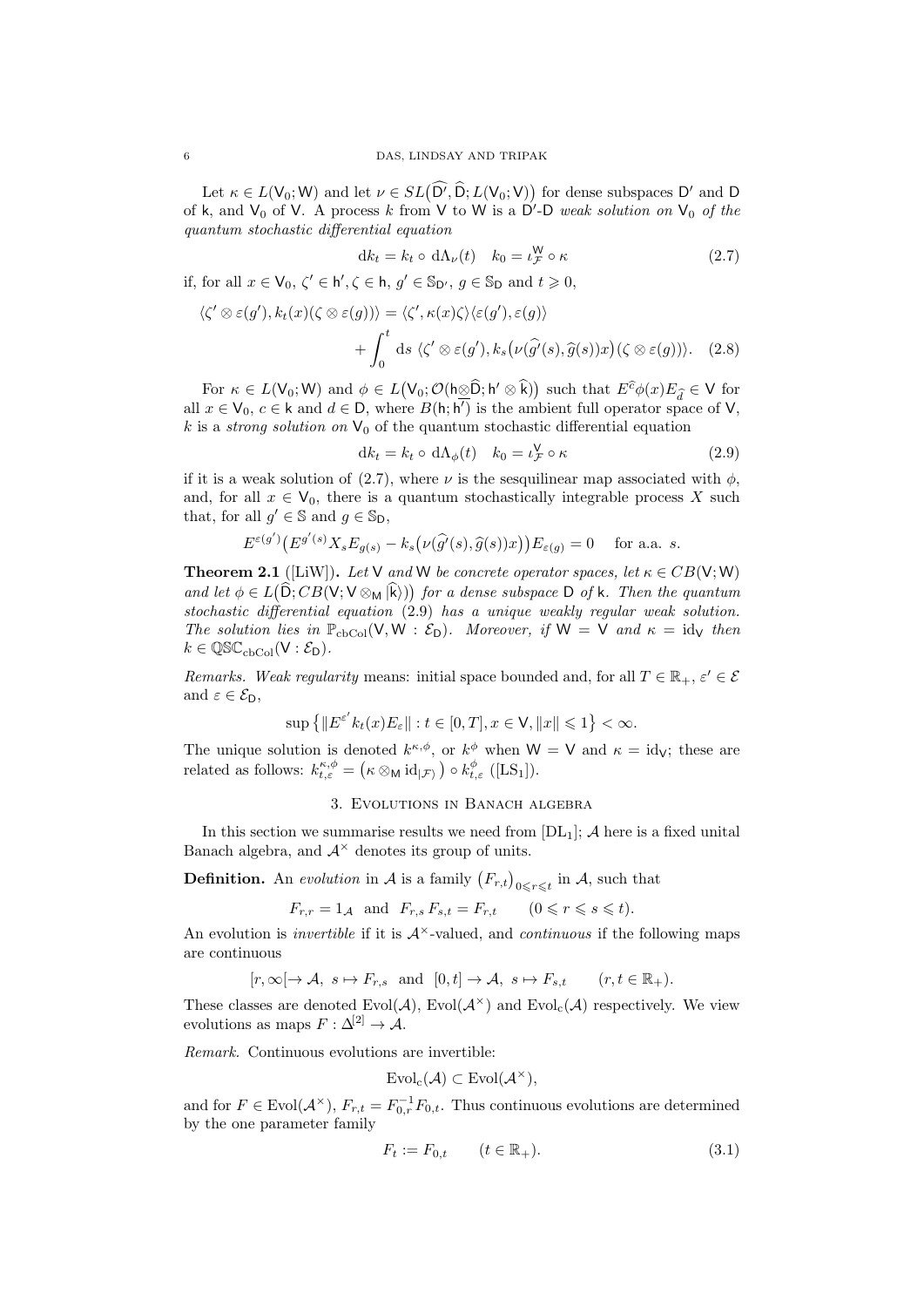For  $(r, t) \in \Delta^{(2)}$  and  $n \in \mathbb{Z}_+$ , set

$$
\Gamma_{[r,t]} := \left\{ \sigma \subset [r,t] : \#\sigma < \infty \right\} \text{ and } \Gamma_{[r,t]}^{(n)} := \left\{ \sigma \subset [r,t] : \#\sigma = n \right\},\
$$

with measurable structure and measure induced from that of Lebesgue measure on each symplex  $\Delta^{(n)}_{[r,t]}$ , as defined in (1.2), via the bijection

$$
\Delta^{(n)}_{[r,t[} \to \Gamma^{(n)}_{[r,t[}, \quad \mathbf{s} \mapsto \{s_1, \cdots, s_n\} \qquad (n \in \mathbb{N}),
$$

and letting  $\varnothing \in \Gamma^{(n)}_{[r,t]}$  $\binom{n}{r,t}$  be an atom of measure one ([Gui]).

**Definition.** Let  $a \in L^1_{loc}(\mathbb{R}_+;\mathcal{A})$ . Its associated product function  $\pi_a$  in  $L^1_{loc}(\Gamma;\mathcal{A})$ is defined by

$$
\pi_a(\sigma):=\overrightarrow{\prod\limits_{s\in\sigma}}a(s);
$$

its associated evolution  $F^a$  in  $C(\Delta^{[2]}; A)$  is defined by

$$
F_{r,t}^a := \int_{\Gamma[r,t[} \pi_a) = \int \pi_{a_{[r,t[}}.
$$

**Proposition 3.1.** Let  $a \in L^1_{loc}(\mathbb{R}_+;\mathcal{A})$ , and let  $(r,t) \in \Delta^{[2]}$ . Then the following hold:

- (a)  $F^a \in \text{Evol}_{\text{c}}(\mathcal{A})$ .
- (b) For  $u \in [-r, \infty[,$

$$
F_{r,t}^{L_u a} = F_{r+u,t+u}^a
$$

where  $L_u$  is the left shift defined by  $(L_u a)(s) = a(s+u)$ . In particular,

$$
F_{r,t}^a = F_{t-r}^{L_r a} \quad and \quad F_{s+u}^a = F_s^a F_u^{L_s a} \quad \text{ for } s, u \in \mathbb{R}_+.
$$

(c)

$$
F_{r,t}^a = 1_{\mathcal{A}} + \int_r^t ds F_{r,s}^a a(s) = 1_{\mathcal{A}} + \int_r^t ds a(s) F_{s,t}^a.
$$

In order to characterise the subclass of evolutions that are useful for our analysis, we need some notation.

Notation. Let  $D = \{T_1 < \cdots < T_N\} \subset \subset ]0,\infty[$  and set  $T_0 := 0$  and  $T_{N+1} := \infty$ . For  $u \in \mathbb{R}_+$ , letting  $k = k(D, u) \in \{0, \cdots, N\}$  be determined by

$$
T_k \leqslant u < T_{k+1},
$$

we set

$$
u_j^D := T_{k+j} \text{ for } j = -k, 1 - k, \cdots, N - k. \tag{3.2}
$$

Thus for example  $u_0^D = T_k$ , the element of  $\{0\} \cup D$  immediately to the left of u (or u itself if  $u \in \{0\} \cup D$ ); and  $u_1^D = T_{k+1}$ , the element of  $D \cup \{\infty\}$  'immediately' to the right of  $u$ .

**Definition.** We call  $F$  a piecewise-semigroup evolution if there are associated time point and semigroup sets

$$
D = \{T_1 < \cdots < T_N\} \subset \subset ]0, \infty[ \text{ and } \{P^{(T)} : T \in \{0\} \cup D\} = \{P^{(T_0)}, \cdots, P^{(T_N)}\},\
$$

where  $T_0 := 0$  and each  $P^{(T_i)}$  is a semigroup in A, for which the following identity holds:

$$
F_{r,t} = \begin{cases} P_{t-r}^{(r_0^D)} & \text{if } r_0^D = t_0^D\\ P_{r_1^D-r}^{(r_0^D)} \left( P_{r_2^D - r_1^D}^{(r_1^D)} \cdots P_{t_0^D - t_{-1}^D}^{(t_{-1}^D)} \right) P_{t-t_0^D}^{(t_0^D)} & \text{otherwise.} \end{cases}
$$
(3.3)

Let  $Evol_{\text{DWS}}(\mathcal{A})$  denote the collection of these.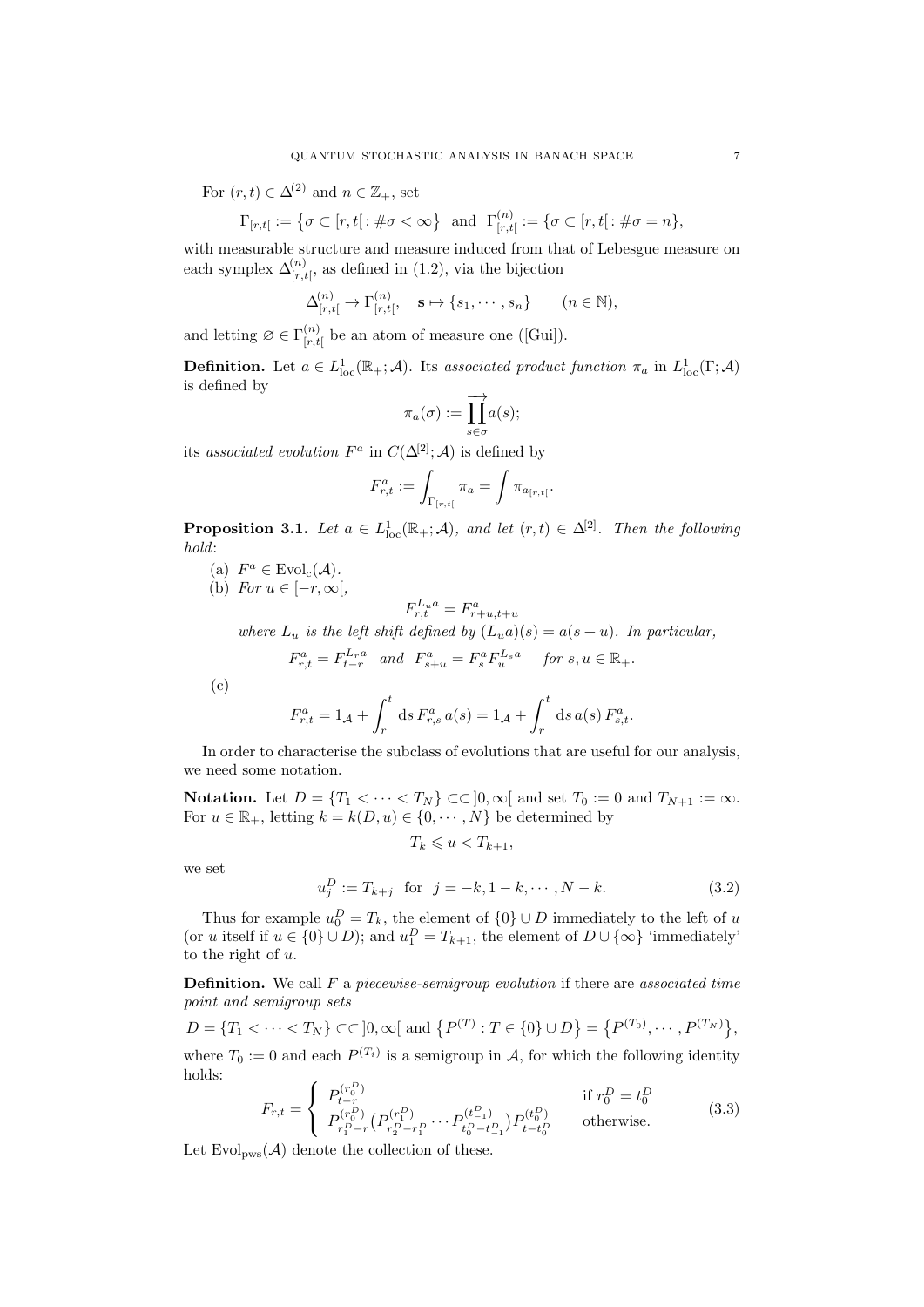**Proposition 3.2.** Let  $F \in \text{Evol}_{c}(\mathcal{A})$ . Then the following are equivalent:

- (i)  $F = F^a$  where a is piecewise constant.
- (ii)  $F \in \text{Evol}_{\text{DWS}}(\mathcal{A}).$

In this case (taking the right-continuous version of a), the associated time point and semigroup sets of F are respectively, Disc a and  $\{(e^{sa(t)})_{s\geqslant 0}: t \in \{0\} \cup \text{Disc } a\}.$ 

Thus the evolutions with piecewise constant generators are the continuous evolutions which enjoy a semigroup decomposition (3.3).

Now let  $\mathfrak X$  be a right Banach  $\mathcal A$ -module.

Then for 
$$
x \in \mathfrak{X}
$$
,  $c \in L_{loc}^{1}(\mathbb{R}_{+}; \mathcal{A})$ , and  $\varphi \in L_{loc}^{1}(\mathbb{R}_{+})$ ,  $x F^{c} \in C(\Delta^{[2]}; \mathfrak{X})$  and  

$$
e^{\int_{r}^{t} \varphi} x F_{r,t}^{c} = x F_{r,t}^{c+\varphi(\cdot)1_{\mathcal{A}}} \qquad (0 \leq r \leq t).
$$
 (3.4)

For Trotter products we adopt the following notations.

**Notation.** For a finite subset D of  $]0,\infty[$  and function  $G : \Delta^{[2]} \to \mathcal{A}$ , in the notation  $(3.2)$ , define G's D-fold product function by

$$
G^D: \Delta^{[2]} \to \mathcal{A}, \quad G^D_{r,t} = \left\{ \begin{array}{ll} G_{r_1^D, r_2^D} \cdots G_{t_{-1}^D, t_0^D} & \text{if } r_1^D < t_0^D\\ 1_{\mathcal{A}} & \text{otherwise.} \end{array} \right. \tag{3.5}
$$

**Definition.** A sequence  $(D(n))_{n\geq 1}$  in  $\Gamma_{]0,\infty[}$  is said to *converge to*  $\mathbb{R}_+$  if, as  $n \to \infty$ ,

$$
\min D(n) \to 0, \quad \max D(n) \to \infty \quad \text{and} \quad \text{mesh } D(n) \to 0. \tag{3.6}
$$

**Theorem 3.3.** Let  $a_1, a_2 \in L^1_{loc}(\mathbb{R}_+; \mathcal{A}),$  let  $(D(n))_{n \geq 1}$  be a sequence in  $\Gamma_{]0,\infty[}$ converging to  $\mathbb{R}_+$ , and let  $T \in \mathbb{R}_+$ . Then

$$
\sup_{[r,t]\subset[0,T]}\left\|F_{r,t}^{a_1+a_2}-^{1,2}F_{r,t}^{D(n)}\right\| \to 0, \quad where \quad ^{1,2}F_{u,v}:=F_{u,v}^{a_1}F_{u,v}^{a_2}, \qquad \left((u,v)\in\Delta^{[2]}\right).
$$

Remark. The theorem remains true if the definition of D-fold product function is modified by replacing  $G_{r_1^D, r_2^D} \cdots G_{t_{-1}^D, t_0^D}$  by  $H_{r,r_1^D}(G_{r_1^D, r_2^D} \cdots G_{t_{-1}^D, t_0^D})K_{t_0^D, t}$  for any continuous functions  $H, K : \Delta^{[2]} \to \mathcal{A}$  satisfying  $H_{u,u} = K_{u,u} = 1_{\mathcal{A}}$   $(u \in \mathbb{R}_+).$ 

### 4. Sesquilinear processes and Wiener integrals

In this section we consider quantum stochastic processes consisting of Banach space valued sesquilinear maps on Fock space. We define multiple quantum Wiener integrals and establish their basic estimates.

For the rest of the paper we fix a Banach space  $\mathfrak X$  and a Banach algebra A. Later  $\mathfrak X$  will be a right Banach A-module, and eventually A will be assumed to be unital.

**Definition.** A family of maps  $\mathfrak{q} = (\mathfrak{q}_t)_{t\geq 0}$  in  $SL(\mathcal{E}; \mathfrak{X})$  is an  $\mathfrak{X}\text{-}valued sesquilinear$ process, or SL process in  $\mathfrak X$  if, for all  $g', g \in \mathbb S$  and  $t \in \mathbb R_+$ ,

(i)  $\mathfrak{q}_t(\varepsilon(g'), \varepsilon(g)) = \mathfrak{q}_t(\varepsilon(g'_{[0,t[}), \varepsilon(g_{[0,t[}))\langle \varepsilon(g'_{[t,\infty[}), \varepsilon(g_{[t,\infty[}))\rangle))$ 

It is a *continuous* SL process in  $\mathfrak{X}$  if, for all  $\varepsilon, \varepsilon' \in \mathcal{E}$ ,

(ii)  $s \mapsto \mathfrak{q}_s(\varepsilon', \varepsilon)$  is continuous.

We denote the linear space of SL processes in  $\mathfrak{X}$  by  $SLP(\mathfrak{X}, k)$ , and the subspace of continuous SL processes by  $SLP_c(\mathfrak{X}, k)$ . For  $\mathfrak{q} \in SLP(\mathfrak{X}, k)$ , define

$$
\mathfrak{q}^{g',g}_t := \mathfrak{q}_t(\varepsilon(g'_{[0,t[}), \varepsilon(g_{[0,t[})) \qquad (g', g \in \mathbb{S}_{\mathrm{loc}}, t \in \mathbb{R}_+), \tag{4.1}
$$

where  $\mathbb{S}_{loc}$  denotes the space of (right-continuous) step functions, so  $\mathbb{S}_{loc} \subset L^2_{loc}(\mathbb{R}_+; \mathsf{k})$ . Thus  $\mathfrak{q} \in SLP_{c}(\mathfrak{X}, \mathsf{k})$  if and only if  $\mathfrak{q}^{g', g} \in C(\mathbb{R}_{+}; \mathfrak{X})$  for all  $g', g \in \mathbb{S}_{loc}$ .

For  $\mathfrak{q} \in SLP(\mathfrak{X}, \mathsf{k})$ , its time-reversed process  $\mathfrak{q}^{\mathbf{R}} \in SLP(\mathfrak{X}, \mathsf{k})$  is defined by

$$
\mathfrak{q}_t^{\mathrm{R}}(\varepsilon', \varepsilon) = \mathfrak{q}_t(r_t \varepsilon', r_t \varepsilon) \tag{4.2}
$$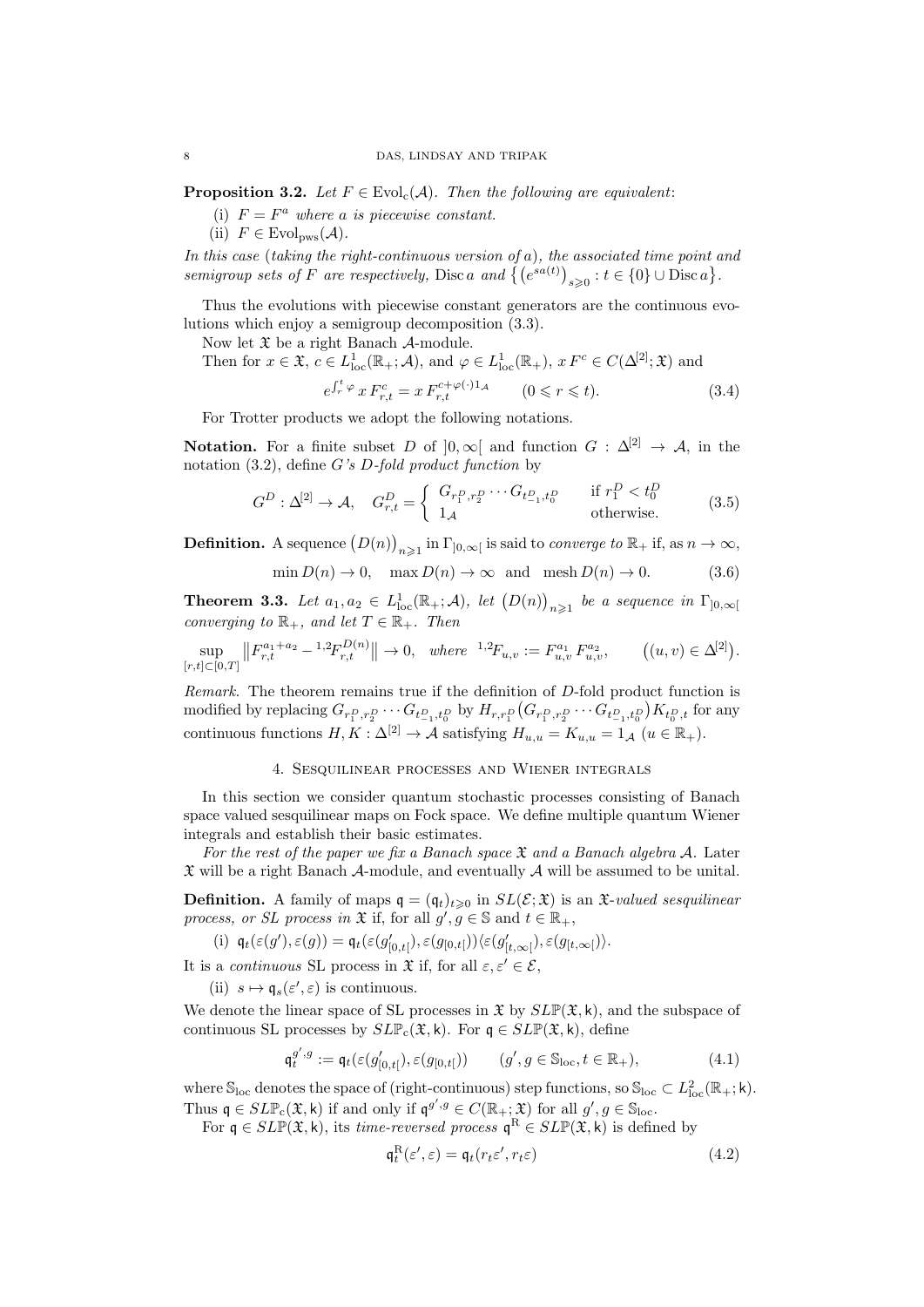where  $r_t$  is the selfadjoint unitary operator on F given by  $r_t \varepsilon(f) = \varepsilon(h)$  where  $h(s)$ equals  $f(t-s)$  for  $s \in [0,t]$  and equals  $f(s)$  for  $s \in [t,\infty]$ . If  $\mathfrak{X}^{\dagger}$  is the conjugate Banach space of  $\mathfrak X$  then the *involute*  $\mathfrak q^{\dagger} \in SLP(\mathfrak X^{\dagger}, \mathsf k)$  is defined by

$$
\mathfrak{q}_t^{\dagger}(\varepsilon', \varepsilon) = \mathfrak{q}_t(\varepsilon, \varepsilon')^{\dagger}.
$$
\n(4.3)

Set

$$
S(\mathsf{k}) := \big\{ (g', g, t) \in \mathbb{S} \times \mathbb{S} \times \mathbb{R}_+ : \operatorname{supp} g', \operatorname{supp} g \subset [0, t] \big\}.
$$

By the linear independence of the exponential vectors, and the definition of adaptedness, the following is easily seen.

Lemma 4.1. The following map is a bijection:

$$
\mathit{SLP}(\mathfrak X,k)\to F\bigl(S(\mathsf k);\mathfrak X\bigr),\quad \mathfrak q\mapsto \phi_\mathfrak q\quad \textit{where}\quad \phi_\mathfrak q(g',g,t):=\mathfrak q_t^{g',g}
$$

Here  $F(S(k); \mathfrak{X})$  denotes the space of  $\mathfrak{X}\text{-}valued$  functions on the set  $S(k)$ .

Remarks. The inverse of the above bijection is given by adapted, sesquilinear extension of the prescription

$$
\phi \mapsto \mathfrak{q}^{\phi} \text{ where } \mathfrak{q}_t^{\phi}(\varepsilon(g'), \varepsilon(g)) = \phi(g', g, t) \text{ for } t \in \mathbb{R}_+ \text{ and } g', g \in \mathbb{S}_{[0, t[}.\tag{4.4})
$$

Thus

$$
\mathfrak{q}_t^{\phi}(\varepsilon(f'), \varepsilon(f)) = \exp \langle f'_{[t,\infty[}, f_{[t,\infty[} \rangle \phi(f'_{[0,t[}, f_{[0,t[}, t).
$$

If  $\mathfrak X$  is a right (or left) Banach module over A, then  $SLP(\mathfrak X,k)$  is naturally likewise.

In all that follows,  $SL(\mathcal{E}; \mathfrak{X})$  could be replaced by  $SL(\mathcal{E}_{T}, \mathcal{E}_{T}; \mathfrak{X})$ , and  $S(k)$  by  $S(T', T)$ , defined in the obvious way, where T' and T are both total subsets of k containing 0. We shall exploit this fact when applying our results.

Examples. We give a trivial, but useful, example and three paradigm examples.

(a) Let  $x \in \mathfrak{X}$ . Then, in the notation (1.1),  $\mathfrak{q}_t := |x\rangle q_t$  ( $t \in \mathbb{R}_+$ ), where  $I = I_{\mathcal{F}}$ , defines an SL process in  $\mathfrak{X}$ . We refer to this as the constant SL process x.

(b) Let  $Z$  be an initial-space bounded  $h-h'$  process, for Hilbert spaces  $h$  and  $h'$ . Then  $\mathfrak{q}_t(\varepsilon', \varepsilon) := E^{\varepsilon'} Z_t E_{\varepsilon}$  defines an SL process in  $B(\mathsf{h}; \mathsf{h}').$ 

 $(c)$  Let k be an initial-space bounded (respectively, completely bounded) mapping process from V to W, for concrete operator spaces V and W. Then  $\mathfrak{q}_t(\varepsilon', \varepsilon) :=$  $E^{\varepsilon'} k_{t,\varepsilon}(\cdot)$  defines an SL process in  $B(\mathsf{V};\mathsf{W})$  (resp.  $CB(\mathsf{V};\mathsf{W})$ ).

(d) Let  $l$  be a cb column bounded quantum stochastic convolution cocycle on  $\mathsf{C}$ . for an operator space coalgebra  $C$  (see [LS<sub>2</sub>]). Then  $\mathfrak{q}_t(\varepsilon', \varepsilon) := \omega_{\varepsilon', \varepsilon} \circ l_t$  defines an SL process in the topological dual space  $C^*$ .

*Remark.* In (b), (c) and (d), when the process Z, k, respectively l, is a columnbounded/column-completely bounded Markov-regular quantum stochastic cocycle  $([L_1])$ , or satisfies a linear constant-coefficient quantum stochastic differential equation with cb column bounded coefficients and completely bounded initial conditions (as in Theorem 2.1), the corresponding SL process q is continuous.

Multiple quantum Wiener integrals are defined in this setting as follows. For  $n \in \mathbb{N}, v_n \in SL(\widehat{\mathbf{k}}^{\otimes n}; \mathfrak{X})$  and  $t \geq 0$ , define a map  $\Lambda_t^n(v_n) \in SL(\mathcal{E}; \mathfrak{X})$  by sesquilinear extension of the prescription

$$
\Lambda_t^n(\upsilon_n)(\varepsilon(g'),\varepsilon(g)):=\exp\langle g',g\rangle\int_{\Delta^{[n]}_{[0,t[}}\mathrm{d} s\; \upsilon_n\big(\widehat{g'}^{\otimes n}(\mathbf{s}),\widehat{g}^{\otimes n}(\mathbf{s})\big)\quad (g',g\in\mathbb{S}),
$$

for the convention

$$
\widehat{h}^{\otimes n}(\mathbf{s}) := \widehat{h}(s_1) \otimes \cdots \otimes \widehat{h}(s_n), \qquad (\mathbf{s} \in \Delta^{[n]}).
$$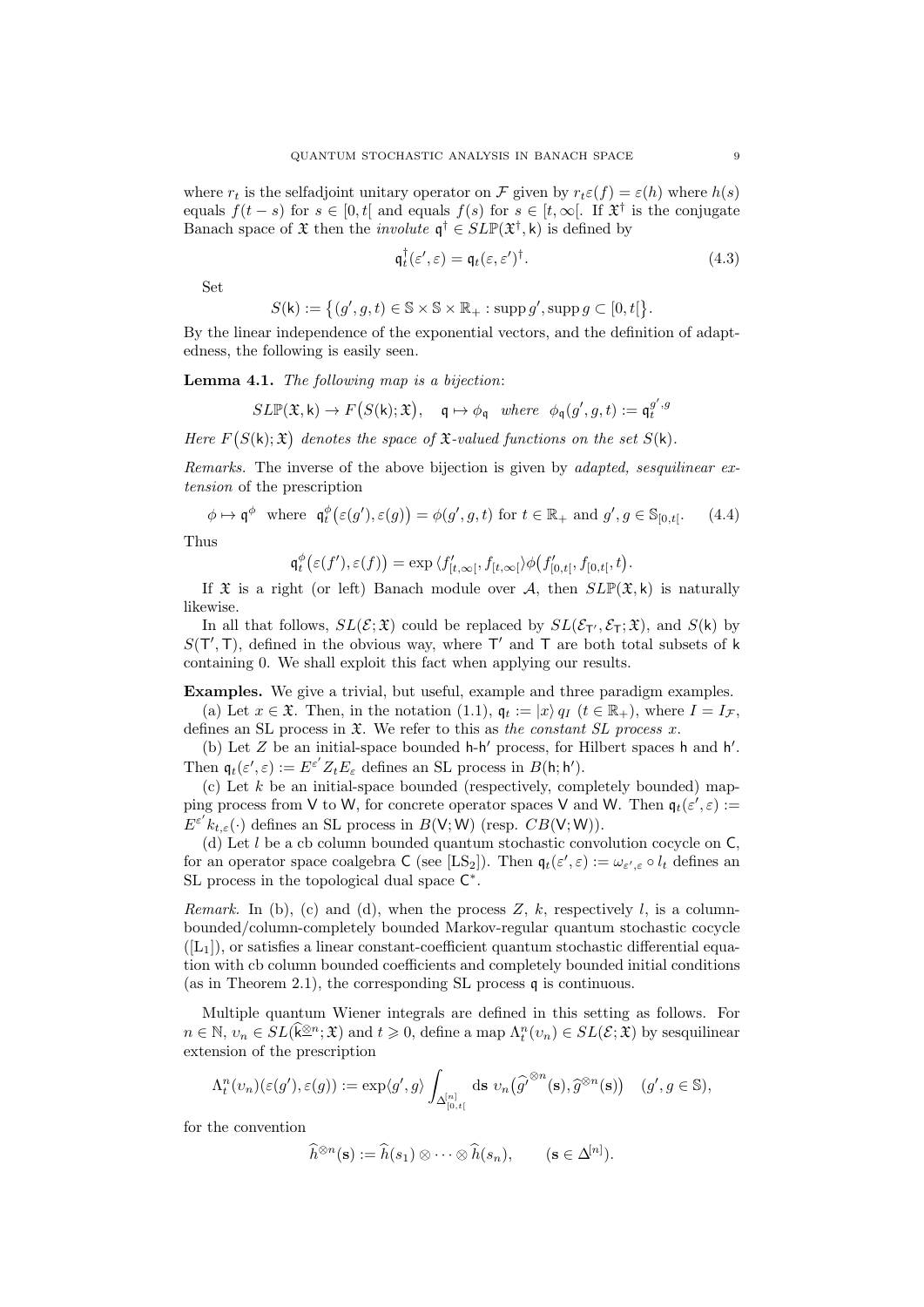The above integral is well-defined, since the integrand is an  $\mathfrak{X}\text{-}\mathrm{valued}$  simple function on the simplex. Moreover  $(\Lambda_t^n(v_n))_{t\geqslant 0} \in SLP_c(\mathfrak{X}, k)$  in view of the obvious identity

$$
\Lambda_t^n(v_n)\big(\varepsilon(g'_{[0,t[}), \varepsilon(g_{[0,t[})\big) = \exp\langle g'_{[0,t[}, g_{[0,t[}\rangle \int_{\Delta_{[0,t[}^{[n]}} ds \, v_n\big(\widehat{g'}^{\otimes n}(\mathbf{s}), \widehat{g}^{\otimes n}(\mathbf{s})\big).
$$

For  $v_0 \in SL(\mathbb{C}; \mathfrak{X})$  we define  $\Lambda^0(v_0)$  to be the constant SL process  $|v_0(1,1)\rangle q_I$ . Quantum Wiener integration  $\Lambda^n : SL(\widehat{k}^{\otimes n}; \mathfrak{X}) \to SL(\mathfrak{X}, \mathsf{k})$  is evidently linear and, when  $\mathfrak X$  is a right (or left) Banach module over  $\mathcal A$ , it is a module map too.

In order to give the basic estimate for these quantum Wiener integrals, define bounding constants for them as follows:  $C_0^{v_0}(g', g) := ||v_0(1, 1)||$ , and for  $n \in \mathbb{N}$ ,

$$
C_n^{v_n}(g', g) := \max \left\{ \left\| v_n\left(\widehat{c(1)} \otimes \cdots \otimes \widehat{c(n)}, \widehat{d(1)} \otimes \cdots \otimes \widehat{d(n)}\right) \right\| : \\ c(1), \dots, c(n) \in \operatorname{Ran} g', \ d(1), \dots, d(n) \in \operatorname{Ran} g \right\}; \tag{4.5}
$$

abbreviating  $C_1^{\nu_1}(g',g)$  to  $C^{\nu_1}(g',g)$ .

**Lemma 4.2.** Let  $n \in \mathbb{Z}_+$ ,  $v_n \in SL(\widehat{k}^{\otimes n}; \mathfrak{X})$  and  $g', g \in \mathbb{S}$ . Then, for  $t \geq 0$ ,

$$
\left\| \Lambda_t^n(v_n)(\varepsilon(g'), \varepsilon(g)) \right\| \leq |\exp\langle g', g \rangle| C_n^{v_n}(g', g) \frac{t^n}{n!} \quad (t \in \mathbb{R}_+) \tag{4.6}
$$

and, for  $n \in \mathbb{N}$  and  $t \geq r \geq 0$ ,

$$
\left\|\Lambda_t^n(v_n)(\varepsilon(g'), \varepsilon(g)) - \Lambda_r^n(v_n)(\varepsilon(g'), \varepsilon(g))\right\| \le (t-r) |\exp\langle g', g \rangle| \frac{t^{n-1}}{(n-1)!} C_n^{v_n}(g', g).
$$

*Proof.* The first inequality is clear when  $n = 0$ , and for  $n \ge 1$  it follows from the fact that  $\Delta_{[0,t]}^{[n]}$  has *n*-dimensional volume  $t^n/n!$ . The second follows from the inequality

$$
\left|\Delta_{[0,t[}^{[n]}\setminus \Delta_{[0,r[}^{[n]}]=\left|\Delta_{[0,t[}^{[n]}|-|\Delta_{[0,r[}^{[n]}]=\frac{t^n}{n!}-\frac{r^n}{n!}\leqslant \frac{(t-r)}{(n-1)!}t^{n-1}.\right.\right.
$$

**Definition.** Let  $SLW(\mathfrak{X}, k)$  denote the linear space of SL Wiener integrands, that is the space of sequences  $\mathcal{U} = (v_n)_{n \geqslant 0}$ , in which  $v_n \in SL(\widetilde{k}^{\underline{\otimes} n}; \mathfrak{X})$  for each  $n \in \mathbb{Z}_+$ and

$$
\forall g', g \in \mathbb{S} \ \forall \alpha \in \mathbb{R}_+ \sum_{n \geq 0} \frac{\alpha^n}{n!} C_n^{\nu_n}(g', g) < \infty. \tag{4.7}
$$

Let  $U \in SLW(\mathfrak{X}, \mathsf{k})$ . The time-reversed integrand  $U^{\mathcal{R}} \in SLW(\mathfrak{X}, \mathsf{k})$  is defined by

$$
v_n^{\mathcal{R}}(\zeta', \zeta) = v_n(r_n\zeta', r_n\zeta)
$$
\n(4.8)

where  $r_n$  is the selfadjoint unitary on  $\hat{k}^{\otimes n}$  determined by  $r_n(\zeta_1 \otimes \cdots \otimes \zeta_n)$  $\zeta_n\otimes\cdots\otimes\zeta_1$ . If  $\mathfrak{X}^\dagger$  is a conjugate Banach space of  $\mathfrak{X}$  then  $SLW(\mathfrak{X}^\dagger,k)$  is a conjugate vector space of  $SLW(\mathfrak{X}, \mathsf{k})$ , with  $\mathcal{U}^{\dagger} \in SLW(\mathfrak{X}^{\dagger}, \mathsf{k})$  defined by

$$
v_n^{\dagger}(\zeta', \zeta) = v_n(\zeta, \zeta')^{\dagger}.
$$
\n(4.9)

*Remark.* By analyticity, if  $\mathcal{U} \in SLW(\mathfrak{X}, \mathsf{k})$  then also

$$
\forall_{g',g \in \mathbb{S}} \ \forall_{\alpha \in \mathbb{R}_+} \ \sum_{n \geqslant 1} \frac{\alpha^{n-1}}{(n-1)!} C_n^{v_n}(g', g) < \infty. \tag{4.10}
$$

**Proposition 4.3.** Let  $\mathcal{U} = (v_n)_{n \geq 0} \in SLW(\mathfrak{X}, \mathsf{k})$ . Then

$$
\Lambda_t(\mathcal{U}) := \text{p.w.} \sum_{n \geq 0} \Lambda_t^n(v_n) \qquad (t \geq 0)
$$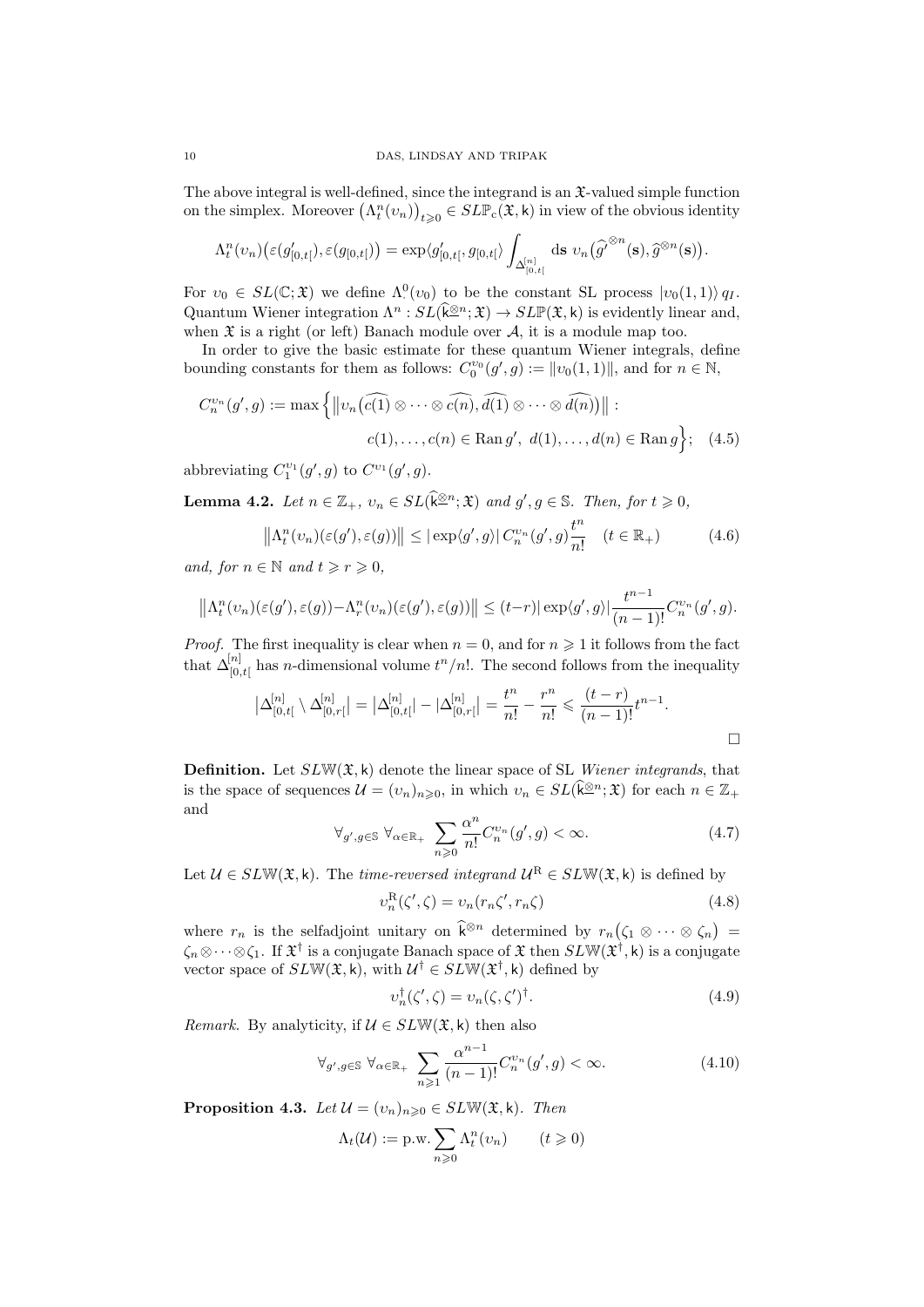defines an SL process  $\Lambda(\mathcal{U})$  in  $\mathfrak X$  satisfying

$$
\left\|\Lambda_t(\mathcal{U})(\varepsilon(g'),\varepsilon(g))\right\| \leq |\exp\langle g',g\rangle| \sum_{n\geqslant 0} \frac{t^n}{n!}C_n^{v_n}(g',g)
$$

and

$$
||\Lambda_t(\mathcal{U})(\varepsilon(g'), \varepsilon(g)) - \Lambda_r(\mathcal{U})(\varepsilon(g'), \varepsilon(g))|| \leq (t-r) |\exp\langle g', g \rangle| \sum_{n \geq 1} \frac{t^{n-1}}{(n-1)!} C_n^{v_n}(g', g),
$$

for all  $g', g \in \mathbb{S}$  and  $t \geq r \geq 0$ . Moreover  $\Lambda.(\mathcal{U}^{\mathcal{R}}) = \Lambda.(\mathcal{U})^{\mathcal{R}}$ , and  $\Lambda.(\mathcal{U}^{\dagger}) = \Lambda.(\mathcal{U})^{\dagger}$ .

Remarks. The quantum Wiener integral is thereby a linear map

$$
\Lambda: SL\mathbb{W}(\mathfrak{X},\mathsf{k})\to SL\mathbb{P}_{\mathrm{Lip}}(\mathfrak{X},\mathsf{k}),
$$

where  $SLP_{\text{Lip}}(\mathfrak{X}, k)$  stands for the space of pointwise locally Lipschitz continuous processes:

 $\{\mathfrak{q} \in SL\mathbb{P}(\mathfrak{X}, \mathsf{k}) : \forall_{\varepsilon,\varepsilon' \in \mathcal{E}} s \mapsto \mathfrak{q}_s(\varepsilon', \varepsilon) \text{ is locally Lipschitz continuous}\}.$ 

If  $\mathfrak X$  is a right (or left) Banach A-module then  $SLW(\mathfrak X,k)$  is likewise, and  $\Lambda$  is a module map.

Now suppose that  $\mathfrak X$  is a right Banach A-module; let  $\widetilde{\mathcal A}$  denote the conditional unitisation of  $A$  that is  $A$  if it is unital, and its unitisation if it is not ([Dal]). For  $x \in \mathfrak{X}$  and  $\nu \in SL(\widehat{\mathsf{k}}; \widetilde{\mathcal{A}})$  define  $x\nu^{\otimes} = (x\nu^{\otimes n})_{n \geqslant 0}$  by  $x\nu^{\otimes 0} := |x\rangle q_I$  and, for  $n \in \mathbb{N}$ ,  $x\nu^{\otimes n} : \widehat{\mathsf{k}}^{\otimes n} \times \widehat{\mathsf{k}}^{\otimes n} \to \mathfrak{X}$  is the sesquilinearisation of the map

$$
\widehat{\mathsf{k}}^n \times \widehat{\mathsf{k}}^n \to \mathfrak{X}, \quad (\zeta, \eta) \mapsto x \overrightarrow{\prod_{1 \leqslant i \leqslant n}} \nu(\zeta_i, \eta_i).
$$

Then

$$
C_n^{x\nu\otimes n}(g',g)\leq \|x\|C^\nu(g',g)^n\qquad (n\in\mathbb{Z}_+,g',g\in\mathbb{S}),
$$

so  $x\nu^{\otimes} \in SLW(\mathfrak{X},\mathsf{k})$ ; set  $^x \mathfrak{q}^{\nu} := \Lambda(x\nu^{\otimes})$ . Recall the abbreviation  $F_t := F_{0,t}$  (3.1) for an evolution F.

**Lemma 4.4.** Let  $\mathfrak{q} = {}^x\mathfrak{q}^\nu$  for  $x \in \mathfrak{X}$  and  $\nu \in SL(\widehat{\mathsf{k}}; \widetilde{\mathcal{A}})$ , and let  $g', g \in \mathbb{S}$  and  $t \in \mathbb{R}_+$ . Then

$$
\mathfrak{q}^{g',g} = x F^{\widetilde{a}} \quad \text{and} \quad \mathfrak{q}_t(\varepsilon(g'), \varepsilon(g)) = e^{\langle g', g \rangle} x F_t^a,
$$

where a and  $a'$  are the  $\tilde{A}$ -valued step functions given by

$$
a(t) := \nu(\widehat{g'}(t), \widehat{g}(t)), \text{ and } \widetilde{a}(t) := a(t) + \langle g'(t), g(t) \rangle 1_{\widetilde{\mathcal{A}}}.
$$

*Proof.* Set  $\varphi(s) = \langle g'(s), g(s) \rangle$   $(s \in \mathbb{R}_+$ . Then

$$
\mathfrak{q}_t(\varepsilon(g'),\varepsilon(g))=e^{\langle g',g\rangle}\left\{x+\sum_{n=1}^\infty x\int_{\Delta^{[n]}_{[0,t[}}\mathrm{d}s\overrightarrow{\prod_{1\leqslant i\leqslant n}}\nu(\widehat{g'}(s_i),\widehat{g}(s_i))\right\}=e^{\langle g',g\rangle}\,x\,F^a_t,
$$

and so, by identity (3.4),

$$
\mathfrak{q}_t^{g',g} = e^{\int_0^t \varphi} x F_t^a = x F_t^{\widetilde{a}}.
$$

 $\Box$ 

Similarly, if  $\mathfrak{Z}$  is a left Banach  $\mathcal{B}\text{-module}$ ,  $z \in \mathfrak{Z}$  and  $\nu \in SL(\mathbf{k}; \mathcal{B})$ , defining  $\mathcal{Z} \times \mathcal{Z} =$  $\left(\frac{\partial n}{\partial z}\right)_{n\geqslant 0}$  by  $\frac{\partial n}{\partial z} := |z\rangle q_I$  and, for  $n \in \mathbb{N}$ ,  $\frac{\partial n}{\partial z}$  as the sesquilinear extension of the map

$$
\widehat{k}^n \times \widehat{k}^n \to \mathfrak{Z}, \quad (\zeta, \eta) \mapsto \Bigl(\prod_{1 \leq i \leq n} \nu(\zeta_i, \eta_i)\Bigr) z,
$$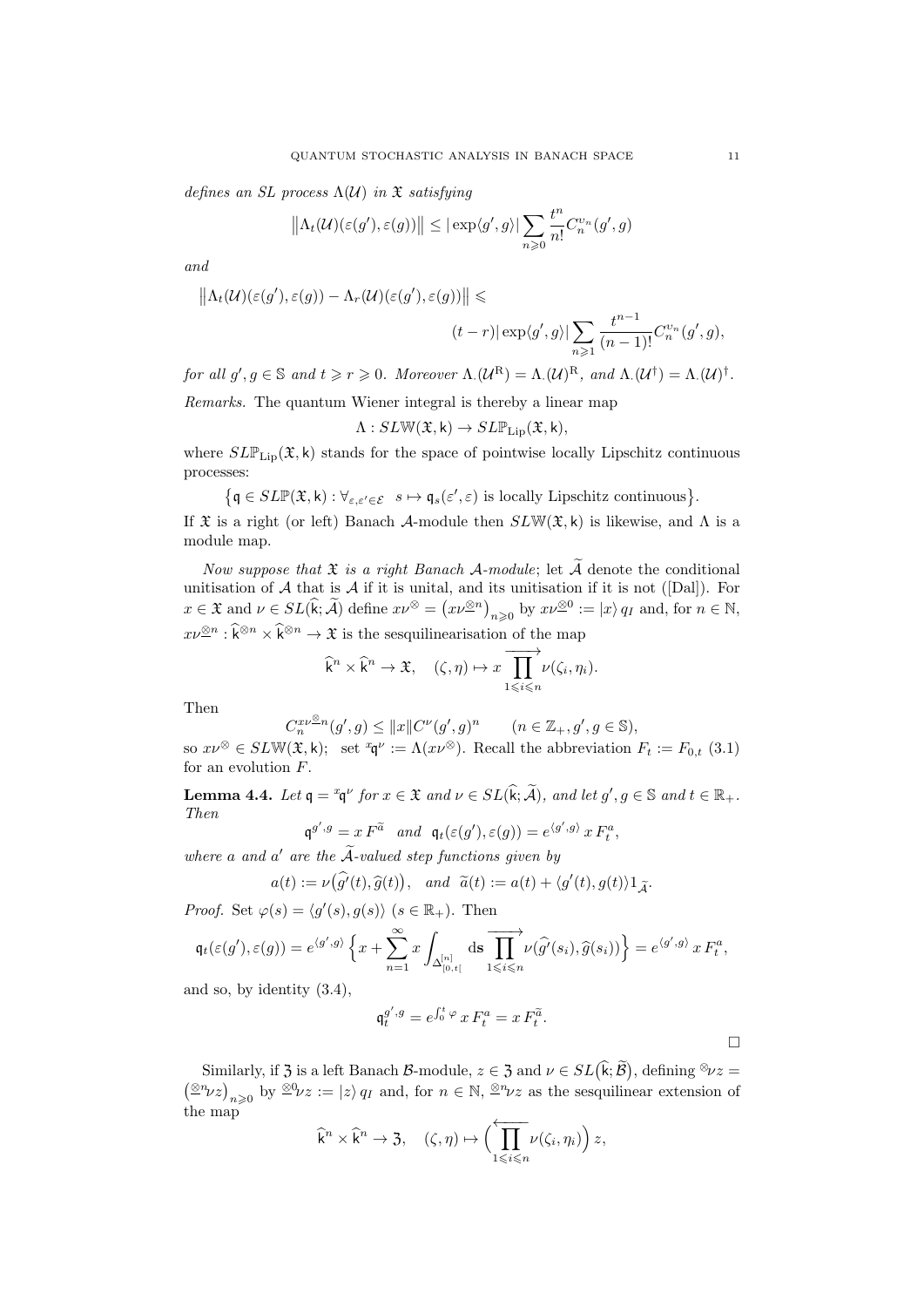$^{\otimes}\nu z \in SLW(3, \mathsf{k})$  and we set  $^{\nu}\mathsf{q}^z := \Lambda({}^{\otimes}\nu z)$ . Thus

$$
{}^{\nu}\!\mathfrak{q}_t^z(\varepsilon(g'),\varepsilon(g))=\exp\langle g',g\rangle\Big(\Big\{\sum_{n=1}^{\infty}\int_{\Delta^{[n]}_{[0,t[}}\mathrm{d} s\prod_{1\leqslant i\leqslant n}^{\longleftarrow}\nu(\widehat{g'}(s_i),\widehat{g}(s_i))\Big\}\,z+z\Big),
$$

and the process  $\mathfrak{q} = {}^{\nu} \mathfrak{q}^z$  satisfies

$$
\mathfrak{q}^{g',g} = \tilde{a}F.z
$$
 and  $\mathfrak{q}_t(\varepsilon(g'), \varepsilon(g)) = e^{\langle g', g \rangle}{}^aF_tz$ .

Remarks. From the definitions we have the following relations

$$
({}^{x}\mathfrak{q}^{\nu})^{\text{op}} = {}^{\mu}\mathfrak{q}^{z} \qquad (x \in \mathfrak{X}, \nu \in SL(\widehat{\mathfrak{k}}; \widetilde{\mathcal{A}})) \tag{4.11}
$$

in which  $\mathfrak{X}^{\mathrm{op}}$  is the left Banach  $\mathcal{A}^{\mathrm{op}}$ -module opposite to  $\mathfrak{X}, \mu = \nu^{\mathrm{op}} : (\hat{e}, \hat{c}) \mapsto$  $\nu(\widehat{e}, \widehat{c})^{\text{op}} \in \widehat{\mathcal{A}}^{\text{op}} = \widehat{\mathcal{A}}^{\text{op}}$  and  $z = x^{\text{op}} \in \mathfrak{X}^{\text{op}}$ ; and

$$
({}^{x}\mathsf{q}^{\nu})^{\dagger} = {}^{\mu}\mathsf{q}^{z} \qquad (x \in \mathfrak{X}, \nu \in SL(\widehat{\mathsf{k}}; \widetilde{\mathcal{A}}))
$$

in which  $\mathfrak{X}^\dagger$  is the left Banach  $\mathcal{A}^\dagger$ -module conjugate to  $\mathfrak{X},$   $\mathcal{A}^\dagger$  is the Banach algebra conjugate to  $\mathcal{A}, \mu = \nu^{\dagger}$  and  $z = x^{\dagger}$ .

Setting  $\mathfrak{q}^{\nu} := \mathfrak{q}^{\nu}$  and  $\mathfrak{q} := \mathfrak{q}^1$ , where  $1 = 1_{\tilde{\mathcal{A}}}$ , we have

$$
(\mathfrak{q}^{\nu})^{\mathrm{R}} = {}^{\nu}\mathfrak{q} \qquad (\nu \in SL(\widehat{\mathsf{k}}; \widetilde{\mathcal{A}})).
$$

When  $\mathfrak X$  is a Banach  $\mathcal A$ -bimodule,

$$
{}^{ax}\mathfrak{q}^{\nu} = a^x\mathfrak{q}^{\nu}
$$
 and  ${}^{\nu}\mathfrak{q}^{xa} = {}^{\nu}\mathfrak{q}^x a$ ,  $(x \in \mathfrak{X}, a \in \mathcal{A}, \nu \in SL(\widehat{k}; \widetilde{\mathcal{A}})).$ 

The following result is an immediate consequence of Proposition 4.3.

**Theorem 4.5.** Let  $\mathfrak{X}$  be a right Banach A-module and let  $\nu \in SL(\widehat{\mathbf{k}}; \mathcal{A})$  and  $x \in \mathfrak{X}$ . Then, for all  $g', g \in \mathbb{S}$ ,

$$
\left|\mathbf{P}_{\mathbf{q}_t}^{\nu}(\varepsilon(g'), \varepsilon(g))\right\| \leq |\exp\langle g', g \rangle| \left\|x\right\| e^{tC} \quad (t \geq 0),
$$

and

$$
\|{}^{x}\mathsf{q}^{\nu}_{t}(\varepsilon(g'), \varepsilon(g)) - \mathsf{q}^{x,\nu}_{r}(\varepsilon(g'), \varepsilon(g))\| \leq (t-r) \left|\exp\langle g', g \rangle\right| \|x\| \, C e^{tC} \quad (0 \leq r \leq t),
$$
  
where  $C := C^{\nu}(g', g)$ . In particular,  ${}^{x}\mathsf{q}^{\nu} \in SL\mathbb{P}_{\text{Lip}}(\mathfrak{X}, k)$ .

If  $\mathfrak{Z}$  is a left Banach B-module,  $\mu \in SL(\mathbf{k}; \mathcal{B})$  and  $z \in \mathfrak{Z}$  then  $\mathfrak{Y}_{\mathbf{q}}^z$  satisfies corresponding estimates.

# 5. Sesquilinear stochastic differential equations

In this section we prove an existence and uniqueness theorem for quantum stochastic differential equations for SL processes in  $\mathfrak{X}$ . Now  $\mathfrak{X}$  is assumed to be a right Banach A-module.

**Definition.** Let  $\nu \in SL(\hat{k}; \mathcal{A})$  and  $x \in \mathfrak{X}$ . Then  $\mathfrak{q} \in SL\mathbb{P}_{c}(\mathfrak{X}, \mathsf{k})$  is a solution of the left sesquilinear quantum stochastic differential equation

$$
d\mathfrak{q}_t = \mathfrak{q}_t d\Lambda_\nu(t), \quad \mathfrak{q}_0 = |x\rangle q_I \tag{5.1}
$$

if, for all  $g', g \in \mathbb{S}$  and  $t \in \mathbb{R}_+$ ,

$$
\mathfrak{q}_t(\varepsilon(g'), \varepsilon(g)) = \langle \varepsilon(g'), \varepsilon(g) \rangle x + \int_0^t \mathrm{d}s \; \mathfrak{q}_s(\varepsilon(g'), \varepsilon(g)) \nu(\widehat{g'}(s), \widehat{g}(s)); \tag{5.2}
$$

in other words if, for all  $g, g' \in \mathbb{S}$  and  $t \in \mathbb{R}_+$ ,

$$
G_t = e^{\langle g', g \rangle} x + \int_0^t \mathrm{d}s \; G_s \, a(s) \tag{5.3}
$$

where the functions  $G$  and  $a$  are given by

$$
G_t := \mathfrak{q}_t(\varepsilon(g'), \varepsilon(g)), \text{ and } a(t) := \nu(\widehat{g'}(t), \widehat{g}(t)).
$$
\n(5.4)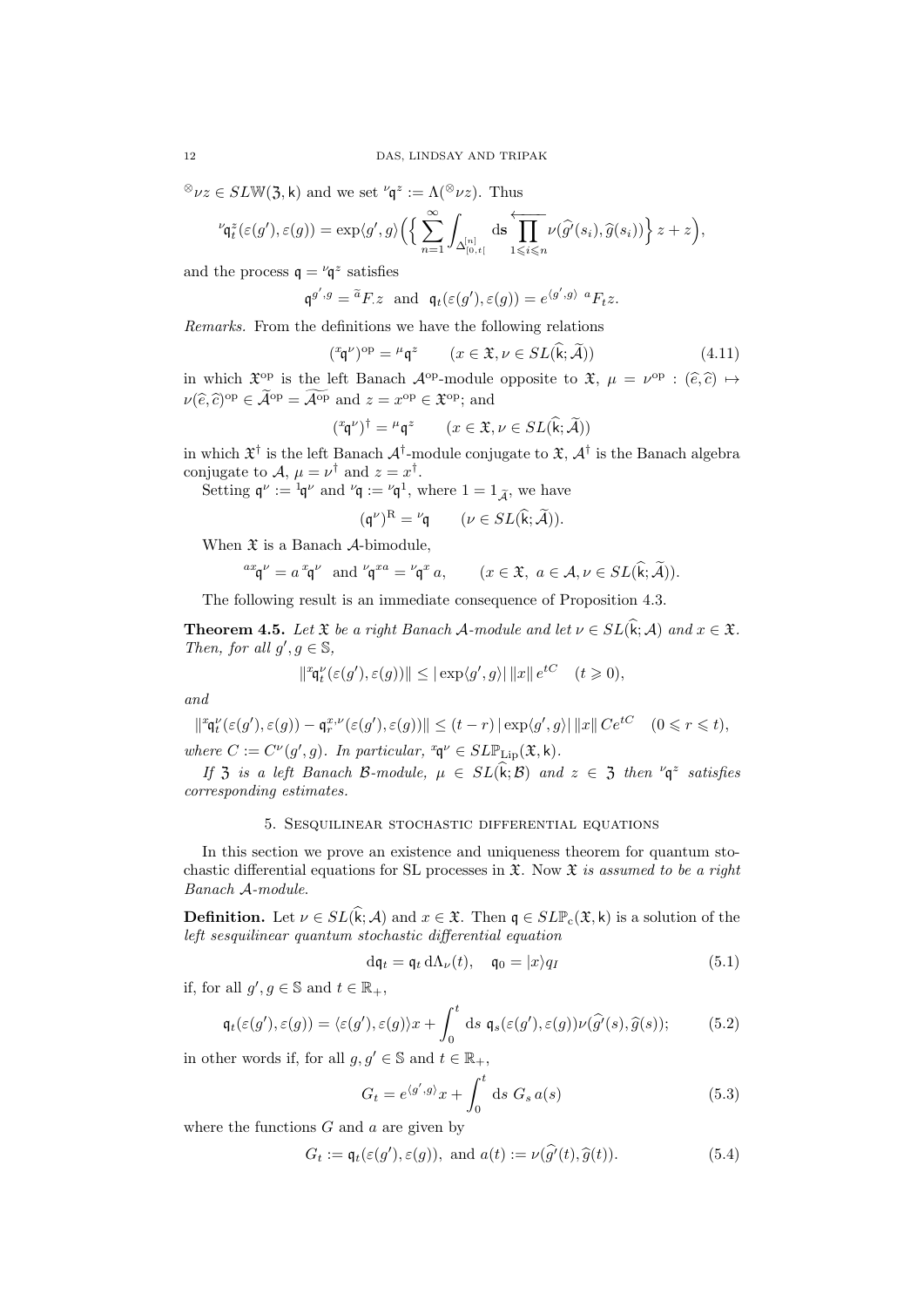If  $\overline{3}$  is a left Banach  $\beta$ -module then, being a solution of the right sesquilinear quantum stochastic differential equation

$$
d\mathfrak{q}_t = d\Lambda_\nu(t)\mathfrak{q}_t, \quad \mathfrak{q}_0 = |z\rangle q_I \tag{5.5}
$$

is defined analogously, with the order of the images of  $q_s$  and  $\nu$  in (5.2) reversed.

**Theorem 5.1.** Let  $\nu \in SL(\mathbf{k}; \mathcal{A})$  and  $x \in \mathfrak{X}$ . Then  $\mathfrak{q}^{\nu}$  is the unique solution of the left sesquilinear quantum stochastic differential equation (5.1).

*Proof.* Fix  $g'$ ,  $g \in \mathbb{S}$  and define  $G : \mathbb{R}_+ \to \mathfrak{X}$  and  $a : \mathbb{R}_+ \to \mathcal{A}$  by (5.4), where  $q = \alpha q^{\nu}$ . It follows from Lemma 4.4 and Part (c) of Proposition 3.1 that G satisfies the integral equation (5.3). Thus  $^x\mathfrak{q}^\nu$  satisfies (5.1). By the uniqueness part of Lemma 1.2, the integral equation (5.3) has a unique continuous solution. This implies that (5.1) has a unique solution  $\mathfrak{q} \in SLP_c(\mathfrak{X}, \mathsf{k})$ .

Remarks. If  $\mathfrak{q} \in SL\mathbb{P}_{c}(\mathfrak{X}, \mathsf{k}), x \in \mathfrak{X}$  and  $\nu \in SL(\widehat{\mathsf{k}}; \mathcal{A}),$  then  $\mathfrak{q}^{\text{op}} \in SL\mathbb{P}_{c}(\mathfrak{X}^{\text{op}}, \mathsf{k}),$  $\mathfrak{q}^{\dagger} \in SLP_{c}(\mathfrak{X}^{\dagger}, \mathsf{k})$  and the following are equivalent:

- (i) q satisfies  $(5.1)$ ;
- (ii)  $\mathfrak{q}^{\text{op}}$  satisfies (5.5) for  $\mathfrak{Z} = \mathfrak{X}^{\text{op}}, \mathcal{B} = \mathcal{A}^{\text{op}}, z = x^{\text{op}}$  and  $\mu = \nu^{\text{op}};$

(iii)  $\mathfrak{q}^{\dagger}$  satisfies (5.5) for  $\mathfrak{Z} = \mathfrak{X}^{\dagger}, \mathfrak{B} = \mathcal{A}^{\dagger}, z = x^{\dagger}$  and  $\mu = \nu^{\dagger}$ .

If  $\mathfrak{q} \in SLP_{c}(\widetilde{A}, \mathsf{k})$  then the following are equivalent:

- (i) q satisfies (5.1) with  $\mathfrak{X} = \widetilde{\mathcal{A}}$  and  $x = 1_{\widetilde{\mathcal{A}}}$ ;
- (ii)  $\mathfrak{q}^{\mathbb{R}}$  satisfies (5.5) with  $\mathcal{B} = \mathcal{A}$ ,  $\mathcal{J} = \mathcal{A}$ ,  $\mu = \nu$  and  $z = 1_{\tilde{\mathcal{A}}}$ .

Corollary 5.2. Let  $\mu \in SL(\widehat{\mathfrak{k}};\mathcal{B})$  and  $z \in \mathfrak{Z}$ , for a left Banach B-module 3. Then  $\mu$ q<sup>z</sup> is the unique solution of the right sesquilinear quantum stochastic differential equation (5.5).

We next connect the present theory to standard quantum stochastic differential equations, noting that for operator spaces V and W,  $CB(V;W)$  is a right  $CB(V)$ module. Recall the notation  $k^{\kappa,\phi}$  for the solution of the QSDE (2.9).

**Proposition 5.3.** Let V and W be concrete operator spaces, and let  $k = k^{\kappa, \phi}$ where  $\kappa \in CB(\mathsf{V}; \mathsf{W})$  and  $\phi \in L(\hat{\mathsf{k}}; CB(\mathsf{V}; \mathsf{V} \otimes_{\mathsf{M}} |\hat{\mathsf{k}}))$ . Set  $\mathfrak{X} = CB(\mathsf{V}; \mathsf{W})$  and  $\mathcal{A} = CB(V)$ , let  $\mathfrak{q} \in SL\mathbb{P}_{c}(\mathfrak{X}, \mathsf{k})$  and  $\nu \in SL(\widehat{\mathsf{k}}; \mathcal{A})$  be respectively the associated SL process of k and the SL map associated with  $\phi$ :

$$
\mathfrak{q}_t(\varepsilon', \varepsilon) := E^{\varepsilon'} k_{t,\varepsilon}(\cdot) \quad (\varepsilon', \varepsilon \in \mathcal{E}, t \in \mathbb{R}_+), \quad \text{and } \nu(\zeta', \zeta) := E^{\zeta'} \phi_{\zeta}(\cdot) \quad (\zeta', \zeta \in \widehat{k}).
$$
  
Then  $\mathfrak{q} = \mathfrak{r} \mathfrak{q}^{\nu}$ .

*Proof.* Let  $B(h; h')$  be the ambient full operator space of V, let  $\zeta' \in h'$ ,  $\zeta \in h$ ,  $g', g \in \mathbb{S}$  and  $t \in \mathbb{R}_+$ ; set  $\varepsilon' = \varepsilon(g')$  and  $\varepsilon = \varepsilon(g)$ . Applying (2.8),

$$
\langle \otimes \varepsilon', k_t(x)(\zeta \otimes \varepsilon) \rangle
$$
  
=  $\langle \zeta', \kappa(x)\zeta \rangle \langle \varepsilon', \varepsilon \rangle + \int_0^t ds \langle \zeta' \otimes \varepsilon', k_s(\nu(\widehat{g'}(s), \widehat{g}(s))x)(\zeta \otimes \varepsilon) \rangle,$ 

so

 $\langle \zeta$ 

$$
\langle \zeta', \mathfrak{q}_t(\varepsilon', \varepsilon)(x)\zeta \rangle = \langle \zeta', \mathfrak{q}_0(\varepsilon', \varepsilon)(x)\zeta \rangle + \int_0^t \mathrm{d}s \, \langle \zeta', \mathfrak{q}_s(\varepsilon', \varepsilon)\nu(\widehat{g'}(s), \widehat{g}(s))(x)\zeta \rangle.
$$

Since  $s \mapsto q_s(\varepsilon', \varepsilon) = E^{\varepsilon'} k_{s,\varepsilon}$  is continuous  $\mathbb{R}_+ \to CB(V; W)$  and  $s \mapsto \nu(\hat{g'}(s), \hat{g}(s))$ <br>is a step function  $\mathbb{R}_+ \to CR(V)$  this implies that is a step function  $\mathbb{R}_+ \to CB(V)$ , this implies that

$$
\mathfrak{q}_t(\varepsilon',\varepsilon)=\langle \varepsilon',\varepsilon\rangle\,\kappa+\int_0^t\,\mathrm{d} s\;\mathfrak{q}_s(\varepsilon',\varepsilon)\circ\nu\big(\widehat{g'}(s),\widehat{g}(s)\big)\qquad(t\in\mathbb{R}_+).
$$

Therefore  $q = \kappa q^{\nu}$ , by uniqueness in Theorem 5.1.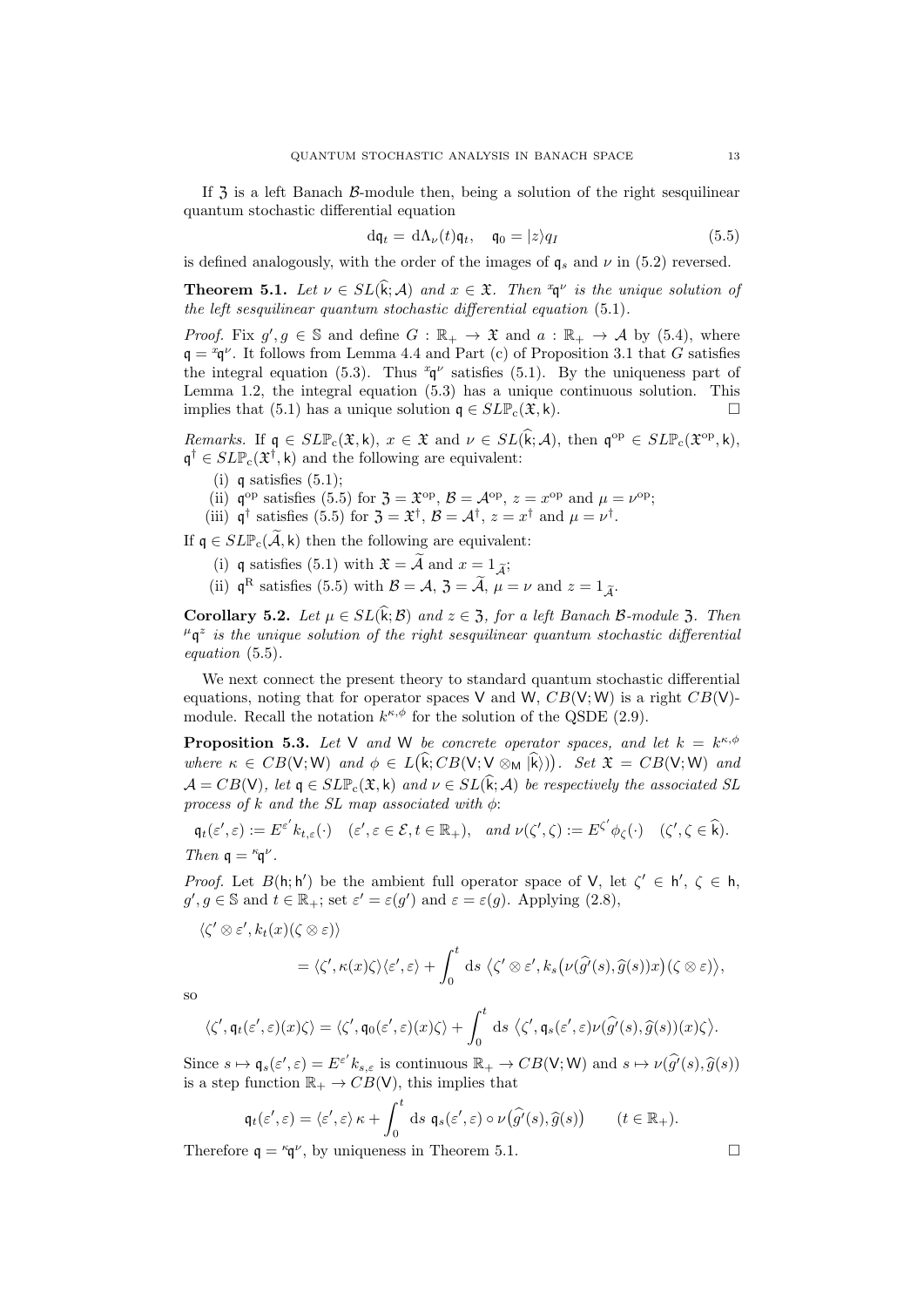## 14 DAS, LINDSAY AND TRIPAK

#### 6. Sesquilinear stochastic cocycles

For the rest of the paper  $A$  is assumed to be a unital Banach algebra. We consider stochastic cocycles in the present setting. Examples are provided by solutions of quantum stochastic differential equations, and we give sufficient conditions for a cocycle to be governed by such an equation. The latter entails a new characterisation theorem for standard quantum stochastic cocycles.

For  $\mathfrak{q} \in SLP(\mathcal{A}, \mathsf{k})$  we extend the notation (4.1) to two parameters by setting

$$
\mathfrak{q}_{r,t}^{g',g} := \mathfrak{q}_{t-r}^{L_r g', L_r g} \qquad \text{for } (r,t) \in \Delta^{[2]}, \ g', g \in \mathbb{S}_{loc}, \tag{6.1}
$$

where  $(L_r)_{r\geqslant 0}$  is the left-shift semigroup on  $\mathbb{S}_{\text{loc}}$  given by  $(L_r g)(s) := g(s + r)$ . Note that  $(L_r g)_{[0,t-r]} = L_r(g_{[r,t]})$ .

**Definition.** A process  $q \in SLP(\mathcal{A}, k)$  is a *left sesquilinear stochastic cocycle* in A if it satisfies

$$
\mathfrak{q}_{0}^{g',g} = 1_{\mathcal{A}} \text{ and } \mathfrak{q}_{s+t}^{g',g} = \mathfrak{q}_{s}^{g',g} \mathfrak{q}_{t}^{L_{s}g',L_{s}g} \qquad (g',g \in \mathbb{S}_{\text{loc}}, s,t \in \mathbb{R}_{+}). \tag{6.2}
$$

If also  $\mathfrak{g} \in SLP_c(\mathcal{A}, \mathsf{k})$ , then  $\mathfrak{g}$  is said to be *Markov regular*.

We denote the classes of left SL cocycles and Markov-regular left SL cocycles by  $SLSC(\mathcal{A}, \mathsf{k})$  and  $SLSC_{c}(\mathcal{A}, \mathsf{k})$  respectively.

**Proposition 6.1.** Let  $q \in SLP(\mathcal{A}, k)$ . Then the following are equivalent:

- (i)  $\mathfrak{g} \in SLSC(\mathcal{A}, \mathsf{k})$ .
- (ii) For all  $g', g \in \mathbb{S}_{loc}$ ,  $(\mathfrak{q}_{r,t}^{g',g})_{0 \leq r \leq t}$  defines an evolution in A.

In this case, for all  $g', g \in \mathbb{S}_{loc}$ ,  $\mathfrak{q}^{g', g} := (\mathfrak{q}_{r,t}^{g', g})_{0 \leq r \leq t} \in Evol_{pws}(\mathcal{A})$  with associated time point and semigroup sets Disc g'  $\cup$  Disc g and  $\{q^{c',c} : (c',c) \in \text{Ran}(g',g)\}\$ respectively.

*Proof.* Suppose that  $q \in SLSC(\mathcal{A}, \mathsf{k})$ , let  $g', g \in \mathbb{S}_{loc}$  and set  $D = Disc g' \cup Disc g$ . Then  $\mathfrak{q}_{r,r}^{g',g} = \mathfrak{q}_0^{L_r g', L_r g} = 1_{\mathcal{A}} (r \ge 0)$  and, in view of the identity  $L_s h = L_{s-r}(L_r h)$  $(0 \leq r \leq s, h \in \mathbb{S}_{loc}),$ 

$$
\mathfrak{q}_{r,s}^{g',g}\mathfrak{q}_{s,t}^{g',g} = \mathfrak{q}_{s-r}^{L_r g',L_r g}\mathfrak{q}_{t-s}^{L_{s-r}L_r g',L_{s-r}L_r g} = \mathfrak{q}_{t-r}^{L_r g',L_r g} = \mathfrak{q}_{r,t}^{g',g} \qquad (0 \leqslant r \leqslant s \leqslant t)
$$

so  $(\mathfrak{q}_{r,t}^{g',g})_{0\leq r\leq t}$  is an evolution. Moreover, for  $c',c\in\mathsf{k}$ ,

$$
\mathfrak{q}_0^{c',c} = 1_{\mathcal{A}}
$$
 and  $\mathfrak{q}_{s+t}^{c',c} = \mathfrak{q}_s^{c',c} \mathfrak{q}_t^{L_s c',L_s c} = \mathfrak{q}_s^{c',c} \mathfrak{q}_t^{c',c}$   $(s,t \ge 0),$ 

so  $(\mathfrak{q}_t^{c',c})_{t\geq 0}$  is a semigroup. Set

$$
P^{(t)} := \mathfrak{q}^{c',c} \text{ where } (c',c) := (g'(t),g(t)) \text{ for } t \in \{0\} \cup D,
$$

and recall the notation (3.2). If g' and g are constant on an interval  $[u, v]$  then  $L_u g'$ and  $L_u g$  are constant, equal to  $g'(u_0^D)$  and  $g(u_0^D)$  respectively, on  $[0, v - u]$ , so

$$
\mathfrak{q}^{g',g}_{u,v} = \mathfrak{q}^{L_u g',L_u g}_{v-u} = \mathfrak{q}^{g'(u_0^D),g(u_0^D)}_v = P^{(u_0^D)}_{v-u}.
$$

Let  $0 \leq r < t$ . If  $r_0^D = t_0^D$  then g' and g are constant on  $[r, t]$  so  $\mathfrak{q}_{r,t}^{g', g} = P_{t-r}^{(r_0^D)}$ ; if  $r_0^D < t_0^D$  then, since  $(\mathfrak{q}^{g',g}_{r,t})_{0 \le r \le t}$  is an evolution,

$$
\mathfrak{q}_{r,t}^{g',g} = \mathfrak{q}_{r,r_1^D}^{g',g} \big( \mathfrak{q}_{r_1^D,r_2^D}^{g',g} \cdots \mathfrak{q}_{t^D_{-1},t^D_0}^{g',g} \big) \mathfrak{q}_{t^D_0,t}^{g',g}
$$

which equals the RHS of  $(3.3)$  since  $g'$  and g are constant on each interval of the form  $[s_k^D, s_{k+1}^D]$ , as well as the intervals  $[r, r_1^D]$  and  $[t_0^D, t]$ . It follows that  $\mathfrak{q}^{g', g}$  is a piecewise semigroup evolution, with associated time point and semigroup set as claimed.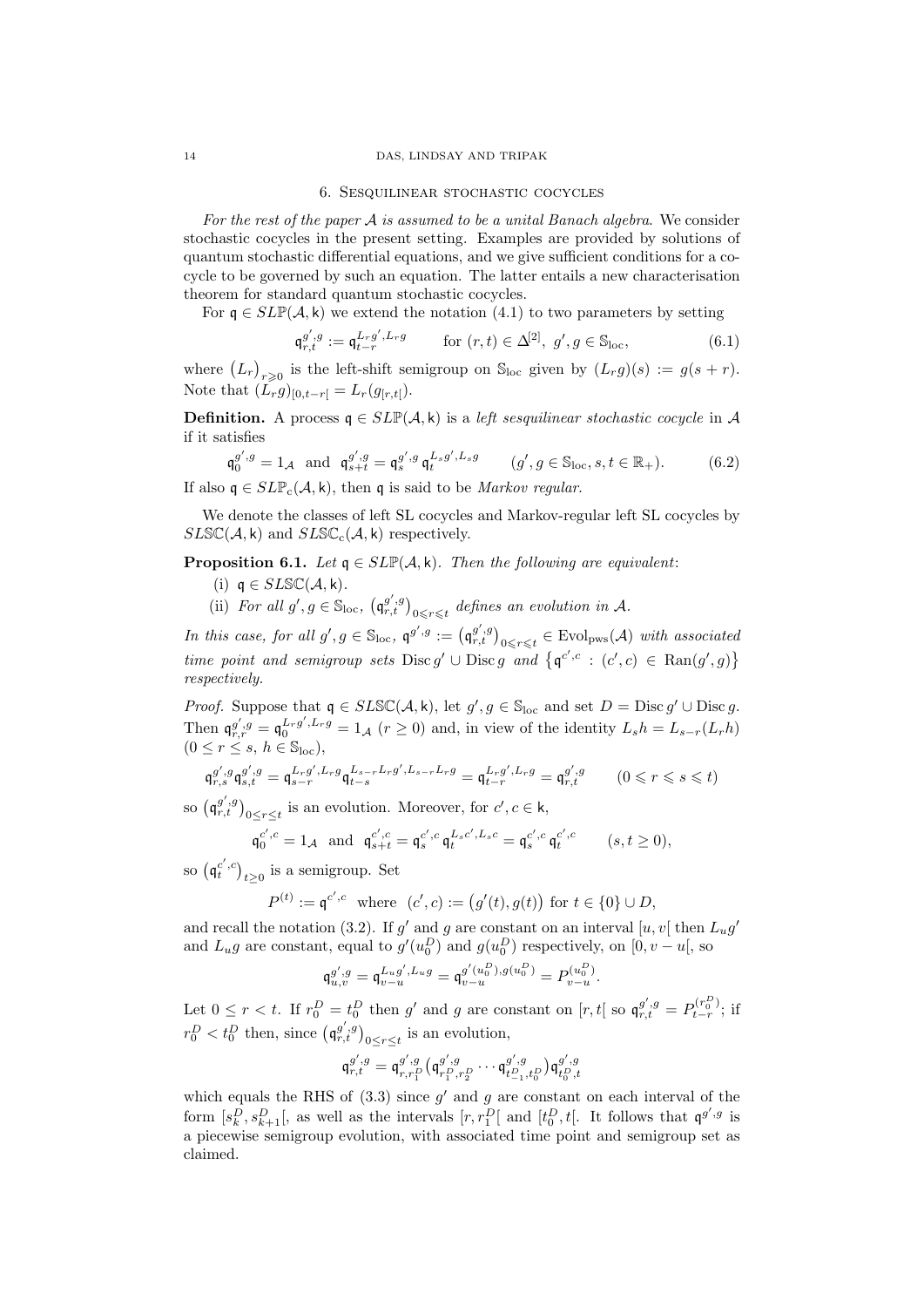Suppose conversely that (ii) holds. Then, for all  $g'$ ,  $g \in \mathbb{S}_{\text{loc}}$ ,  $\mathfrak{q}_0^{g',g} = 1_{\mathcal{A}}$  and

$$
\mathfrak{q}_{s+t}^{g',g} = \mathfrak{q}_{0,s+t}^{g',g} = \mathfrak{q}_{0,s}^{g',g} \mathfrak{q}_{s,s+t}^{g',g} = \mathfrak{q}_{s}^{g',g} \mathfrak{q}_{t}^{L_{s}g',L_{s}g} \qquad (s,t \in \mathbb{R}_{+}),
$$

so (i) holds.  $\Box$ 

For a cocycle  $\mathfrak{q} \in SLSC(\mathcal{A}, \mathsf{k})$ , we refer to  $\{\mathfrak{q}^{c', c} : c', c \in \mathsf{k}\}\$ as the family of associated semigroups of q.

Remark. Clearly, q is Markov regular if and only if each of its associated semigroups is norm continuous.

# Theorem 6.2.

(a) Let  $\mathfrak{q} \in SLS\mathbb{C}_{c}(\mathcal{A}, \mathsf{k})$ , and let  $\{\beta_{c',c} : c', c \in \mathsf{k}\}\$  be its associated semigroup generators. Then, for all  $g', g \in \mathbb{S}_{\text{loc}}$ ,

$$
\mathfrak{q}^{g',g} = F^{\widetilde{a}}
$$
 where  $\widetilde{a}(t) = \beta_{g'(t),g(t)}$   $(t \in \mathbb{R}_+).$ 

(b) Let  $\nu \in SL(\hat{k}; \mathcal{A})$ . Then  $\mathfrak{q}^{\nu} \in SLS\mathbb{C}_{c}(\mathcal{A}, k)$  and its associated semigroup generators are given by

$$
\beta_{c',c} = \nu(\widehat{c'}, \widehat{c}) + \langle c', c \rangle 1_{\mathcal{A}} \qquad (c', c \in \mathsf{k}). \tag{6.3}
$$

Proof. (a) This follows from Propositions 6.1 and 3.2. (b) This follows from Lemma 4.4.

Remark. By Lemma 1.1 and identity (6.3), the sesquilinear map  $\nu$  is expressible in terms of the associated semigroup generators  $\{\beta_{c',c} : c', c \in \mathsf{k}\}\$  of the stochastic cocycle  $\mathfrak{q}^{\nu}$  as follows

$$
\nu\left(\binom{z'}{c'},\binom{z}{c}\right) =
$$
\n
$$
\beta_{c',c} - \langle c',c\rangle 1_{\mathcal{A}} + \overline{z'-1}\beta_{0,c} + (z-1)\beta_{c',0} + \overline{z'-1}(z-1)\beta_{0,0}. \quad (6.4)
$$

The affine relations enjoyed by the associated semigroup generators read as follows:

$$
\beta_{c',c+\lambda d} = \beta_{c',c} + \lambda \beta_{c',d} - \lambda \beta_{c',0}, \text{ and } \beta_{c'+\lambda d',c} = \beta_{c',c} + \overline{\lambda} \beta_{d',c} - \overline{\lambda} \beta_{0,c}. \tag{6.5}
$$

Sufficient conditions for a cocycle to be governed by a QDSE are given in the next result. We write  $B_{\text{conj}}$  to denote bounded conjugate-linear.

# Theorem 6.3. Let  $q \in SLSC_{c}(\mathcal{A}, k)$ .

(a) Suppose that there are separating families of maps  $(\varphi_i \in B(\mathcal{A}; \mathfrak{X}_i))_{i \in \mathcal{I}}$  and  $(\varphi'_{i'} \in B(\mathcal{A}; \mathfrak{X}'_{i'}) )_{i' \in \mathcal{I}'}$  for Banach spaces  $\mathfrak{X}_i$  and  $\mathfrak{X}'_{i'}$  such that, for all  $\varepsilon', \varepsilon \in \mathcal{E}$ ,  $t \in \mathbb{R}_+$ ,  $i \in \mathcal{I}$  and  $i' \in \mathcal{I}'$ ,

(i)  $\varphi_i \circ \mathfrak{q}_t(\varepsilon', \cdot) \in B(\mathcal{E}; \mathfrak{X}_i)$  and  $\varphi'_{i'} \circ \mathfrak{q}_t(\cdot, \varepsilon) \in B_{\text{conj}}(\mathcal{E}; \mathfrak{X}'_{i'});$ 

(ii) the maps  $s \mapsto \varphi_i \circ \mathfrak{q}_s(\varepsilon', \cdot)$  and  $s \mapsto \varphi'_{i'} \circ \mathfrak{q}_s(\cdot, \varepsilon)$  are continuous at 0.

Then  $\mathfrak{q} = \mathfrak{q}^{\nu}$  for a unique map  $\nu \in SL(\mathfrak{k}; \mathcal{A})$ .

(b) Suppose that (ii) is strengthened to the following:

(ii)<sup>'</sup>  $s \mapsto \varphi_i \circ \mathfrak{q}_s(\varepsilon', \cdot)$  and  $s \mapsto \varphi'_{i'} \circ \mathfrak{q}_s(\cdot, \varepsilon)$  are Hölder  $\frac{1}{2}$  continuous at 0.

Then,  $\nu$  enjoys the following weak boundedness properties: for all  $i \in \mathcal{I}$ ,  $i' \in \mathcal{I}'$  and  $\zeta, \zeta' \in \widehat{k},$ 

$$
\varphi_i \circ \nu(\zeta',\cdot) \in B(\widehat{\mathbf{k}};\mathfrak{X}_i)
$$
 and  $\varphi_{i'} \circ \nu(\cdot,\zeta) \in B_{\text{conj}}(\widehat{\mathbf{k}};\mathfrak{X}'_{i'}).$ 

*Proof.* (a) Let  $\{\beta_{c',c} : c', c \in \mathsf{k}\}\$  be the associated semigroup generators of q. In view of Theorem 6.2, and the remarks that follow it, if there is such a map  $\nu \in$  $SL(\hat{k}; A)$  then it must be given by (6.4). It therefore suffices to show that the map  $\nu : \hat{k} \times \hat{k} \to A$  defined by (6.4) is sesquilinear. By Lemma 1.1 this is equivalent to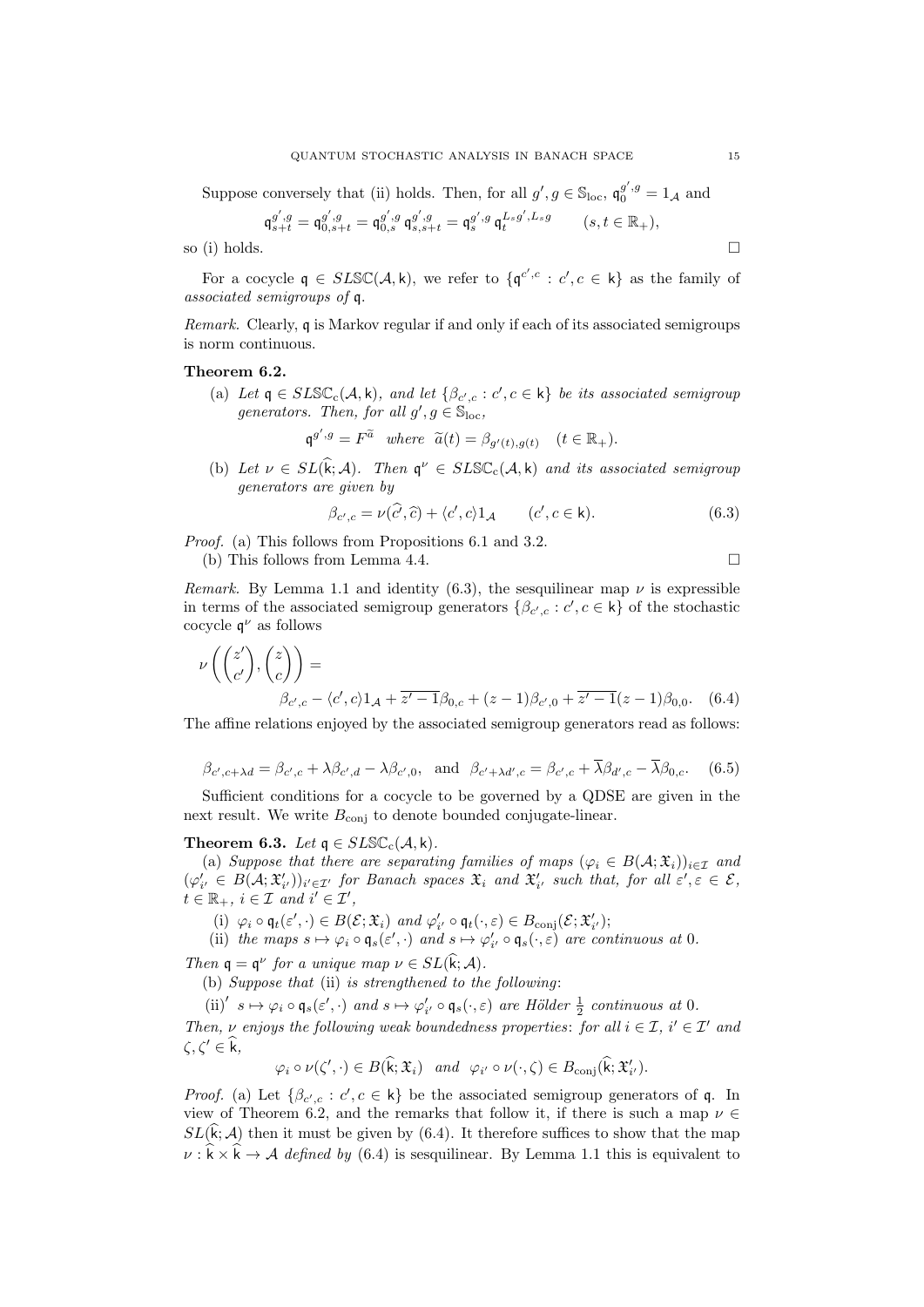showing that  $\beta_{c',c}$  is complex affine linear in c and conjugate affine linear in c'. Let  $t \in \mathbb{R}_+, c', c, d \in \mathsf{k}$  and  $\lambda \in \mathbb{C}$ , set

$$
\zeta'_t := \varepsilon(c'_{[0,t[}) \text{ and } \eta_t := \varepsilon((1-\lambda)c_{[0,t[}+\lambda d_{[0,t[})-(1-\lambda)\varepsilon(c_{[0,t[})-\lambda\varepsilon(d_{[0,t[}).
$$

Then  $\eta_t$  has no zero or one particle term and so is  $O(t)$  as  $t \to 0$ , and

$$
\beta_{c', (1-\lambda)c+\lambda d} - (1-\lambda)\beta_{c',c} - \lambda\beta_{c',d} = \lim_{t \to 0^+} t^{-1} \mathfrak{q}_t(\zeta'_t, \eta_t).
$$

As  $n_t \perp \varepsilon(0)$ ,

$$
\mathfrak{q}_t(\zeta'_t, \eta_t) = (\mathfrak{q}_t - \mathfrak{q}_0)(\zeta'_t, \eta_t) + \langle \zeta'_t - \varepsilon(0), \eta_t \rangle \mathbf{1}_{\mathcal{A}} \qquad (t \in [0, 1]).
$$

Thus, for all  $i \in \mathcal{I}$  and  $T \geq t > 0$ ,

$$
\left\|t^{-1}(\varphi_i\circ\mathfrak{q}_t)(\zeta'_t,\eta_t)\right\|\leqslant \left\|\varphi_i\circ(\mathfrak{q}_t-\mathfrak{q}_0)(\zeta'_T,\cdot)\right\|t^{-1}\|\eta_t\|+\|\zeta'_t-\varepsilon(0)\|t^{-1}\|\eta_t\|\|\varphi_i\|.
$$

Since the family  $(\varphi_i)_{i \in \mathcal{I}}$  is separating, it follows that  $\beta_{c',c}$  is complex affine linear in c. By a very similar argument it follows that it is also conjugate affine linear in  $c'$ , as required.

(b) Now suppose that (ii)' holds and let  $i \in \mathcal{I}$ . Let  $c' \in k$  and set  $\omega := \begin{pmatrix} 1 \\ 0 \end{pmatrix} \in \hat{k}$ and  $C = (C_1^2 + C_2^2)^{1/2}$ , where

$$
C_1 := \big\|\varphi_i(\nu(\widehat{c'}, \omega))\big\|_{\mathfrak{X}_i} \text{ and } C_2 := \sup_{t \in [0,1]} t^{-1/2} \big\|\varphi_i \circ (\mathfrak{q}_t - \mathfrak{q}_0)(\varepsilon(c'_{[0,1[}), \cdot)\big\|_{B(\mathcal{E}; \mathfrak{X}_i)}.
$$

Then, for  $\zeta = \begin{pmatrix} z \\ c \end{pmatrix} \in \widehat{k}$ ,

$$
\nu(\widehat{c'},\zeta) = \nu(\widehat{c'},\widehat{c}) + (z-1)\nu(\widehat{c'},\omega) = z\nu(\widehat{c'},\omega) + (\nu(\widehat{c'},\widehat{c}) - \nu(\widehat{c'},\omega))
$$

and (by adaptedness)

$$
\varphi_i\big(\nu(\widehat{c}',\widehat{c})-\nu(\widehat{c}',\omega)\big)=\lim_{t\to 0}t^{-1}\varphi_i\circ(\mathfrak{q}_t-\mathfrak{q}_0)\big(\varepsilon(c'_{[0,1]}),\varepsilon(c_{[0,t[})-\varepsilon(0)\big).
$$

Thus, since  $t^{-1/2}$  $\|\varepsilon(c_{[0,t[}) - \varepsilon(0))\| \to \|c\|$  as  $t \to 0$ ,

$$
\left\|(\varphi_i \circ \nu)(\widehat{c'}, \zeta)\right\| \leq C_1|z| + C_2\|c\| \leq C\|\zeta\|.
$$

It follows that  $(\varphi_i \circ \nu)(\zeta', \cdot)$  is bounded for each  $\zeta'$  of the form  $\hat{c'}$ . Therefore, by linearity,  $(\varphi_i \circ \nu)(\zeta', \cdot)$  is bounded for all  $i \in \mathcal{I}$  and  $\zeta' \in \hat{\mathbf{k}}$ . Similarly,  $(\varphi'_{i'} \circ \nu)(\cdot, \zeta)$ is bounded for each  $i' \in \mathcal{I}'$  and  $\zeta \in \hat{\mathbf{k}}$ .

**Corollary 6.4.** Let  $q \in SLS\mathbb{C}_{c}(\mathcal{A}, k)$ . Suppose that for all  $t \in \mathbb{R}_{+}$  and  $\varepsilon', \varepsilon \in \mathcal{E}$ ,

- (a)  $\mathfrak{q}_t(\varepsilon',\cdot) \in B(\mathcal{E};\mathcal{A})$  and  $\mathfrak{q}_t(\cdot,\varepsilon) \in B_{\text{conj}}(\mathcal{E};\mathcal{A});$
- (b) the resulting maps  $s \mapsto \mathfrak{q}_s(\varepsilon', \cdot)$  and  $s \mapsto \mathfrak{q}_s(\cdot, \varepsilon)$  are Hölder  $\frac{1}{2}$  continuous at 0.

Then,  $\mathfrak{q} = \mathfrak{q}^{\nu}$  for a unique map  $\nu \in BSL(\widehat{\mathfrak{k}}; \mathcal{A})$ .

*Proof.* The hypotheses of Theorem 6.3 hold, in their strengthened form  $(ii)'$ , with  $\mathcal{I} = \mathcal{I}'$  being a singleton set,  $\mathfrak{X} = \mathfrak{X}' = \mathcal{A}$  and  $\varphi = \varphi' = id_{\mathcal{A}}$ . Thus  $\mathfrak{q} = \mathfrak{q}^{\nu}$  for a unique map  $\nu \in SL(k; \mathcal{A})$  and  $\nu$  is separately continuous. It follows from the Banach-Steinhaus Theorem that  $\nu$  is jointly continuous and thus bounded Banach-Steinhaus Theorem that  $\nu$  is jointly continuous, and thus bounded.

From these results we obtain cocycle characterisations of solutions of quantum stochastic differential equations on operator spaces, refining results in Section 5 of  $[LS_1]$ .

**Theorem 6.5.** Let  $k$  be an adjointable quantum stochastic cocycle on an operator space  $V$  in  $B(h; h')$  which is Markov regular (respectively, cb-Markov reqular).

- (a) Let k satisfy the following: for all  $x \in V$ ,  $u \in h$ ,  $u' \in h'$  and  $\varepsilon'$ ,  $\varepsilon \in \mathcal{E}$ ,
	- (i) the functions  $s \mapsto E^{u'} k_s(x)$ u $\varepsilon$  and  $s \mapsto E^{u} k_s^{\dagger}(x^*) u' \varepsilon'$  are continuous at 0.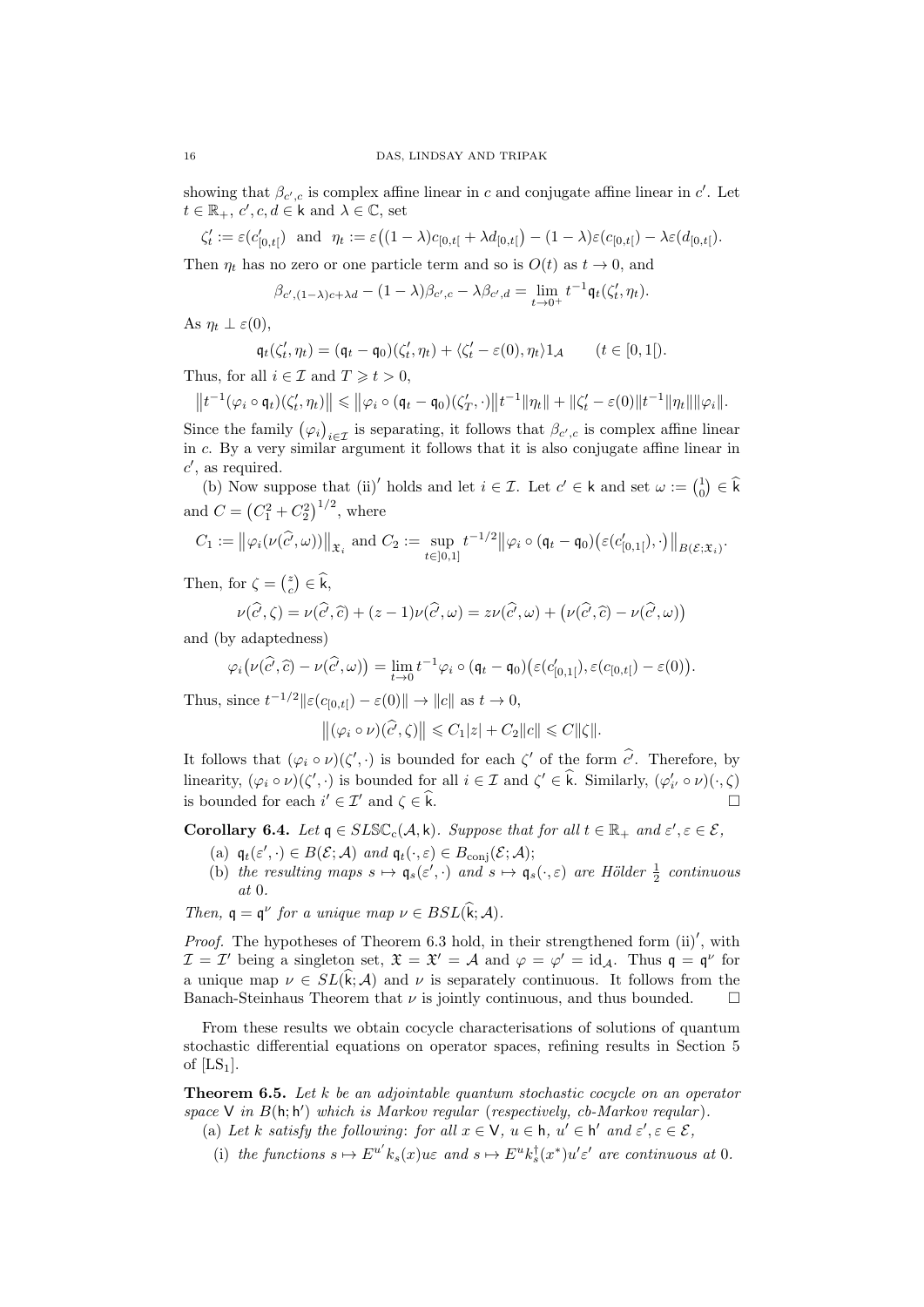Then there is a map  $\nu \in SL(\widehat{k};B(V))$  (resp.  $\nu \in SL(\widehat{k};CB(V))$ ) such that k satisfies the weak quantum stochastic differential equation (2.7).

Suppose further that dim  $k < \infty$ . Then  $\nu$  is the sesquilinear map associated with  $a \mapsto \phi \in B(\mathsf{V}; V \otimes_{\mathsf{M}} B(\mathsf{k}))$  (resp.  $\phi \in CB(\mathsf{V}; V \otimes_{\mathsf{M}} B(\mathsf{k})))$ , and k strongly satisfies the quantum stochastic differential equation  $(2.9)$ .

(b) Let (i) be strengthened as follows:

(i)' k and  $k^{\dagger}$  are both pointwise strongly Hölder  $\frac{1}{2}$  continuous (on their exponential domains),

and let  $\nu \in SL(\hat{k};B(V))$  be the resulting sesquilinear map. Then, for all  $x \in V$ ,  $u \in \mathsf{h}, u' \in \mathsf{h}'$  and  $\zeta, \zeta' \in \widehat{\mathsf{k}},$ 

$$
\nu(\cdot,\zeta)(x)u \in B_{\text{conj}}(\widehat{\mathbf{k}};\mathbf{h}') \quad and \quad \langle u' | \nu(\zeta',\cdot)(x) \in B(\widehat{\mathbf{k}};\langle \mathbf{h} |).
$$

Suppose further that  $\dim h, \dim h' < \infty$ . Then  $\nu$  is the sesquilinear map associated with a map  $\phi \in L(\mathbf{k}; CB(\mathsf{V}; \mathsf{V} \otimes_{\mathsf{M}} |\mathbf{k})))$ , and  $k = k^{\phi}$ .

- (c) Let (i) be further strengthened as follows: for all  $x \in V$  and  $\varepsilon', \varepsilon \in \mathcal{E}$ ,
- (i)<sup> $''$ </sup>  $s \mapsto k_{s,\varepsilon}(x)$  and  $s \mapsto k_{s,\varepsilon}^{\dagger}(x^*)$  are Hölder  $\frac{1}{2}$  continuous  $\mathbb{R}_+ \to \mathsf{V} \otimes_{\mathsf{M}} |\mathcal{F} \rangle$ ,  $respectively \mathbb{R}_+ \to V^{\dagger} \otimes_M |\mathcal{F}\rangle,$

and let v be the resulting sesquilinear map. Then, for all  $x \in V$ ,  $\nu(\cdot, \cdot)(x) \in$  $BSL(\widehat{\mathsf{k}}; \mathsf{V}).$ 

Suppose further that  $\dim V < \infty$ . Then v is the sesquilinear map associated with a map  $\phi \in L(\hat{\mathsf{k}}; CB(\mathsf{V}; \mathsf{V} \otimes_{\mathsf{M}} |\hat{\mathsf{k}})))$ , and  $k = k^{\phi}$ .

*Proof.* Let  $q \in SLP_c(\mathcal{A}, k)$  be the corresponding sesquilinear process, with  $\mathcal{A} =$  $B(V)$  (resp.  $CB(V)$ ).

(a) Part (a) of Theorem 6.3 applies with  $\mathcal{I}' = \mathcal{I} = h' \times V \times h$ ,  $\mathcal{X}' = \mathcal{X} = \mathbb{C}$  and  $\varphi_{u',x,u} = \varphi'_{u',x,u} : \kappa \mapsto \langle u', \kappa(x)u \rangle$ . If dim  $\mathsf{k} < \infty$  then the required map  $\phi$  is defined via the prescription

$$
\phi(x)u \otimes \zeta = \sum_{\alpha} E_{e_{\alpha}} \nu(e_{\alpha}, \zeta)(x)u,
$$
\n(6.6)

where  $(e_{\alpha})$  is an arbitrary orthonormal basis of  $\hat{k}$ . The boundedness (resp. complete boundedness) of  $\phi$  is easily verified.

(b) Part (b) of Theorem 6.3 applies, with  $\mathcal{I} = \mathsf{V} \times \mathsf{h}$ ,  $\mathfrak{X} = | \mathsf{h}' \rangle$  and  $\phi_{x,u} : \kappa \mapsto$  $\kappa(x)|u\rangle; \mathcal{I}' = \mathsf{V} \times \mathsf{h}', \mathfrak{X}' = \langle \mathsf{h} | \text{ and } \phi'_{x,u'} : \kappa \mapsto \langle u' | \kappa(x). \text{ This gives separate}$ continuity for each map  $\nu(\cdot, \cdot)(x) \in BSL(\hat{k}; V)$  ( $x \in V$ ). Their joint continuity again follows from the Banach-Steinhaus Theorem.

If dim  $h,$  dim  $h' < \infty$  then there are linear isomorphisms

$$
B_{\mathrm{conj}}(\widehat{\mathsf{k}};\mathsf{h}') \cong \mathsf{h}' \otimes \widehat{\mathsf{k}} \ \ \text{and} \ \ B(\widehat{\mathsf{k}};\langle \mathsf{h}|) \cong \langle \mathsf{h} \otimes \widehat{\mathsf{k}}|,
$$

and the formula  $(6.6)$  again defines a linear map  $\phi$  associated with the sesquilinear map  $\nu$ , moreover by the finite dimensionality of h,  $\phi_{\zeta}(x)$  is bounded for each  $x \in V$ and by the finite dimensionality of V,  $\phi_{\zeta}$  is completely bounded  $(\zeta \in \hat{k})$ . Thus  $\phi \in L(\mathbf{k}; CB(\mathsf{V}; \mathsf{V} \otimes_{\mathsf{M}} \mathsf{k}))$  and, by Theorem 2.1,  $\phi$  generates a quantum stochastic cocycle  $k^{\phi}$ . Therefore, by uniqueness in Theorem 5.1,  $k^{\phi} = k$ .

(c) Part (b) of Theorem 6.3 applies, with  $\mathcal{I}' = \mathcal{I} = \mathsf{V}$ ,  $\mathfrak{X}' = \mathfrak{X} = \mathcal{A}$  and both  $\varphi'_x$ and  $\varphi_x$  being evaluation at x. If dim  $\mathsf{V} < \infty$  then there are linear isomorphisms

$$
B_{\mathrm{conj}}(\widehat{k};V) \cong CB(\langle \widehat{k}|;V) \cong V \otimes_M |\widehat{k}\rangle, \text{ and } B(\widehat{k};V) \cong CB(|\widehat{k}\rangle;V) \cong V \otimes_M \langle \widehat{k}|,
$$

and again (6.6) defines a linear map  $\phi$  associated with  $\nu$ , and the finite dimensionality of V ensures that  $\phi_{\zeta}$  is completely bounded  $(\zeta \in \hat{k})$ , so the argument of (b) applies. applies.  $\Box$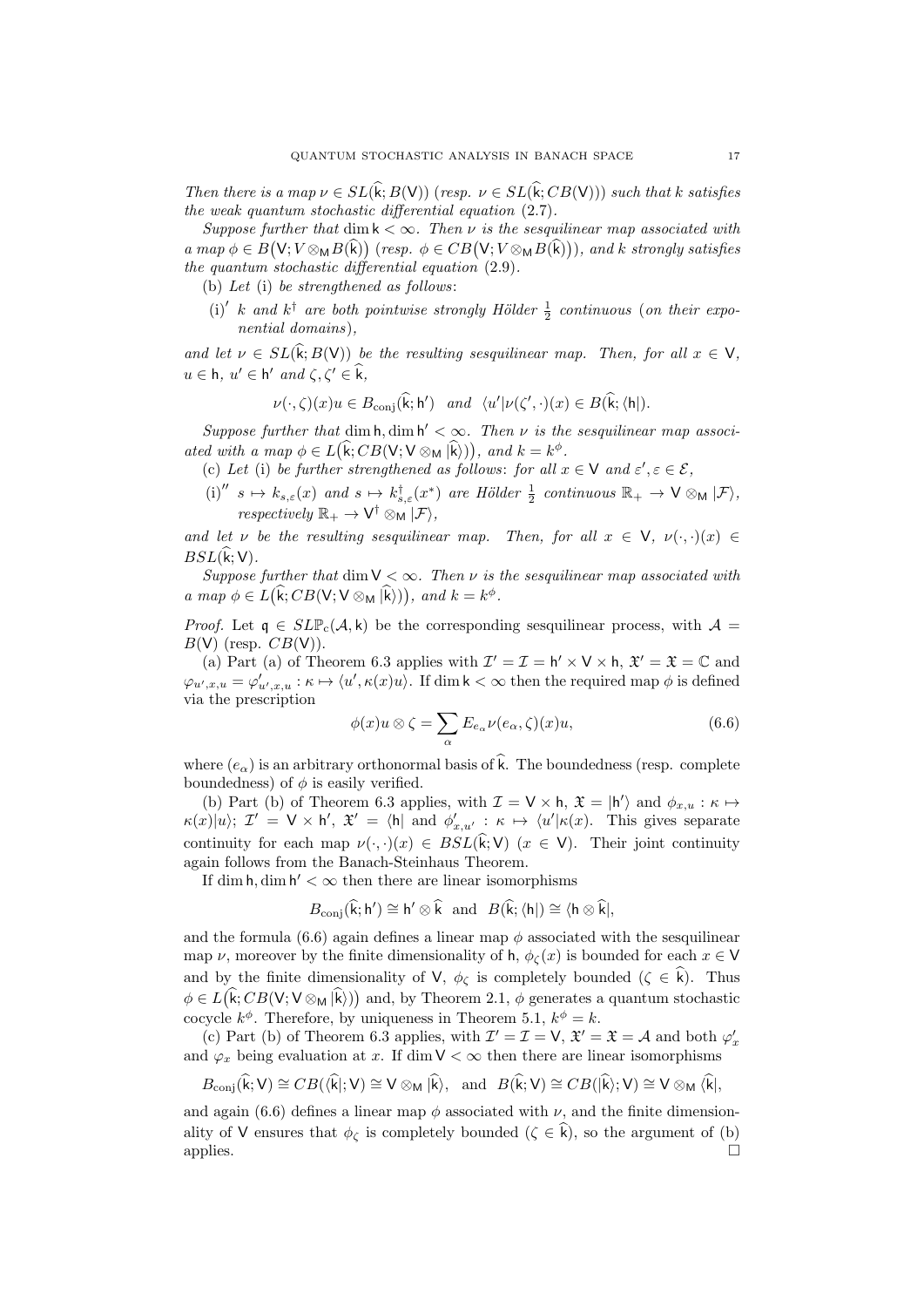*Remarks.* There is a subtle difference between Parts (b) and (c). As noted in  $[LS_1]$ , finite dimensionality of  $V$  does not ensure that  $V$  is concretely realisable in a finite dimensional full operator space (see [Pis]).

The full conclusion of Part (c), without the finite-dimensional restriction, which is established in  $[L_2]$ , is recovered and extended to cocycles in an operator space, by working in a different category  $([DL_2])$ .

In  $[DL<sub>2</sub>]$  we also give a corresponding characterisation of convolution cocycles in an operator space coalgebra.

## 7. Stochastic Lie–Trotter product formulae

For this section we consider an orthogonal decomposition  $k_1 \oplus k_2$  of the noise dimension space k, with corresponding tensor decomposition  $\mathcal{F} = \mathcal{F}^1 \otimes \mathcal{F}^2$ , and prove Lie–Trotter type product formulae for sesquilinear cocycles. This entails product formulae for our three paradigm examples of Markov-regular quantum stochastic cocycle.

Let  $\nu_i \in SL(k_i; \mathcal{A})$  for  $i = 1, 2$ . The map

$$
\mathsf{k} \times \mathsf{k} \to \mathcal{A}, \ (c, d) \mapsto \nu_1(\widehat{c}^1, \widehat{d}^1) + \ \nu_2(\widehat{c}^2, \widehat{d}^2) \ \text{where} \ c = \begin{pmatrix} c^1 \\ c^2 \end{pmatrix} \text{ and } d = \begin{pmatrix} d^1 \\ d^2 \end{pmatrix},
$$

is easily verified to be affine sesquilinear and so, by Lemma 1.1, there is a unique map  $\nu_1 \boxplus \nu_2 \in SL(\widehat{k}; \mathcal{A})$  such that

$$
(\nu_1 \boxplus \nu_2)(\widehat{c}, \widehat{d}) = \nu_1(\widehat{c^1}, \widehat{d^1}) + \nu_2(\widehat{c^2}, \widehat{d^2}) \qquad (c, d \in \mathsf{k}). \tag{7.1}
$$

The composition  $\boxplus$  is the sesquilinear version of the *concatenation product* of quantum stochastic control theory ([GoJ]). The relationship between the generated cocycles  $\mathfrak{q}^{\nu_1}$ ,  $\mathfrak{q}^{\nu_2}$  and  $\mathfrak{q}^{\nu}$ , is given by a stochastic Lie–Trotter product formula. We first establish this formula under more general conditions.

Recall the notation  $\mathfrak{q}_{r,t}^{g',g}$  introduced in (6.1), and the notation (3.5) for D-fold product functions.

**Definition.** Let  ${}^{i} \mathfrak{g} \in SLSC(\mathcal{A}, k_i)$ , for  $i = 1, 2$ , and let  $D \subset\subset ]0, \infty[$ . The stochastic Lie–Trotter product of <sup>1</sup>q and <sup>2</sup>q determined by D is the 2-parameter family  ${1,2,\mathfrak{q}}_{r,t}^D$ :  $(r,t) \in \Delta^{[2]}$  in  $SL(\mathcal{E};\mathcal{A})$ , given by bi-adapted sesquilinear extension of the prescription

$$
\begin{aligned} \n^{1,2}\mathfrak{q}_{r,t}^D\big(\varepsilon(f_{[r,t[}),\varepsilon(g_{[r,t[})\big):=G_{r,t}^D, \text{ where } G_{u,v}:=\left(\begin{smallmatrix}1\mathfrak{q}_{u,v}^{f^1,g^1}\end{smallmatrix}\right)\left(\begin{smallmatrix}2\mathfrak{q}_{u,v}^{f^2,g^2}\end{smallmatrix}\right) & ((u,v)\in\Delta^{[2]})\\ \n\text{for } f=\left(\begin{smallmatrix}f^1\\f^2\end{smallmatrix}\right) \text{ and } g=\left(\begin{smallmatrix}g^1\\g^2\end{smallmatrix}\right)\in\mathbb{S}_{\text{loc}}.\n\end{aligned}
$$

Remark. Thus  $({}^{1,2}\mathfrak{q}_{0,t}^D)_{t\geqslant0} \in SLP(\mathcal{A},\mathsf{k})$ , but in general stochastic Trotter products are not cocycles.

**Theorem 7.1.** Let <sup>1</sup>q, <sup>2</sup>q and q be Markov-regular sesquilinear stochastic cocycles in A with respective noise dimension spaces  $\mathsf{k}_1$ ,  $\mathsf{k}_2$  and  $\mathsf{k}$ , let  $(D(n))_{n\geqslant 1}$  be a sequence in  $\Gamma_{[0,\infty]}$  converging to  $\mathbb{R}_+$  in the sense of (3.6), and suppose that the associated semigroup generators of the cocycles are related by

$$
\beta_{c^1,d^1}^1 + \beta_{c^2,d^2}^2 = \beta_{c,d} \qquad (c,d \in \mathsf{k}).\tag{7.2}
$$

Then

$$
\sup_{[r,t]\subset[0,T]}\left\|^{1,2}\mathfrak{q}_{r,t}^{D(n)}(\varepsilon',\varepsilon)-\mathfrak{q}_{r,t}(\varepsilon',\varepsilon)\right\|\to 0 \quad as \quad n\to 0 \qquad (T\in\mathbb{R}_+,\,\varepsilon',\varepsilon\in\mathcal{E}).
$$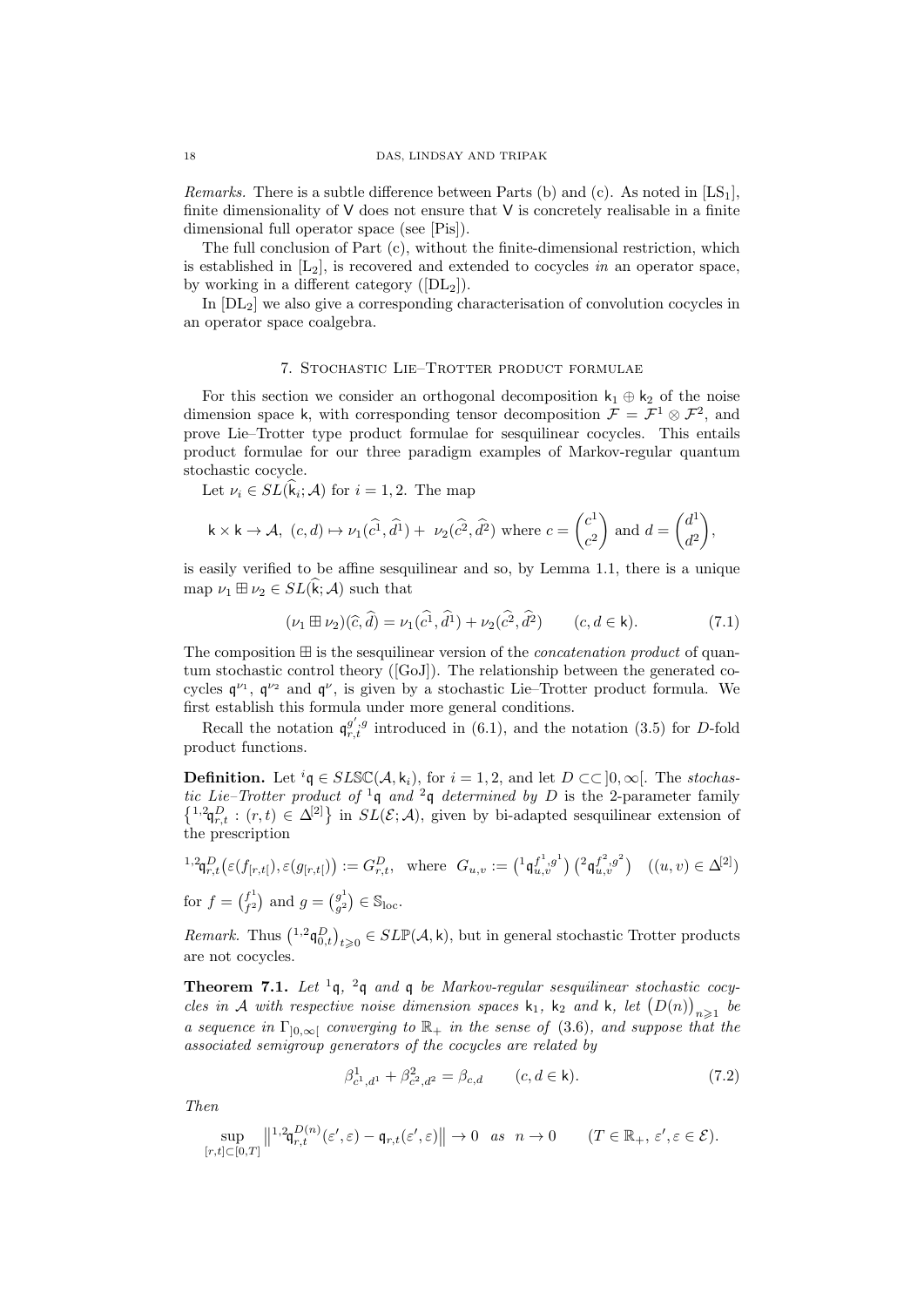*Proof.* Let  $f, g \in \mathbb{S}_{loc}$ . By Theorem 6.2,

$$
{}^{i}\mathfrak{q}^{f^{i},g^{i}} = F^{\tilde{a_{i}}} \text{ where } \tilde{a_{i}}(t) := \beta^{i}_{f^{i}(t),g^{i}(t)} \qquad (i = 1,2, t \in \mathbb{R}_{+}).
$$

By assumption,  $\tilde{a}_1 + \tilde{a}_2 = \tilde{a}$  where  $\tilde{a}(t) := \beta_{f(t),g(t)}$   $(t \in \mathbb{R}_+).$  Therefore, applying Theorem 6.2 again,  $\mathfrak{q}^{f,g} = F^{\tilde{a}}$ . The result therefore follows from the Lie–Trotter product formula of Theorem 3.3, by bi-adapted sesquilinear extension.  $\Box$ 

For subsets  $S_1$  of  $k_1$  and  $S_2$  of  $k_2$ , we set

$$
S_1 \boxplus S_2 = \left\{ \begin{pmatrix} c \\ 0 \end{pmatrix} : c \in S_1 \right\} \cup \left\{ \begin{pmatrix} 0 \\ c \end{pmatrix} : c \in S_2 \right\}.
$$

*Remark.* If (7.2) holds only for  $c \in T'$  and  $d \in T$  where  $T' = T_1' \boxplus T_2'$ ,  $T = T_1 \boxplus T_2$ and  $\mathsf{T}'_i$  and  $\mathsf{T}_i$  are total subsets of  $\mathsf{k}_i$  containing 0  $(i = 1, 2)$ , then the above proof yields the same conclusion for  $\varepsilon' \in \mathcal{E}_{T'}$  and  $\varepsilon \in \mathcal{E}_{T}$ .

**Corollary 7.2.** Let  ${}^{i} \mathfrak{q} = \mathfrak{q}^{\nu_i}$  for  $\nu_i \in SL(\hat{\mathfrak{k}}_i; \mathcal{A})$   $(i = 1, 2)$ , and let  $(D(n))_{n \geq 1}$  be a sequence in  $\Gamma_{]0,\infty[}$  converging to  $\mathbb{R}_+$ . Then, for all  $T \in \mathbb{R}_+$  and  $\varepsilon', \varepsilon \in \mathcal{E}$ ,

$$
\sup_{[r,t]\subset[0,T]}\left\|^{1,2}\mathfrak{q}_{r,t}^{D(n)}(\varepsilon',\varepsilon)-\mathfrak{q}_{r,t}^{\nu_1\boxplus\nu_2}(\varepsilon',\varepsilon)\right\|\to 0\ \text{as}\ n\to\infty.
$$

*Proof.* The identity (7.2) for the associated semigroup generators of  $\mathfrak{q}^{\nu_1}$ ,  $\mathfrak{q}^{\nu_2}$  and  $\mathfrak{q} := \mathfrak{q}^{\nu_1 \boxplus \nu_2}$  follows from Part (b) of Theorem 6.2, and therefore the theorem applies.  $\Box$ 

Remark. In view of the remark following Theorem 3.3, the above Theorem and Corollary remain true if  $({}^{1,2}\mathfrak{q}_{r,t}^D)_{0 \leq r \leq t}$  is modified by  ${}^{1,2}\mathfrak{q}_{r,t}^D(\varepsilon(f_{[r,t[}), \varepsilon(g_{[r,t[}))$  taking its old value multiplied by  $\exp\langle f_J, g_J \rangle$  where  $J = [r, r_1^D] \cup [t_0^D, t]$ .

We now deduce stochastic Trotter product formulae for mapping, operator and convolution cocycle settings. To this end, we fix a total subset  $\mathsf{T}_i$  of  $\mathsf{k}_i$  containing 0, for  $i = 1, 2$ , and set

 $T = T_1 \boxplus T_2$  and  $D = D_1 \oplus D_2$ , where  $D_1 = \text{Lin } T_1$  and  $D_2 = \text{Lin } T_2$ ;

thus  $D = \text{Lin } T$ , and T is total in k and contains 0.

First let us fix a concrete operator space V. Recall the extended composition described in (1.3), and notions of cb column-bounded processes and cocycles from Section 2, in particular the notation (2.6).

**Definition.** For  $i = 1, 2$ , let  ${}^{i}k \in \mathbb{QSC}_{cbCol}(\mathsf{V} : \mathcal{E}_{\mathsf{T}_i})$ . First set

$$
{}^{1,2}k_{[r,t]}^{g,D} := \iota^0_{[r,r_1^D[} \bullet \left( {}^{1,2}k_{[r_1^D,r_2^D[}^g \bullet \cdots \bullet {}^{1,2}k_{[t_{-1}^D,t_0^D]}^g \right) \bullet \iota^0_{[t_0^D,t[} \in CB(V;V \otimes_M |\mathcal{F}_{[r,t[})),
$$

for  $D \subset \subset ]0, \infty[$ ,  $q \in \mathbb{S}_{\mathsf{T}}$  and  $(r, t) \in \Delta^{[2]}$ , where

$$
\iota^0_{[u,v[},{}^{1,2}k^\mathcal{g}_{[u,v[}\in CB\big(\mathsf{V};\mathsf{V}\otimes_{\mathsf{M}}|\mathcal{F}_{[u,v[}\big)\big),\,\,\text{with}\,\,\\ {}^{1,2}k^\mathcal{g}_{[u,v[}:={}^{1}k^\mathcal{g^1}_{[u,v[}\bullet {}^{2}k^\mathcal{g^2}_{[u,v[}\,\,\text{and}\,\,\iota^0_{[u,v[}:x\mapsto x\otimes |\Omega_{[u,v[}\big),
$$

and we are making the identifications

 $|\mathcal{F}_{[u,v]}\rangle \otimes_{\mathsf{M}} |\mathcal{F}_{[v,w]}\rangle = |\mathcal{F}_{[u,w]}\rangle$  and  $|\mathcal{F}_{[u,v]}^1\rangle \otimes_{\mathsf{M}} |\mathcal{F}_{[u,v]}^2\rangle = |\mathcal{F}_{[u,v]}\rangle$   $(0 \leqslant u \leqslant v \leqslant w)$ . The stochastic Trotter product of <sup>1</sup>k and <sup>2</sup>k determined by  $D \subset \subset [0,\infty]$  is the two-

parameter family  $\binom{1,2}{{k-r} \choose r,t}_{0\leq r\leq t}$  in  $L(\mathcal{E}_{\mathsf{T}};CB(\mathsf{V};\mathsf{V}\otimes_{\mathsf{M}}|\mathcal{F}))$  given by bi-adapted linear extension of the prescription  $\varepsilon(g_{[r,t]}) \mapsto {}^{1,2}k_{[r,t]}^{g,D}$  ${}_{[r,t[}^{g,D},$  as in (2.2). Thus,  $({}^{1,2}k_{0,t}^D)_{t\geqslant0}$   $\in$  $\mathbb{P}_{\text{cbCol}}(V:\mathcal{E}_{\mathsf{T}})$ , but it will not in general be a stochastic cocycle.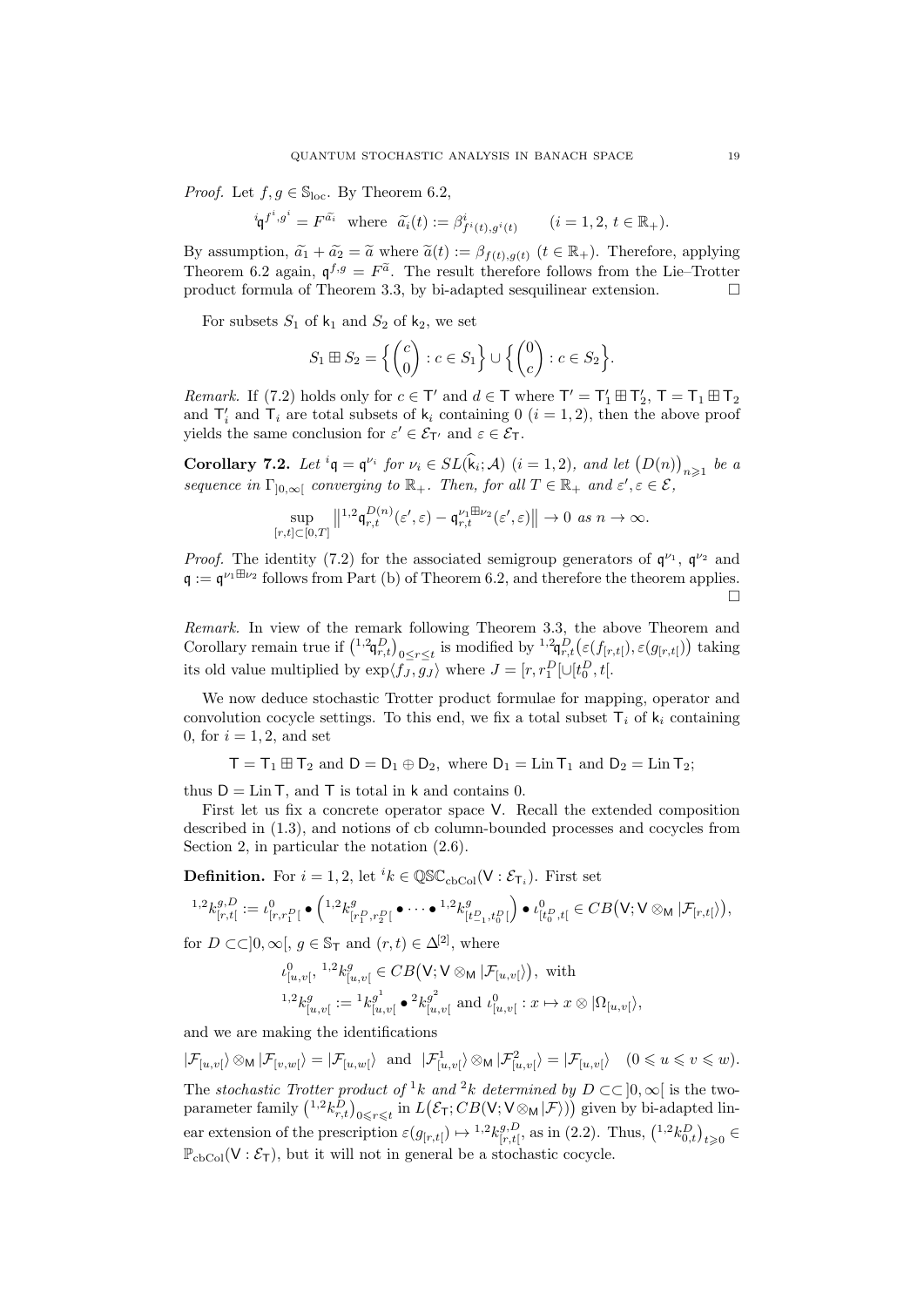If  $1k$  and  $2k$  are cb cocycles then their stochastic Trotter product determined by D is the family  $({}^{1,2}k_{r,t}^D)_{0\leq r\leq t}$  in  $CB(V;V\otimes_M B(\mathcal{F}))$  determined by

$$
{}^{1,2}k_{[r,t]}^D := \iota_{[r,r_1^D[} \bullet \left( {}^{1,2}k_{[r_1^D,r_2^D[} \bullet \cdots \bullet {}^{1,2}k_{[t_{-1}^D,t_0^D[} \right) \bullet \iota_{[t_0^D,t[} \in CB(V;V \otimes_{\mathsf{M}} B(\mathcal{F}_{[r,t[})),
$$

where

$$
\iota_{[u,v[},{}^{1,2}k_{[u,v[} \in CB(\mathsf{V};\mathsf{V} \otimes_{\mathsf{M}} B(\mathcal{F}_{[u,v]})), \text{ with})
$$
  

$$
{}^{1,2}k_{[u,v[} := {}^{1}k_{[u,v[} \bullet {}^{2}k_{[u,v[} \text{ and } \iota_{[u,v[} : x \mapsto x \otimes |\Omega_{[u,v[} \rangle \langle \Omega_{[u,v[} \rangle
$$

and we are making the identifications

$$
B(\mathcal{F}_{[r,s[})\otimes_{\mathsf{M}} B(\mathcal{F}_{[s,t[})=B(\mathcal{F}_{[r,t[})\text{ and }B(\mathcal{F}_{[s,t[}^1)\otimes_{\mathsf{M}} B(\mathcal{F}_{[s,t[}^2)=B(\mathcal{F}_{[s,t[}).
$$

In this case, bi-adapted extension reads as follows:

$$
{}^{1,2}k_{r,t}^D(x)=\Sigma\big(I_{[0,r[}\otimes {}^{1,2}k_{[r,t[}^D(x)\otimes I_{[t,\infty[}),
$$

where  $\Sigma$  is the tensor flip  $B(\mathcal{F}_{[0,r[})\otimes \mathsf{V}\otimes_{\mathsf{M}} B(\mathcal{F}_{[r,t[})\otimes_{\mathsf{M}} B(\mathcal{F}_{[t,\infty[})\rightarrow \mathsf{V}\otimes_{\mathsf{M}} B(\mathcal{F});$  $\binom{1,2}{0,t}_{t\geqslant 0}$  is then a completely bounded process on V.

**Theorem 7.3.** Let  ${}^{i}k \in \mathbb{QSC}_{cbCol}(\mathsf{V} : \mathcal{E}_{\mathsf{T}_i})$   $(i = 1, 2)$  and  $k \in \mathbb{QSC}_{cbCol}(\mathsf{V} : \mathcal{E}_{\mathsf{T}})$  be cb Markov regular. Suppose that their associated semigroup generators are related by  $\phi_{c,d} = \phi_{c^1,d^1}^1 + \phi_{c^2,d^2}^2$  ( $c \in k, d \in \mathsf{T}$ ), let  $(D(n))_{n \geq 1}$  be a sequence in  $\Gamma_{]0,\infty[}$ converging to  $\mathbb{R}_+$ , and let  $T \in \mathbb{R}_+$ . Then

$$
\sup_{[r,t]\subset[0,T]}\left\|E^{\varepsilon'}\left(^{1,2}k_{r,t,\varepsilon}^{D(n)}-k_{r,t,\varepsilon}\right)(\cdot)\right\|_{\text{cb}}\to 0 \quad as \quad n\to\infty \qquad (\varepsilon'\in\mathcal{E},\varepsilon\in\mathcal{E}_{\mathsf{T}}).
$$

If  ${}^1k$ ,  ${}^2k$  and k are completely bounded, with locally bounded cb norms, then convergence holds in the stronger sense:

$$
\sup_{[r,t]\subset[0,T]}\left\|\left(\mathrm{id}_{\mathsf{V}}\otimes_{\mathsf{M}}\omega\right)\circ\left(\begin{matrix}1,2k_{r,t}^{D(n)}-k_{r,t}\end{matrix}\right)\right\|_{\mathrm{cb}}\to 0\quad as\quad n\to\infty\qquad(\omega\in B(\mathcal{F})_*).
$$

If V is a  $C^*$ -algebra, <sup>1</sup>k and <sup>2</sup>k are completely positive and contractive and k is \*-homomorphic then

$$
\sup_{[r,t]\subset[0,T]}\left\|\left(\begin{matrix}1.2k_{r,t}^{D(n)}-k_{r,t}\end{matrix}\right)(\cdot)\xi\right\|\to 0 \quad as \quad n\to\infty \qquad (\xi\in\mathsf{h}\otimes\mathcal{F}).
$$

*Proof.* The first part follows from Theorem 7.1 by setting  $A = CB(V)$  and letting <sup>i</sup>q be the sesquilinear process associated with <sup>i</sup>k (i = 1, 2). The second part follows from the first part and the totality of the set  $\{\omega_{\varepsilon',\varepsilon} : \varepsilon' \in \mathcal{E}, \varepsilon \in \mathcal{E}_{\mathsf{T}}\}$  in  $B(\mathcal{F})_*$ . The last part follows from the second part, by the operator Schwarz inequality, since each <sup>1,2</sup> $k_{r,t}^D$  is then a composition of completely positive contractions.

Remark. It follows from the remark after Corollary 7.2 that the above Theorem remains true if, in the definition of  $^{1,2}k_{\lbrack r\!l}^{g,D}$  $\iota_{[r,t]}^{g,D}$  and  $\iota^{1,2}_k k_{[r,t]}^D$  the maps  $\iota_{[u,v]}^0$  and  $\iota_{[u,v]}$  are replaced by the maps  $x \mapsto x \otimes |\varepsilon(g|_{[u,v]})\rangle$  and  $x \mapsto x \otimes I_{[u,v]}\rangle$  respectively.

For  $i = 1, 2$ , let  $\phi^i \in L(\hat{\mathsf{D}}_i; CB(\mathsf{V}; \mathsf{V} \otimes_{\mathsf{M}} |\hat{\mathsf{k}}_i))$ . Their concatenation product  $\phi^1 \boxplus \phi^2 \in L(\widehat{\mathsf{D}}; CB(\mathsf{V}; \mathsf{V} \otimes_{\mathsf{M}} |\widehat{\mathsf{k}}))\text{), is defined by}$ 

$$
(\phi^1 \boxplus \phi^2)_{\widehat{c}}(x) := \begin{pmatrix} \phi_{\widehat{c}^1}^1(x) \\ 0 \end{pmatrix} + \Sigma \begin{pmatrix} \phi_{\widehat{c}^2}^2(x) \\ 0 \end{pmatrix} \qquad (x \in \mathsf{V}, c \in \mathsf{D}),
$$

where  $\Sigma$  is the sum-flip  $\hat{k}_2 \oplus k_1 \rightarrow \hat{k}_1 \oplus k_2 = \hat{k}$ . (This corresponds to (7.1).) Thus

$$
E^{\hat{c}}(\phi^1 \boxplus \phi^2)_{\hat{d}}(\cdot) = E^{\hat{c}^1} \phi^1_{\hat{d}^1}(\cdot) + E^{\hat{c}^2} \phi^2_{\hat{d}^2}(\cdot) \qquad (c \in \mathsf{k}, d \in \mathsf{D}).\tag{7.3}
$$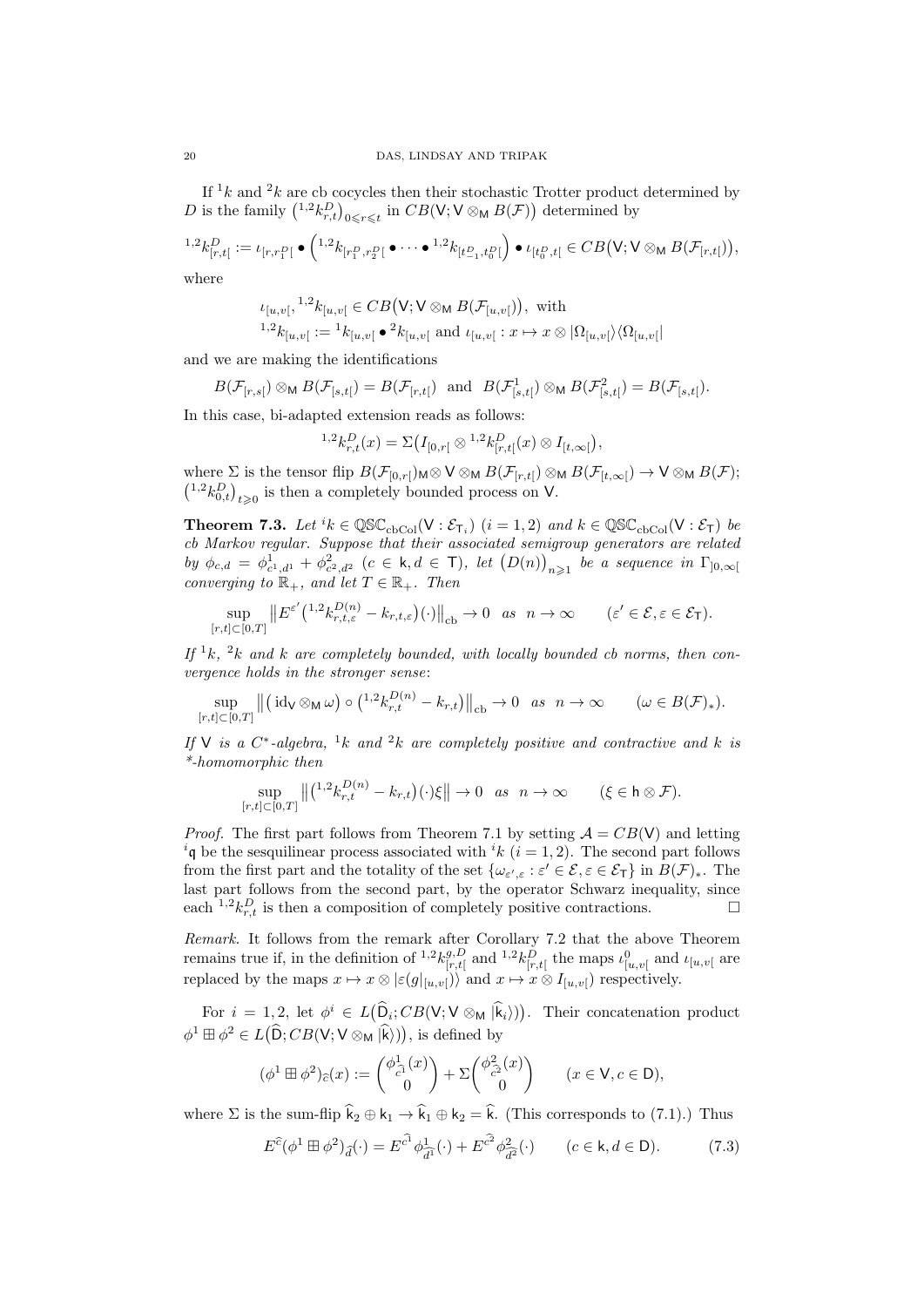Corollary 7.4. Let  ${}^{i}k = k^{\phi^{i}}$  for  $\phi^{i} \in L(\widehat{\mathsf{D}_{i}}; CB(\mathsf{V}; \mathsf{V} \otimes_{\mathsf{M}} |\widehat{\mathsf{k}}_{i})))$   $(i = 1, 2)$ , let  $(D(n))_{n\geqslant 1}$  be a sequence in  $\Gamma_{]0,\infty[}$  converging to  $\mathbb{R}_+$  and let  $T \in \mathbb{R}_+$ . Then, for all  $\varepsilon' \in \mathcal{E} \text{ and } \varepsilon \in \mathcal{E}_{\mathsf{D}_1 \oplus \mathsf{D}_2},$ 

$$
\sup_{[r,t]\subset[0,T]}\left\|E^{\varepsilon'}\left(^{1,2}k_{r,t,\varepsilon}^{D(n)}-k_{r,t,\varepsilon}^{\phi^1\boxplus\phi^2}\right)(\cdot)\right\|_{\mathrm{cb}}\to0\quad as\quad n\to\infty.
$$

If  $k^{\phi^1}$ ,  $k^{\phi^2}$  and  $k^{\phi^1 \boxplus \phi^2}$  are completely bounded, with locally bounded cb norms, then, for all  $\omega \in B(\mathcal{F})_*$ ,

$$
\sup_{[r,t]\subset[0,T]}\left\|\left(\mathrm{id}_{\mathsf{V}}\otimes_{\mathsf{M}}\omega\right)\circ\left(\begin{smallmatrix}1,2k_{r,t}^{D(n)}-k_{r,t}^{\phi^{1}\boxplus\phi^{2}}\end{smallmatrix}\right)\right\|_{\mathrm{cb}}\to 0 \quad as\quad n\to\infty.
$$

*Proof.* The stochastic cocycles  $k^{\phi^1 \boxplus \phi^2}$ ,  $k^{\phi^1}$  and  $k^{\phi^2}$  are each cb Markov-regular and cb column-bounded. The identity (7.3) implies that their respective associated semigroup generators are related as required in Theorem 7.3; the result follows.  $\Box$ 

Remark. When  $\phi^i \in CB(V; V \otimes_M B(k_i))$   $(i = 1, 2)$ , the concatenation product  $\phi^1 \boxplus \phi^2$  reads as follows, in terms of block matrices:

$$
\begin{bmatrix} \tau_1 & \alpha_1 \\ \chi_1 & \nu_1 \end{bmatrix} \boxplus \begin{bmatrix} \tau_2 & \alpha_2 \\ \chi_2 & \nu_2 \end{bmatrix} := \begin{bmatrix} \tau_1 + \tau_2 & \alpha_1 & \alpha_2 \\ \chi_1 & \nu_1 & 0 \\ \chi_2 & 0 & \nu_2 \end{bmatrix}.
$$

Next consider quantum stochastic contraction cocycles on a Hilbert space  $\mathfrak{h}$ , as in (2.4).

**Definition.** Let <sup>1</sup>V and <sup>2</sup>V be quantum stochastic contraction cocycles on h with respective noise dimension spaces  $k_1$  and  $k_2$ . Their stochastic Trotter product determined by  $D \subset \subset [0,\infty]$  is the two-parameter family of contraction operators

$$
{}^{1,2}V_{r,t}^D := \begin{cases} {}^{1,2}V_{r_1^D, r_2^D} \cdots {}^{1,2}V_{t_{-1}^D, t_0^D} & \text{if } r_1^D < t_0^D \\ I_{\mathfrak{h}\otimes \mathcal{F}} & \text{otherwise,} \end{cases}
$$

where

$$
{}^{1,2}V_{u,v}:=\big({}^1V_{u,v}\otimes I_{{\mathcal{F}}^2}\big)\big(\operatorname{id}_{B({\mathfrak{h}})}\otimes\Sigma\big)\big({}^2V_{u,v}\otimes I_{{\mathcal{F}}^1}\big)\in B({\mathfrak{h}}\otimes{\mathcal{F}}),
$$

in which  $\Sigma$  is the tensor flip  $B(\mathcal{F}^2)\overline{\otimes}B(\mathcal{F}^1)\rightarrow B(\mathcal{F}^1)\overline{\otimes}B(\mathcal{F}^2)=B(\mathcal{F}),$  and, for  $i = 1, 2, {}^{i}V_{u,v} := (\mathrm{id}_{B(\mathfrak{h})} \,\overline{\otimes} \sigma_u^{\mathsf{k}_i})({}^{i}V_{v-u}) \in B(\mathfrak{h} \otimes \mathcal{F}^i)$ , as in (2.3).

An operator  $F \in B(\mathfrak{h} \otimes \widehat{k})$  stochastically generates a Markov-regular quantum stochastic cocycle  $V^F$ , and  $V^F$  is a contraction cocycle if and only if  $F \in C_0(\mathfrak{h}, \mathsf{k})$ where

$$
C_0(\mathfrak{h}, \mathsf{k}) := \big\{ F \in B(\mathfrak{h} \otimes \widehat{\mathsf{k}}) : r(F) \leq 0, \text{ equivalently, } r(F^*) \leq 0 \big\},
$$

where  $r(F) := F^* + F + F^* \Delta F$ , moreover  $V^F$  is isometric, respectively coisometric, if and only if  $r(F) = 0$ , respectively  $r(F^*) = 0$  (see [L<sub>1</sub>]).

For operators  $F_1 \in B(\mathfrak{h} \otimes \hat{k}_1)$  and  $F_2 \in B(\mathfrak{h} \otimes \hat{k}_2)$ , their concatenation product  $F_1 \boxplus F_2 \in B(\mathfrak{h} \otimes \widehat{k})$  is given, in terms of block matrices, by

$$
\begin{bmatrix} K_1 & M_1 \ L_1 & N_1 \end{bmatrix} \boxplus \begin{bmatrix} K_2 & M_2 \ L_2 & N_2 \end{bmatrix} := \begin{bmatrix} K_1 + K_2 & M_1 & M_2 \ L_1 & N_1 & 0 \ L_2 & 0 & N_2 \end{bmatrix}.
$$

In view of the easily verified identity  $r(F_1 \boxplus F_2) = r(F_1) \boxplus r(F_2)$  and (7.3),  $V^{F_1 \boxplus F_2}$ is contractive/isometric/coisometric if  $V^{F_1}$  and  $V^{F_2}$  both are.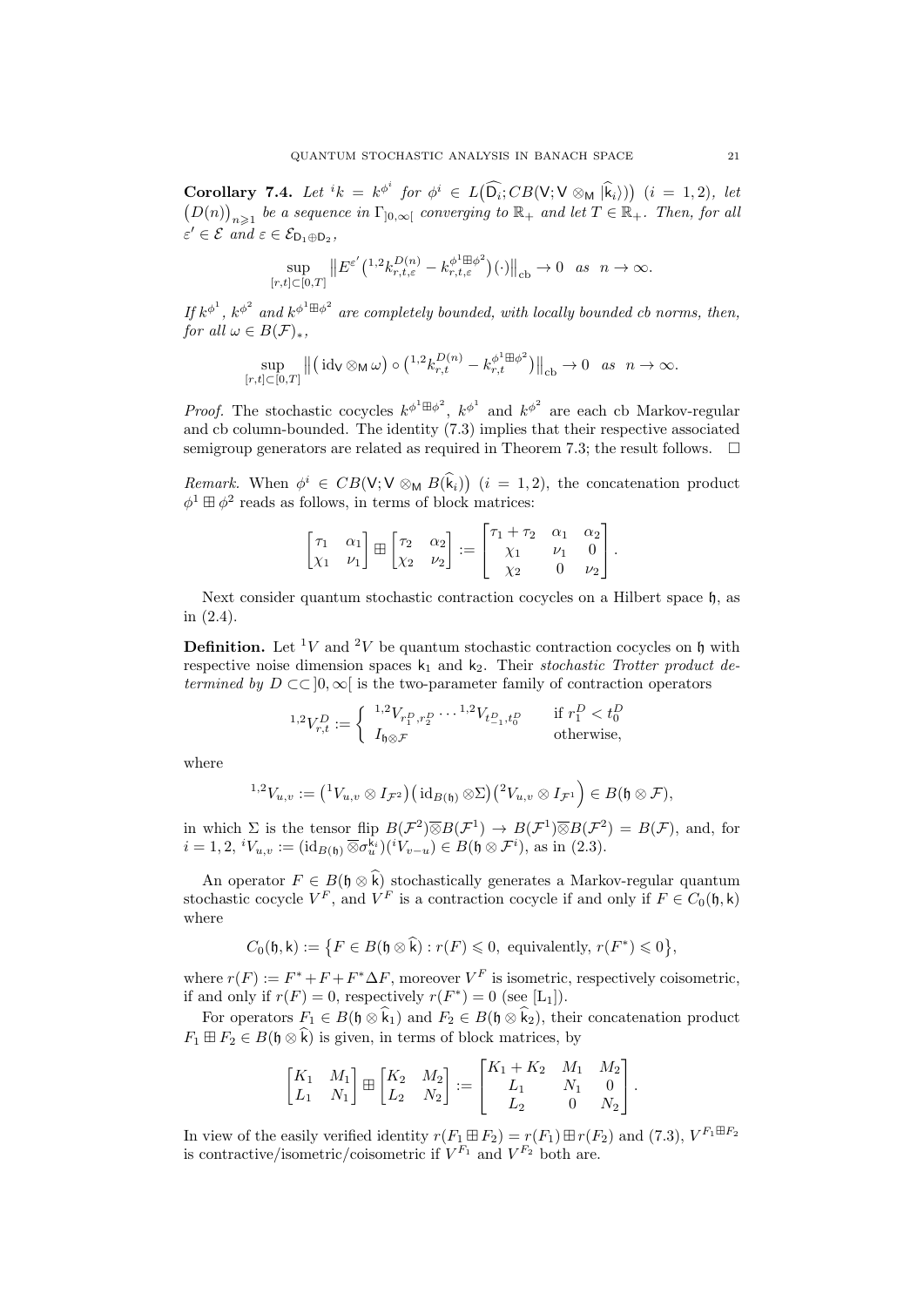**Corollary 7.5** ([LiS]). For  $i = 1, 2$ , let  $(i)V = V^{F^i}$  where  $F^i \in C_0(\mathfrak{h}, \mathsf{k}_i)$ , let  $(D(n))_{n\geqslant 1}$  be a sequence in  $\Gamma_{]0,\infty[}$  converging to  $\mathbb{R}_+$ , and let  $T \in \mathbb{R}_+$ . Then, for all  $\omega \in B(\mathcal{F})_*$ ,

$$
\sup_{[r,t]\subset[0,T]}\left\|\left(\mathrm{id}_{B(\mathfrak{h})}\,\overline{\otimes}\,\omega\right)\circ\left(\begin{smallmatrix}1,2\\r,t\end{smallmatrix}\right)V_{r,t}^{D(n)}-V_{r,t}^{F_1\boxplus F_2}\right)\right\|\to 0\quad as\quad n\to\infty.
$$

If the cocycle  $V^{F_1 \boxplus F_2}$  is isometric then, for all  $\xi \in \mathfrak{h} \otimes \mathcal{F}$ ,

$$
\sup_{[r,t]\subset[0,T]}\left\|\left(\begin{matrix}1,2V_{r,t}^{D(n)}-V_{r,t}^{F_1\boxplus F_2}\end{matrix}\right)\xi\right\|\to 0 \text{ as } n\to\infty.
$$

Proof. In view of the remark after Theorem 7.3, the first part follows from Corollary 7.4, by means of the completely isometric identifications  $B(\mathfrak{h}) = CB(V)$ ,  $B(\mathfrak{h} \otimes \mathcal{F}) = CB(V; V \otimes_M B(\mathcal{F}))$  and  $|\mathfrak{h} \otimes \mathcal{F}\rangle = V \otimes_M |\mathcal{F}\rangle$ , where V is the column space  $|h\rangle$ . The last part follows since weak operator convergence of a sequence of contractions to an isometry implies strong convergence.

Finally, consider quantum stochastic convolution cocycles on a counital operator space coalgebra  $C$  ([LS<sub>2</sub>]). Denote by  $\mathbb{P}_{\text{cbCol}}^{\star}(C:\mathcal{E}_{\tau})$  the set of cb column-bounded quantum stochastic convolution processes l on C with exponential domain  $\mathcal{E}_{\mathsf{T}}$  and by  $\mathbb{QSC}^{\star}_{\mathrm{cbCol}}(C:\mathcal{E}_{T})$  the set of convolution cocycles in  $\mathbb{P}^{\star}_{\mathrm{cbCol}}(C:\mathcal{E}_{T})$ .

For  $l \in \mathbb{P}_{\text{cbCol}}^{\star}(\mathsf{C} : \mathcal{E}_{\mathsf{T}})$  and  $g \in \mathbb{S}_{\mathsf{T}}$ , the notation  $l_t^g$  $\begin{array}{rcl} \mathbf{y} & := & l_{t}(\cdot)|\varepsilon(g_{|[0,t[})\rangle) \in \mathbf{y} \end{array}$  $CB(\mathsf{C};|\mathcal{F}_{[0,t[})\rangle)$  extends to shifted intervals by

$$
l_{[s,t]}^g:=\tau\circ l_{t-s}^{L_sg}\in CB\big(\mathsf{C};|\mathcal{F}_{[s,t[}\rangle\big),
$$

where  $\tau$  here denotes the shift  $|\mathcal{F}_{[0,t-s]} \rangle$  to  $|\mathcal{F}_{[s,t]} \rangle$ .

**Definition.** Let  ${}^{i}l \in \mathbb{QSC}^{\star}_{\text{cbCol}}(\mathsf{C} : \mathcal{E}_{\mathsf{T}_i})$  for  $i = 1, 2$ , put  $\mathsf{T} = \mathsf{T}_1 \boxplus \mathsf{T}_2$  and let  $D \subset \subset ]0,\infty[$ . First set

$$
{}^{1,2}l_{[r,t]}^{g,D} := \begin{cases} \epsilon^0_{[r,r_1^D[} \star \left( {}^{1,2}l_{[r_1^D,r_2^D[}^g \star \cdots \star {}^{1,2}l_{[t_{-1}^D,t_0^D[}^g \right) \star \epsilon^0_{[t_0^D,t[} & \text{if } r_1^D < t_0^D \\ \epsilon^0_{[r,t[} & \text{otherwise,} \end{cases}
$$

where  $\epsilon$  is the counit, and the convolution is given, in terms of the coproduct, by  $(\phi * \psi)(x) := (\phi \otimes \psi)(\Delta x)$ , and

 0 [u,v[ , 1,2 l g [u,v[ ∈ CB C; |F[u,v[i , with 1,2 l g [u,v[ := <sup>1</sup> l g 1 [u,v[ ? 2 l g 2 [u,v[ and 0 [u,v[ := |Ω[u,v[i ◦ (g ∈ ST).

Then the stochastic Trotter product of <sup>1</sup>l and <sup>2</sup>l determined by D is the twoparameter family  $(^{1,2}l_{r,t}^D)_{0\leq r\leq t}$  in  $L(\mathcal{E}_{\mathsf{T}}; CB(\mathsf{C}; |\mathcal{F} \rangle))$  defined by bi-adapted linear extension of the map  $\varepsilon(g_{[r,t[}) \mapsto {}^{1,2}l_{[r,t[}^{g,D}$  ${}_{[r,t[}^{g,D}$ . Again,  $({}^{1,2}l_{0,t}^D)_{t\geqslant0} \in \mathbb{P}_{\text{cbCol}}^{\star}(\mathsf{C}:\mathcal{E}_{\mathsf{T}})$ , and if <sup>1</sup>l and <sup>2</sup>l are completely bounded then <sup>1,2</sup> $l_{r,t}^D \in CB(\mathsf{C}, B(\mathcal{F}))$  (0  $\leqslant r \leqslant t$ ) and  $\binom{1,2}{0,1}_{t\geqslant 0}$  is a cb convolution process on C.

**Theorem 7.6.** Let  ${}^{i}l \in \mathbb{QSC}^{\star}_{\text{cbCol}}(\mathsf{C} : \mathcal{E}_{\mathsf{T}_{i}})$   $(i = 1, 2)$  and  $l \in \mathbb{QSC}^{\star}_{\text{cbCol}}(\mathsf{C} : \mathcal{E}_{\mathsf{T}})$  be cb Markov regular. Suppose that their associated convolution semigroup generators are related by  $\varphi_{c,d} = \varphi_{c^1,d^1}^1 + \varphi_{c^2,d^2}^2$   $(c,d \in \mathsf{T})$ , let  $(D(n))_{n \geq 1}$  be a sequence in  $\Gamma_{]0,\infty[}$ converging to  $\mathbb{R}_+$ , and let  $T \in \mathbb{R}_+$ . Then

$$
\sup_{[r,t]\subset[0,T]}\left\|\langle \varepsilon'\vert \left(^{1,2}l_{r,t,\varepsilon}^{D(n)}-l_{r,t,\varepsilon}\right)\left(\cdot\right)\right\|\to 0 \quad as \quad n\to\infty \qquad (\varepsilon'\in\mathcal{E},\varepsilon\in\mathcal{E}_{\mathsf{T}}).
$$

If  $1, 2$ l and l are completely bounded, with locally bounded cb norms, then convergence holds in the stronger sense:

$$
\sup_{[r,t]\subset[0,T]}\left\|\omega\circ\left(\frac{1,2l_{r,t}^{D(n)}-l_{r,t}\right)\right\|\to 0 \quad as \quad n\to\infty \qquad (\omega\in B(\mathcal{F})_*),
$$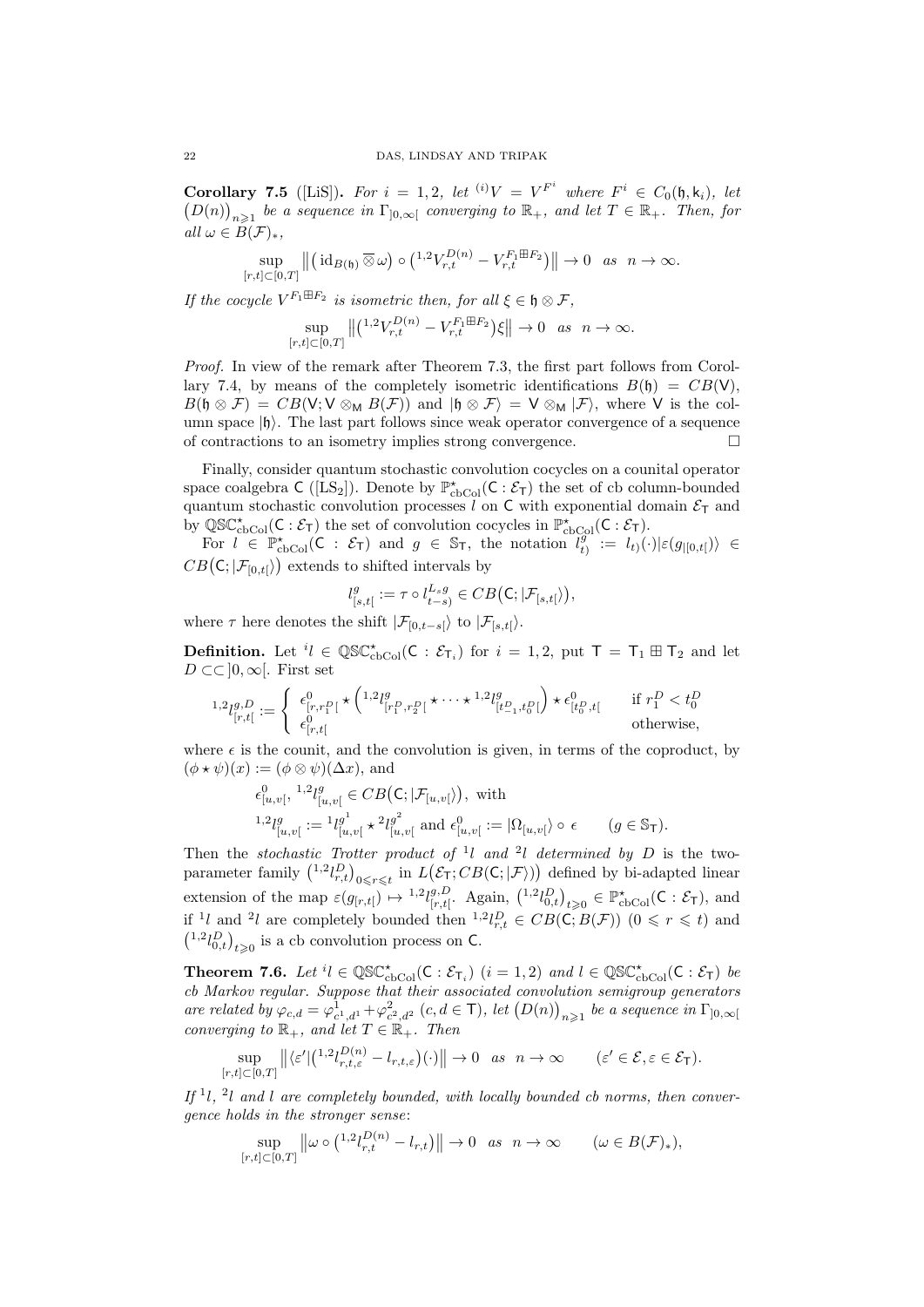and if  $C$  is a  $C^*$ -bialgebra, l is \*-homomorphic and <sup>1</sup>l and <sup>2</sup>l are completely positive and contractive then

$$
\sup_{[r,t]\subset[0,T]}\left\|\left(\begin{matrix}1.2l_pD(n) \ -l_{r,t}\end{matrix}\right)(\cdot)\xi\right\|\to 0 \quad as \quad n\to\infty \qquad (\xi\in\mathcal{F}).
$$

*Proof.* The first part follows from Theorem 7.1 by setting  $A = C^*$  with convolution product and letting <sup>i</sup>q be the sesquilinear process in A associated with <sup>i</sup>l (i = 1, 2). The second and third parts follow in the same way as they do for Theorem 7.3.  $\Box$ 

For  $i = 1, 2$ , let  $\varphi^i \in L(\widehat{\mathsf{D}}_i; CB(\mathsf{C}; \widehat{\mathsf{k}}_i)))$ . Their concatenation product  $\varphi^1 \boxplus \varphi^2 \in$  $L(k; CB(C; \vert k))$  is defined by

$$
(\varphi^1 \boxplus \varphi^2)_{\widehat{c}} := \begin{pmatrix} \varphi^1_{\widehat{c}^1}(\cdot) \\ 0 \end{pmatrix} + \Sigma \begin{pmatrix} \varphi^2_{\widehat{c}^2}(\cdot) \\ 0 \end{pmatrix} \qquad (c \in \mathsf{D}),
$$

where  $\Sigma$  is the sum-flip  $\hat{\mathsf{k}}_2 \oplus \mathsf{k}_1 \to \hat{\mathsf{k}}_1 \oplus \mathsf{k}_2 = \hat{\mathsf{k}}$ .

Corollary 7.7. Let  ${}^{i}l = l^{\varphi^{i}}$  for  $\varphi^{i} \in L(\widehat{D}_{i}; CB(C; |\widehat{k}_{i}\rangle))$   $(i = 1, 2)$ , set  $D = D_1 \oplus D_2$ , let  $(D(n))_{n\geqslant 1}$  be a sequence in  $\Gamma_{]0,\infty[}$  converging to  $\mathbb{R}_+$ , and let  $T \in \mathbb{R}_+$ . Then, for all  $\varepsilon' \in \hat{\mathcal{E}}$  and  $\varepsilon \in \mathcal{E}_{\mathsf{D}}$ ,

$$
\sup_{[r,t]\subset[0,T]}\left\|\langle\varepsilon'\big|\left(\frac{1}{2}l_{r,t,\varepsilon}^{D(n)}-l_{r,t,\varepsilon}^{\varphi^1\boxplus\varphi^2}\right)(\cdot)\right\|\to 0\quad as\quad n\to\infty.
$$

If  $l^{\varphi^1}$ ,  $l^{\varphi^2}$  and  $l^{\varphi^1 \boxplus \varphi^2}$  are completely bounded with locally bounded cb norms then, for all  $\omega \in B(\mathcal{F})_*$ ,

$$
\sup_{[r,t]\subset[0,T]}\left\|\omega\circ\tbinom{1.2}{r,t}^{D(n)}-l^{\varphi^1\boxplus\varphi^2}_{r,t}\right\|\to 0 \text{ as } n\to\infty.
$$

*Proof.* The stochastic convolution cocycles  $l^{\varphi^1 \boxplus \varphi^2}$ ,  $l^{\varphi^1}$  and  $l^{\varphi^2}$  are each cb Markovregular and cb column-bounded, moreover

$$
\langle \widehat{c} | (\varphi^1 \boxplus \varphi^2)_{\widehat{d}} (\cdot) = \langle \widehat{c^1} | \varphi^1_{\widehat{d^1}} (\cdot) + \langle \widehat{c^2} | \varphi^2_{\widehat{d^2}} (\cdot) \rangle \qquad (c \in \mathsf{k}, d \in \mathsf{D}),
$$

which implies that their respective associated convolution semigroup generators are related as required in Theorem 7.6; the result follows.

Remark. When  $\varphi^i \in CB(C; B(\widehat{k}_i))$   $(i = 1, 2)$ , the concatenation product  $\varphi^1 \boxplus \varphi^2$ reads as follows, in terms of block matrices:

|  |  | $\begin{bmatrix} \gamma_1 & \zeta_1 \\ \eta_1 & \nu_1 \end{bmatrix} \boxplus \begin{bmatrix} \gamma_2 & \zeta_2 \\ \eta_2 & \nu_2 \end{bmatrix} := \begin{bmatrix} \gamma_1 + \gamma_2 & \zeta_1 & \zeta_2 \\ \eta_1 & \nu_1 & 0 \\ \eta_2 & 0 & \nu_2 \end{bmatrix}.$ |  |  |
|--|--|------------------------------------------------------------------------------------------------------------------------------------------------------------------------------------------------------------------------------------------------------------------------|--|--|
|  |  |                                                                                                                                                                                                                                                                        |  |  |
|  |  |                                                                                                                                                                                                                                                                        |  |  |

Acknowledgment. This work benefited from the support of the UK-India Education and Research Initiative grant Quantum Probability, Noncommutative Geometry and Quantum Information.

#### **REFERENCES**

- [Bia] Ph. Biane, Calcul stochastique non-commutatif, in, "Lectures on Probability Theory", Lecture Notes in Math. 1608, Springer-Verlag, Berlin 1995, pp. 1–96.
- [Dal] H.G. Dales, "Banach Algebras and Automatic Continuity," London Mathematical Society Monographs 24, Oxford University Press, Oxford, 2001.
- [DL1] B.K. Das and J.M. Lindsay, Elementary evolutions in Banach algebra, J. Ramanujan Math. Soc. (to appear).
- $[DL_2] \ \_\text{quantum stochastic analysis}$  in operator space, in preparation.
- [Eva] M.P. Evans, Existence of quantum diffusions, Probab. Theory Rel. Fields 81 (1989), no. 4, 473–483.